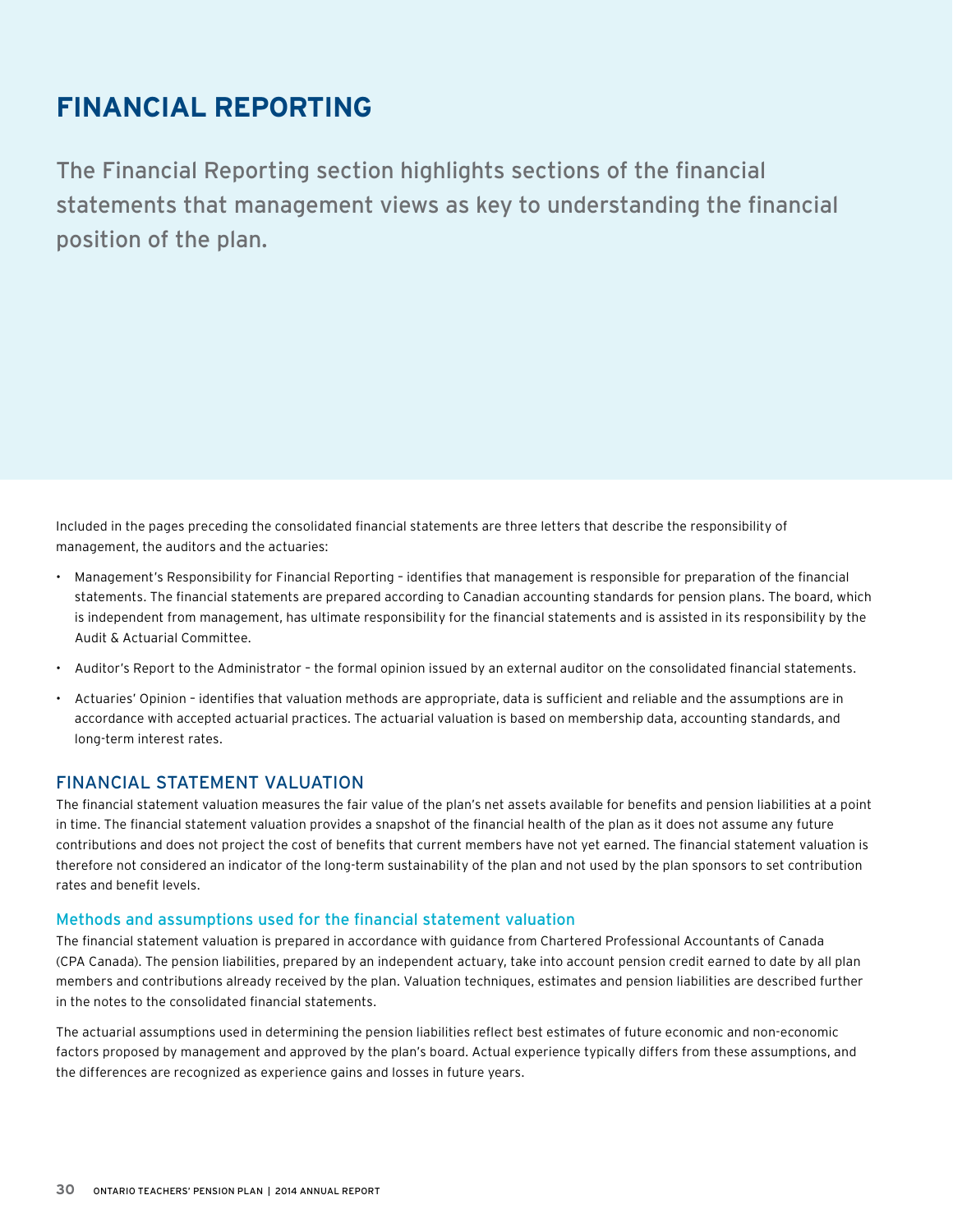The discount rate for the financial statements is based on market rates, as at the valuation date, of bonds issued by the Province of Ontario, which have characteristics similar to the plan's liabilities. In 2014, the cash flow–based estimation methodology for determining the discount rate was adopted as it applies a weighted average discount rate that reflects the estimated timing and amount of benefit payments and is considered more accurate than the previous approach. The discount rate used is 3.35% (4.20% in 2013). Further details on the methods and assumptions used can be found in note 4 of the plan's consolidated financial statements.

## FINANCIAL POSITION AS AT DECEMBER 31, 2014

The plan ended 2014 with a financial statement deficit of \$18.2 billion, up from the deficit of \$7.8 billion at the end of 2013. The deficit represents the difference between net assets available for benefits of \$154.5 billion and accrued pension liabilities of \$172.7 billion at year end.

| YEAR-END FINANCIAL POSITION              |         |         |  |
|------------------------------------------|---------|---------|--|
| As at December 31 (Canadian \$ billions) | 2014    | 2013    |  |
| Net assets available for benefits        | 154.5   | 140.8   |  |
| Accrued pension benefits                 | (172.7) | (148.6) |  |
| Deficit                                  | (18.2)  | (7.8)   |  |

During 2014, net assets available for benefits increased by \$13.7 billion. Investment income of \$16.3 billion and contributions of \$3.2 billion increased net assets available for benefits while benefits paid of \$5.3 billion and administrative expenses of \$0.5 billion decreased the net assets available. Investment income of \$16.3 billion was due primarily to strong equity, fixed income, and real asset returns partially offset by negative commodity returns (investment returns are discussed in the Investments section of the MD&A).

| NET ASSETS AVAILABLE FOR BENEFITS                    |       |       |
|------------------------------------------------------|-------|-------|
| As at December 31 (Canadian \$ billions)             | 2014  | 2013  |
| Net assets available for benefits, beginning of year | 140.8 | 129.5 |
| Investment income                                    | 16.3  | 13.7  |
| Contributions                                        | 3.2   | 3.1   |
| Benefits paid                                        | (5.3) | (5.1) |
| Administrative expenses                              | (0.5) | (0.4) |
| Increase in net assets available for benefits        | 13.7  | 11.3  |
| Net assets available for benefits, end of year       | 154.5 | 140.8 |

Accrued pension benefits increased by \$24.1 billion during the year to \$172.7 billion. Changes in actuarial assumptions (mainly a decrease in the discount rate of 85 basis points) increased the accrued pension benefits amount by \$18.3 billion. Benefits paid during 2014 of \$5.3 billion include the addition of 4,600 retirement and disability pensions and 900 survivor pensions during 2014, as well as a 0.9% cost-of-living increase.

#### ACCRUED PENSION BENEFITS

| As at December 31 (Canadian \$ billions)        | 2014  | 2013   |
|-------------------------------------------------|-------|--------|
| Accrued pension benefits, beginning of year     | 148.6 | 166.0  |
| Interest on accrued pension benefits            | 6.2   | 5.6    |
| Benefits accrued                                | 4.4   | 5.0    |
| Benefits paid                                   | (5.3) | (5.1)  |
| Changes in actuarial assumptions                | 18.3  | (22.0) |
| Changes in level of conditional indexing        | 0.4   |        |
| Experience losses/(gains)                       | 0.1   | (0.9)  |
| Increase/(decrease) in accrued pension benefits | 24.1  | (17.4) |
| Accrued pension benefits, end of year           | 172.7 | 148.6  |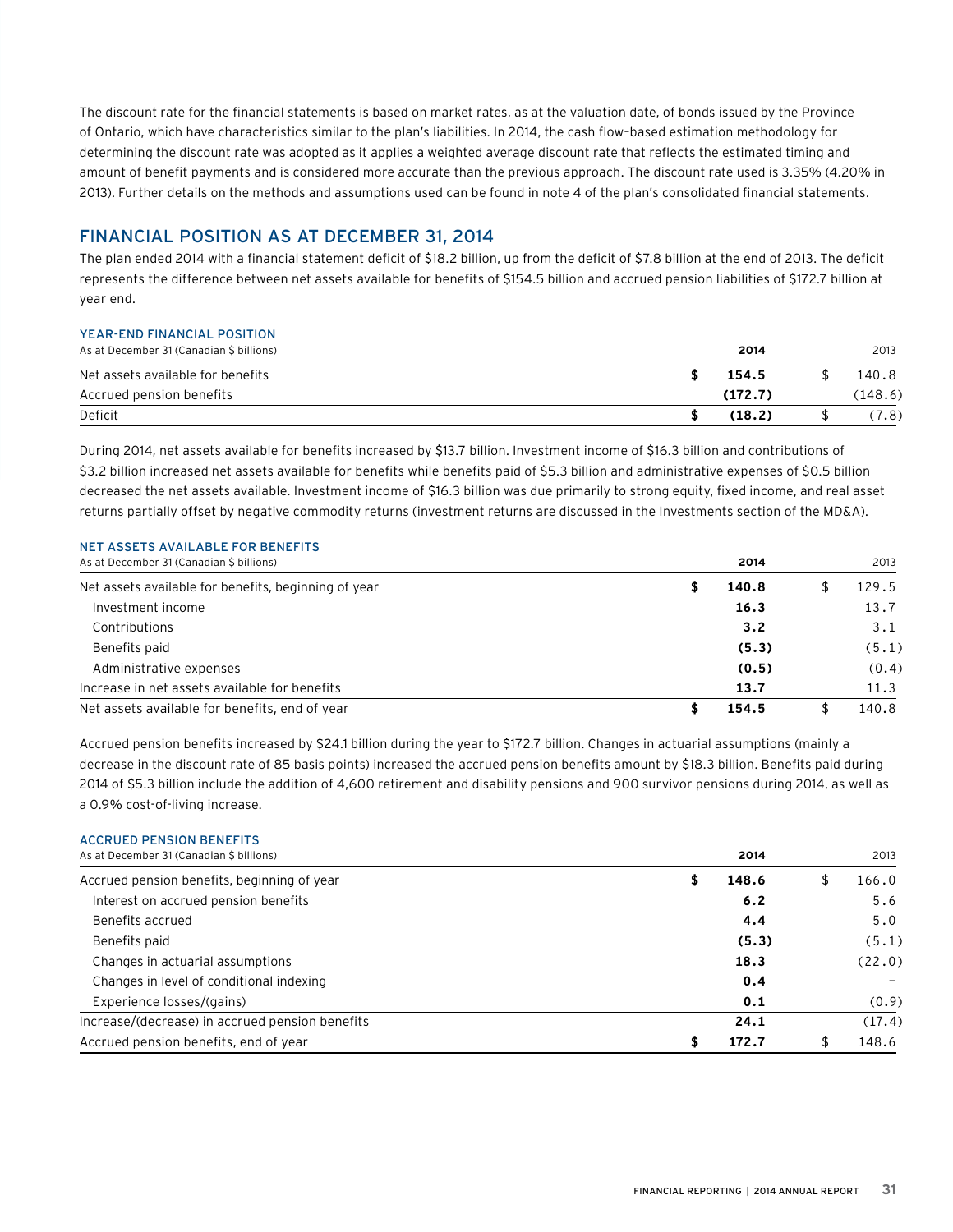### FAIR VALUE HIERARCHY

The plan's investments and investment-related liabilities are stated at fair value. The objective of fair value determination is to estimate an exit price at which an orderly transaction to sell the asset or to transfer the liability would take place between market participants. Valuation techniques are employed in order to measure fair value. As described in note 1c of the plan's consolidated financial statements, these techniques utilize inputs such as prices for market transactions, discount rates, contractual or expected future cash flows and other relevant factors that impact the assessment of fair value.

As required under Canadian accounting standards, the plan has classified and disclosed its fair value measurements into one of three categories based upon the degree of observable inputs used in their determination. Level 1 inputs consist of quoted prices in active markets for identical assets or liabilities; Level 2 inputs are derived from observable prices but do not meet the Level 1 criteria, while Level 3 inputs are unobservable. If different levels of inputs are used to measure the fair value of an investment, the classification within the hierarchy is based upon the lowest level input that is significant to the fair value measurement.

Level 1 net investments comprise the majority of the plan's government bonds and publicly traded equities, including these securities that are sold but not yet purchased, which are valued using quoted prices. Examples of Level 2 net investments include marketable corporate bonds that are valued using quoted prices from less actively traded markets and securities purchased under agreements to resell and securities sold under agreements to repurchase, which are valued using discounted cash flows and observable market yields. Examples of Level 3 investments include real assets such as real estate and infrastructure, non–publicly traded equities, and natural resource investments, which are valued using appropriate techniques that involve the use of significant unobservable inputs such as forecasted cash flows or other information that is specific to the entity.

The table below shows the plan's net investments based on the fair value hierarchy. Further details of each category can be found in note 2a of the plan's consolidated financial statements.

For the year ended December 31, 2014

| (Canadian \$ millions)                           | Level 1   | Level 2   | Level 3  | Total     |
|--------------------------------------------------|-----------|-----------|----------|-----------|
| Fixed income                                     | 75,492    | 7.961     | 13,816   | 97,269    |
| Equity                                           | 34,862    | 357       | 22,354   | 57,573    |
| Natural resources                                |           |           | 2,867    | 2,867     |
| Real assets                                      | 2,551     | 270       | 36,433   | 39,254    |
| Net investment-related receivables/(liabilities) | (16, 408) | (26, 237) | (1, 932) | (44, 577) |
| Net investments                                  | 96,497    | (17.649)  | 73,538   | 152,386   |

## EFFECTIVE OVERSIGHT AND CONTROLS

#### Disclosure and financial reporting controls

We take guidance from National Instrument 52-109, Certification of Disclosure in Issuers' Annual and Interim Filings, issued by the Canadian Securities Administrators, as part of our commitment to good governance practices. The President and CEO, and the Senior Vice-President and Chief Financial Officer (CFO) are responsible for establishing and maintaining disclosure controls and procedures, and internal control over financial reporting.

We have designed disclosure controls and procedures to provide reasonable assurance that material information related to the plan is gathered and reported to management in order to allow timely decisions regarding public disclosure. We evaluated our disclosure controls and procedures and concluded as at December 31, 2014, that they are effective.

We have also designed internal control over financial reporting, using the Integrated Framework updated in 2013 by the Treadway Commission's Committee of Sponsoring Organizations (the COSO Framework), to provide reasonable assurance regarding the reliability of financial reporting and the preparation of consolidated financial statements for external purposes in accordance with Canadian Generally Accepted Accounting Principles. We have evaluated the effectiveness of the plan's internal control over financial reporting and concluded they are effective as at year end.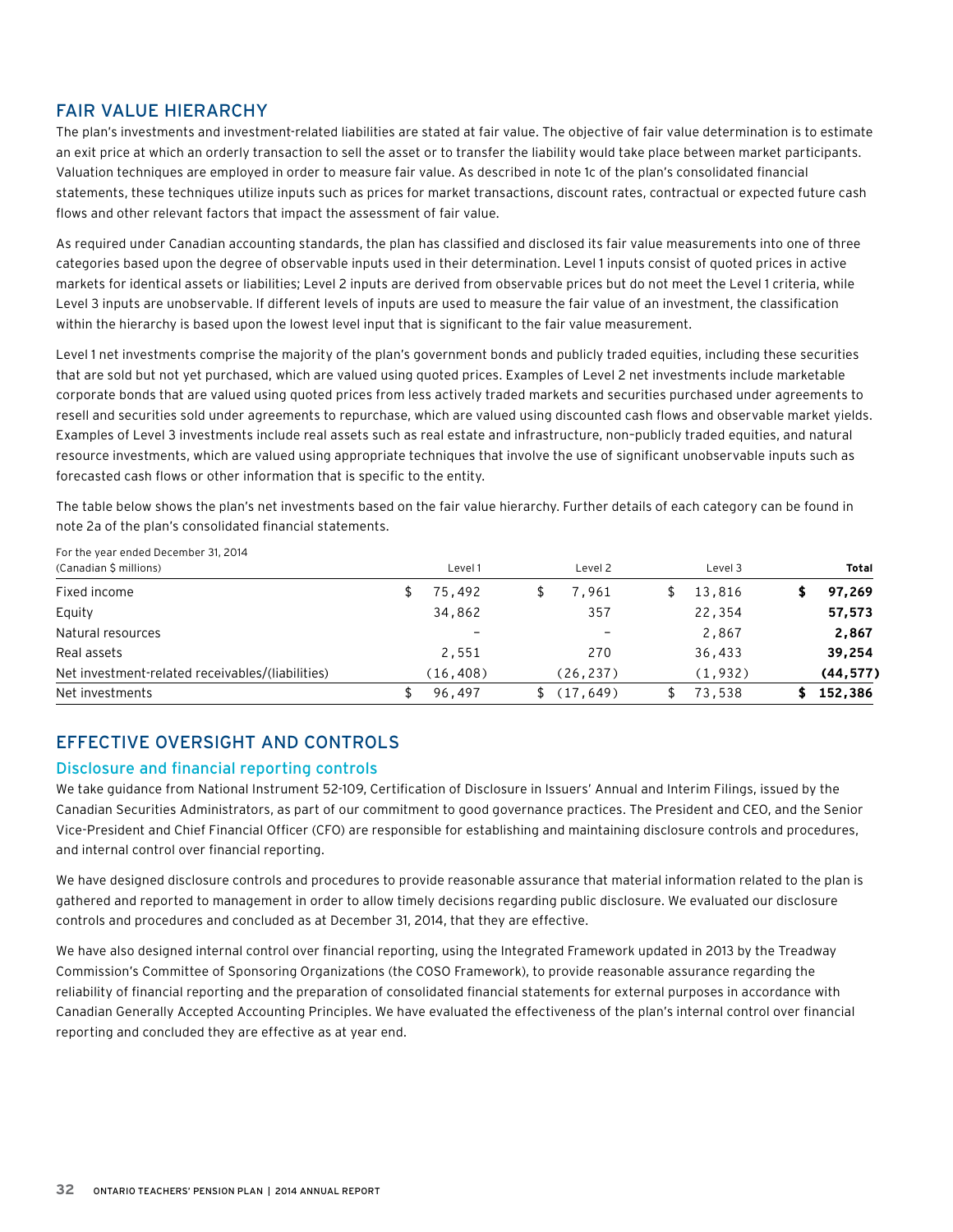#### Protecting audit quality and integrity

A key oversight activity of audit committees is annually assessing the effectiveness of the external auditor. This helps audit committees meet their responsibility to make informed recommendations to the board on whether or not to reappoint the external auditor. Teachers' has conducted assessments annually. In 2014, an "Enhancing Audit Quality" initiative developed by the Chartered Professional Accountants of Canada, the Canadian Public Accountability Board and the Institute of Corporate Directors resulted in the issuance of two publications: (1) Annual Assessment of the External Auditor – Tool for Audit Committees; and (2) Periodic Comprehensive Review of the External Auditor – Tool for Audit Committees. In 2014, Teachers' conducted a comprehensive review of its external auditor, and leveraged the tools provided in the publication as well as its prior annual assessments. Based on the review's findings, Teachers' Audit & Actuarial Committee recommended, and the board approved, the reappointment of the external auditor for 2014.

Teachers' and other corporate governance advocates have expressed concern over the years about accounting firms that audit public companies and also earn substantial revenue from those companies for non-audit consulting services. We believe that such consulting fees can compromise, or appear to compromise, the integrity of the audit function.

We strive to minimize our own use of consulting services involving the plan's auditor and we always disclose the total amount paid for such services. In 2014, fees paid to Deloitte Touche Tohmatsu Limited (of which the Canadian firm is the plan's auditor) totalled \$9.4 million (\$8.2 million in 2013), of which \$8.7 million was for audit activities and \$700,000 was for non-audit services. Of the \$700,000 paid for non-audit services, approximately \$30,000 related to the plan, \$520,000 related to subsidiaries audited by Deloitte and the balance of \$150,000 was for subsidiaries not audited by Deloitte. Of the \$520,000 paid by the subsidiaries, \$10,000 was paid to Deloitte (Canada) and \$510,000 was paid to Deloitte firms outside of Canada, which are considered to have lower risk of impairing the independence of the plan's auditor.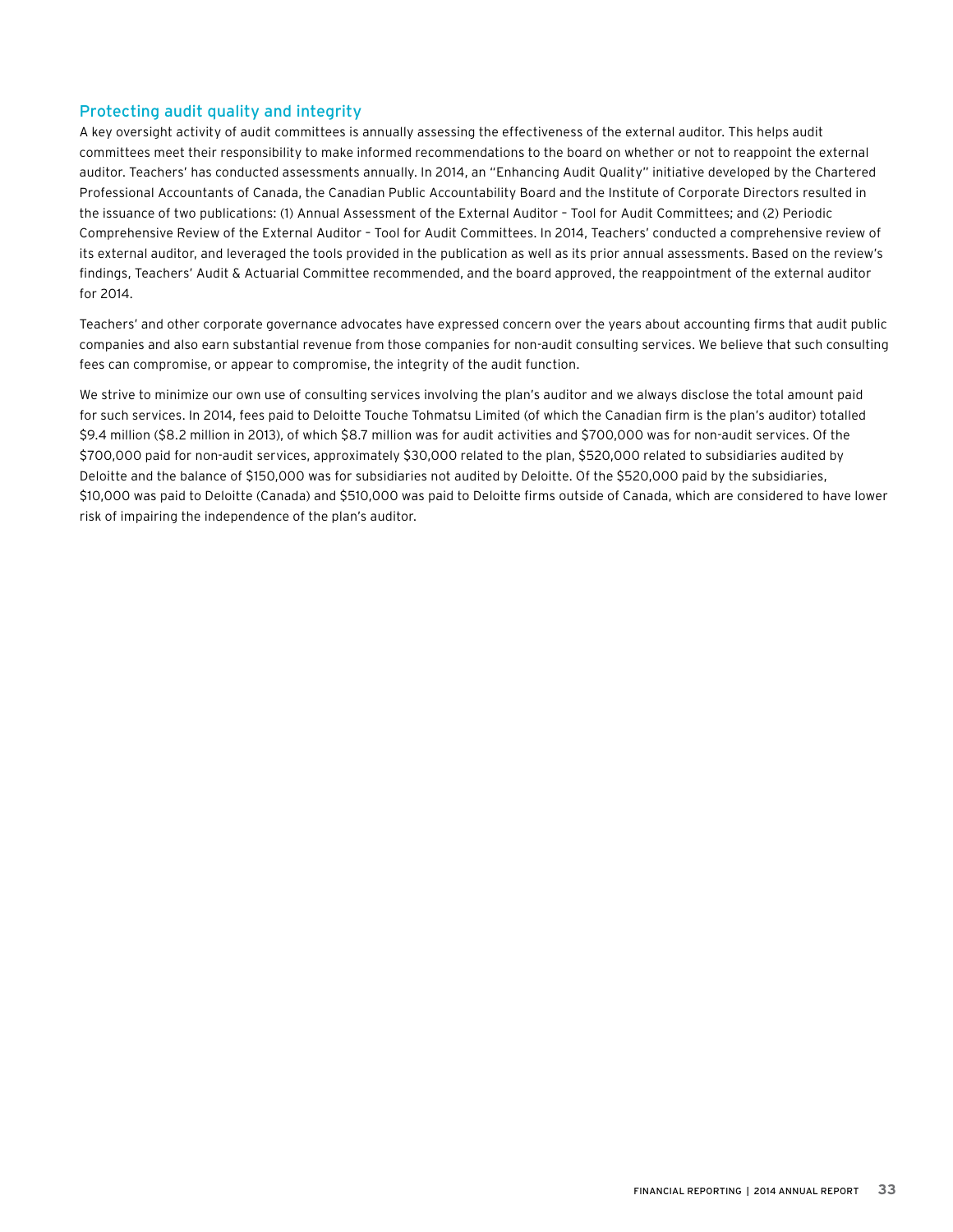## **MANAGEMENT'S RESPONSIBILITY FOR FINANCIAL REPORTING**

The consolidated financial statements of the Ontario Teachers' Pension Plan have been prepared by management, which is responsible for the integrity and fairness of the data presented, including the many amounts which must, of necessity, be based on estimates and judgments. The accounting policies followed in the preparation of these consolidated financial statements conform to Canadian accounting standards for pension plans. Financial information presented throughout the annual report is consistent with the consolidated financial statements.

Systems of internal control and supporting procedures are maintained to provide assurance that transactions are authorized, assets safeguarded and proper records maintained. These controls include quality standards in hiring and training of employees, a code of conduct, the establishment of an organizational structure that provides a well-defined division of responsibilities and accountability for performance, and the communication of policies and guidelines through the organization.

Ultimate responsibility for the consolidated financial statements rests with the members of the Board. The Board is assisted in its responsibilities by the Audit & Actuarial Committee (the Committee), consisting of five Board members who are not officers or employees of the Plan administrator. In addition, the Committee reviews the recommendations of the internal and external auditors for improvements in internal control and the action of management to implement such recommendations. In carrying out its duties and responsibilities, the Committee meets regularly with management and with both the external and internal auditors to review the scope and timing of their respective audits, to review their findings and to satisfy itself that their responsibilities have been properly discharged. This Committee reviews the consolidated financial statements and recommends them for approval by the Board.

The Plan's external auditor, Deloitte LLP, is directly accountable to the Audit & Actuarial Committee and has full and unrestricted access to the Committee. They discuss with the Committee their audit and related findings as to the integrity of the Plan's financial reporting and the adequacy of internal control systems. The Plan's external auditor has conducted an independent examination of the consolidated financial statements in accordance with Canadian generally accepted auditing standards, performing such tests and other procedures as they consider necessary to express the opinion in their Report to the Administrator.

<sup>1</sup>uk.

**Ron Mock David McGraw** March 5, 2015

President and Chief Executive Officer Senior Vice-President and Chief Financial Officer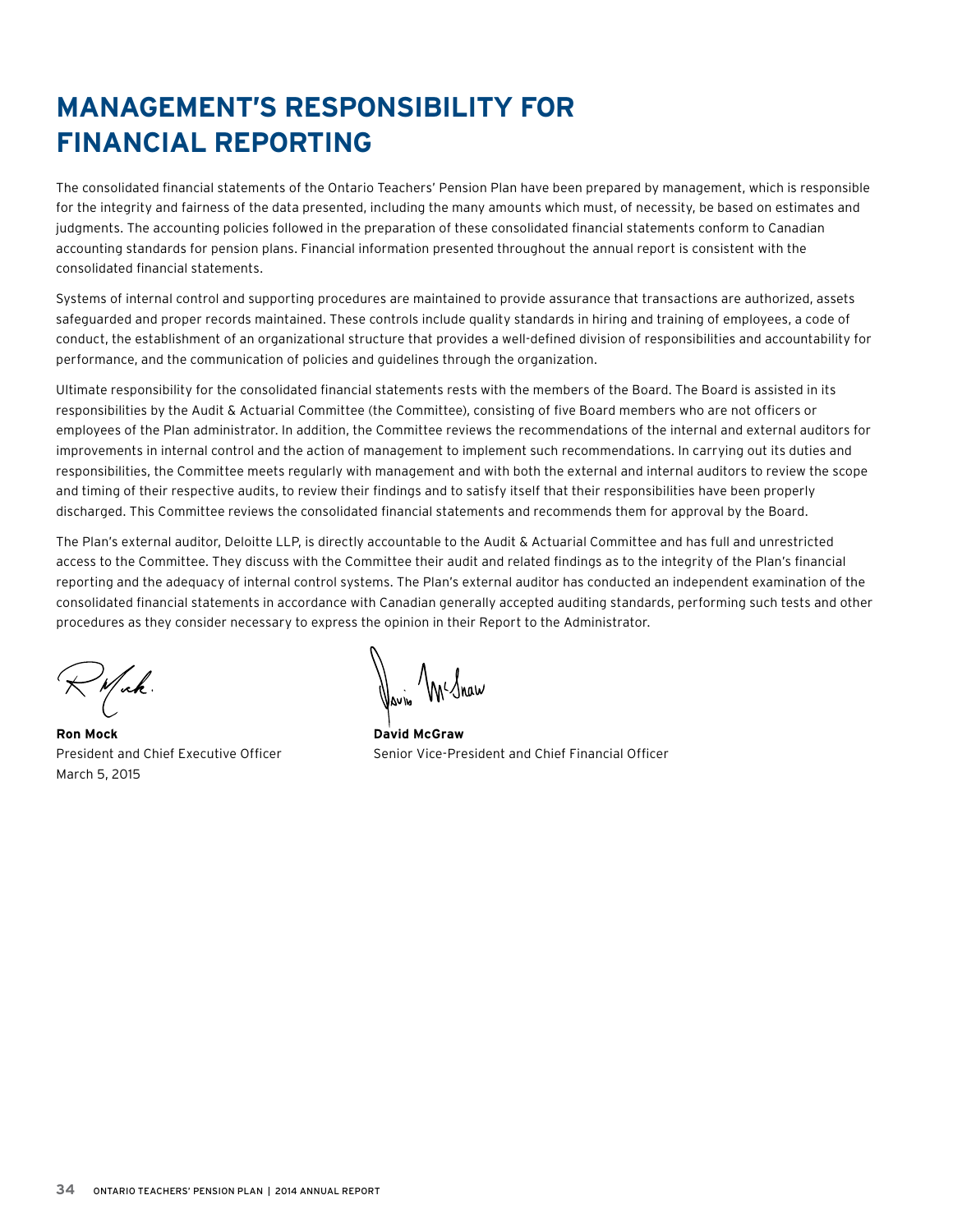## **AUDITOR'S REPORT TO THE ADMINISTRATOR**

We have audited the accompanying consolidated financial statements of Ontario Teachers' Pension Plan Board, which comprise the consolidated statements of financial position as at December 31, 2014, and the consolidated statements of changes in net assets available for benefits, consolidated statements of changes in accrued pension benefits and consolidated statements of changes in deficit for the year then ended and a summary of significant accounting policies and other explanatory information.

#### Management's responsibility for the consolidated financial statements

Management is responsible for the preparation and fair presentation of these financial statements in accordance with Canadian accounting standards for pension plans and for such internal control as management determines is necessary to enable the preparation of financial statements that are free from material misstatement, whether due to fraud or error.

#### Auditor's responsibility

Our responsibility is to express an opinion on these financial statements based on our audit. We conducted our audit in accordance with Canadian generally accepted auditing standards. Those standards require that we comply with ethical requirements and plan and perform the audit to obtain reasonable assurance about whether the financial statements are free from material misstatement.

An audit involves performing procedures to obtain audit evidence about the amounts and disclosures in the financial statements. The procedures selected depend on the auditor's judgment, including the assessment of the risks of material misstatement of the financial statements, whether due to fraud or error. In making those risk assessments, the auditor considers internal control relevant to the entity's preparation and fair presentation of the financial statements in order to design audit procedures that are appropriate in the circumstances, but not for the purpose of expressing an opinion on the effectiveness of the entity's internal control. An audit also includes evaluating the appropriateness of accounting policies used and the reasonableness of accounting estimates made by management, as well as evaluating the overall presentation of the financial statements.

We believe that the audit evidence we have obtained is sufficient and appropriate to provide a basis for our audit opinion.

#### Opinion

In our opinion, the financial statements present fairly, in all material respects, the financial position of Ontario Teachers' Pension Plan Board as at December 31, 2014, and the changes in its net assets available for benefits, changes in accrued pension benefits and changes in deficit for the year then ended in accordance with Canadian accounting standards for pension plans.

Detoite LLP

**Chartered Professional Accountants, Chartered Accountants** Licensed Public Accountants March 5, 2015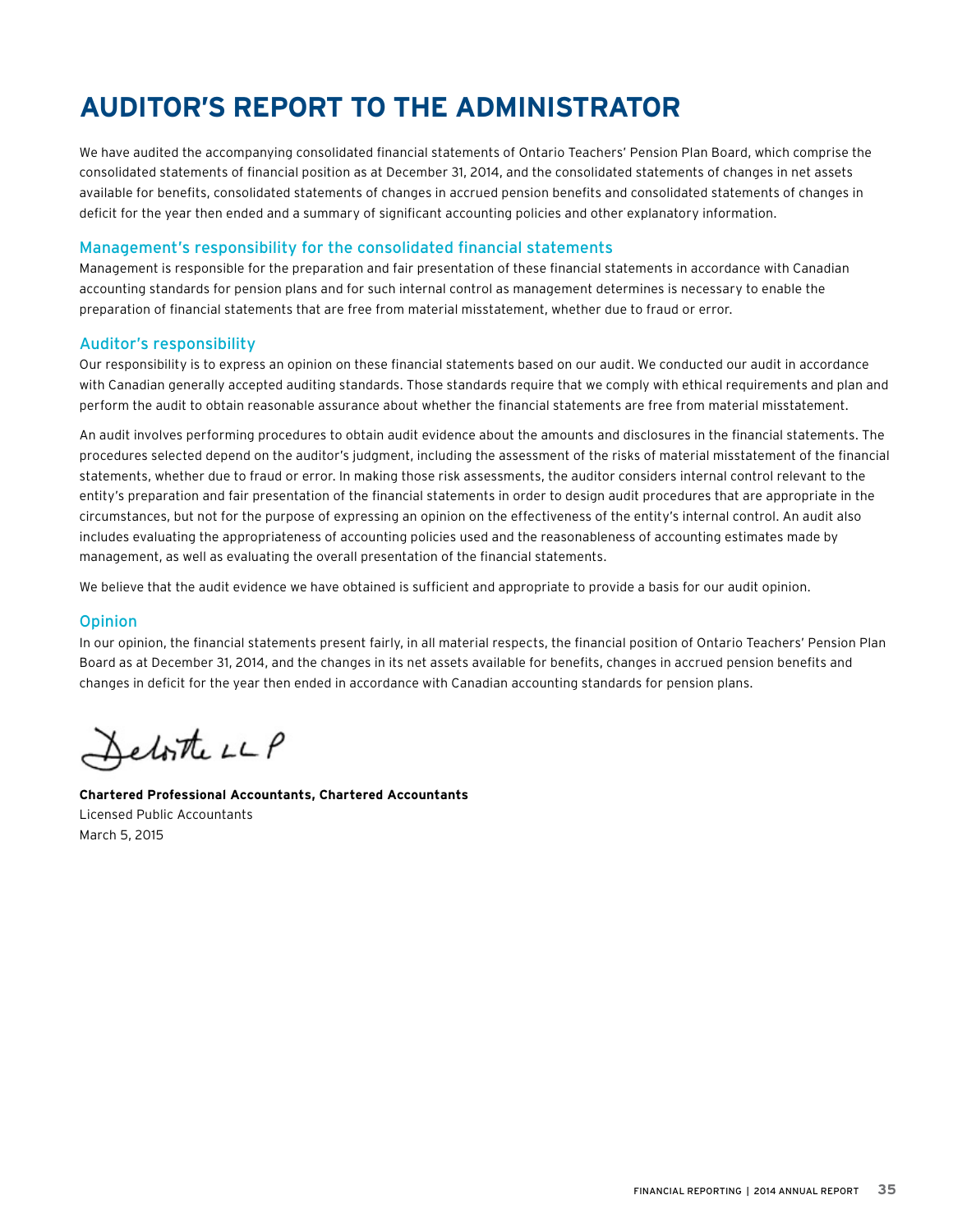## **ACTUARIES' OPINION**

Mercer (Canada) Limited was retained by the Ontario Teachers' Pension Plan Board (the Board) to perform an actuarial valuation of the going concern liabilities of the Ontario Teachers' Pension Plan (the Plan) as at December 31, 2014, for inclusion in the Plan's consolidated financial statements. As part of the valuation, we examined the Plan's recent experience with respect to the noneconomic assumptions and presented our findings to the Board.

The valuation of the Plan's actuarial liabilities was based on:

- membership data provided by the Ontario Teachers' Pension Plan Board as at August 31, 2014;
- methods prescribed by Section 4600 of the Chartered Professional Accountants of Canada Handbook for pension plan financial statements;
- real and nominal interest rates on long-term bonds at the end of 2014;
- • assumptions about future events (for example, future rates of inflation and future retirement rates) which have been communicated to us as the Board's best estimate of these events; and
- • information obtained from the Ontario Ministry of Labour and other published data, where applicable, on wage rate changes.

The objective of the consolidated financial statements is to fairly present the financial position of the Plan on December 31, 2014, as a going concern. This is different from the statutory valuation (the actuarial valuation required by the *Pension Benefits Act (Ontario)*), which establishes a prudent level for future contributions.

While the actuarial assumptions used to estimate liabilities for the Plan's consolidated financial statements represent the Board's best estimate of future events and market conditions at the end of 2014, and while in our opinion these assumptions are reasonable, the Plan's future experience will inevitably differ, perhaps significantly, from the actuarial assumptions. Any differences between the actuarial assumptions and future experience will emerge as gains or losses in future valuations, and will affect the financial position of the Plan, and the contributions required to fund it, at that time.

We have tested the data for reasonableness and consistency, and we believe it to be sufficient and reliable for the purposes of the valuation. We also believe that the methods employed in the valuation are appropriate for the purposes of the valuation, and that the assumptions used in the valuation are in accordance with accepted actuarial practice. Our opinions have been given, and our valuation has been performed, in accordance with accepted actuarial practice in Canada.

Scott Cla

**Scott Clausen, f.c.i.a., f.s.a Lise Houle, f.c.i.a., f.s.a** March 5, 2015

Jew Hale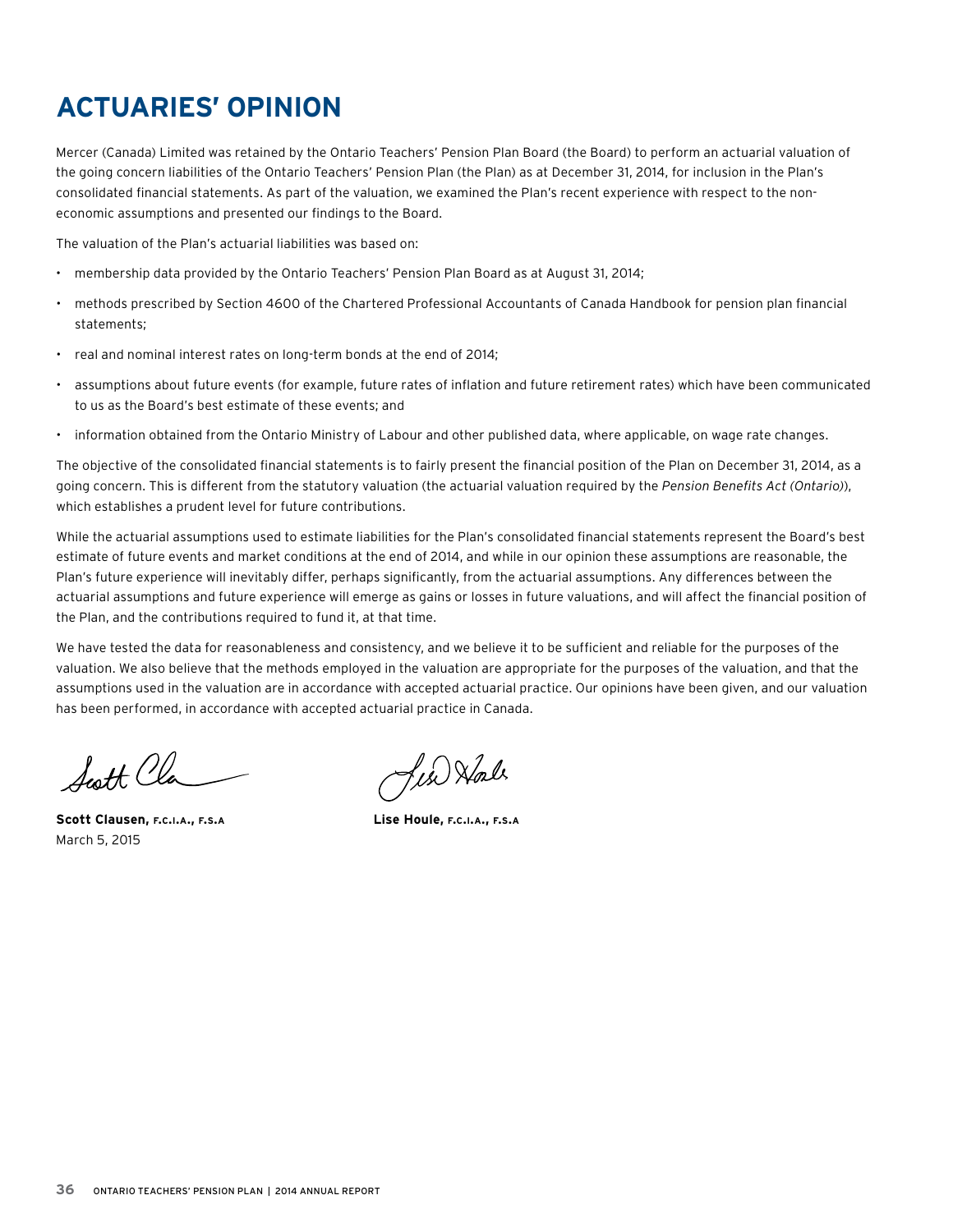# **CONSOLIDATED STATEMENTS OF FINANCIAL POSITION**

| As at December 31 (Canadian \$ millions)         | 2014          | 2013          |
|--------------------------------------------------|---------------|---------------|
| Net assets available for benefits                |               |               |
| <b>ASSETS</b>                                    |               |               |
| Cash                                             | \$<br>129     | \$<br>67      |
| Receivable from the Province of Ontario (note 3) | 3,098         | 2,965         |
| Receivable from brokers                          | 49            | 46            |
| Investments (note 2)                             | 225,172       | 198,109       |
| Premises and equipment                           | 44            | 32            |
|                                                  | 228,492       | 201,219       |
| <b>LIABILITIES</b>                               |               |               |
| Accounts payable and accrued liabilities         | 295           | 333           |
| Due to brokers                                   | 935           | 916           |
| Investment-related liabilities (note 2)          | 72,786        | 59,206        |
|                                                  | 74,016        | 60,455        |
| Net assets available for benefits                | \$<br>154,476 | \$<br>140,764 |
| Accrued pension benefits and deficit             |               |               |
| Accrued pension benefits (note 4)                | \$<br>172,725 | \$<br>148,571 |
| Deficit                                          | (18, 249)     | (7, 807)      |
| Accrued pension benefits and deficit             | \$<br>154,476 | \$<br>140,764 |

On behalf of the Plan administrator:

lumar Troy

Delues

**Chair Board Member**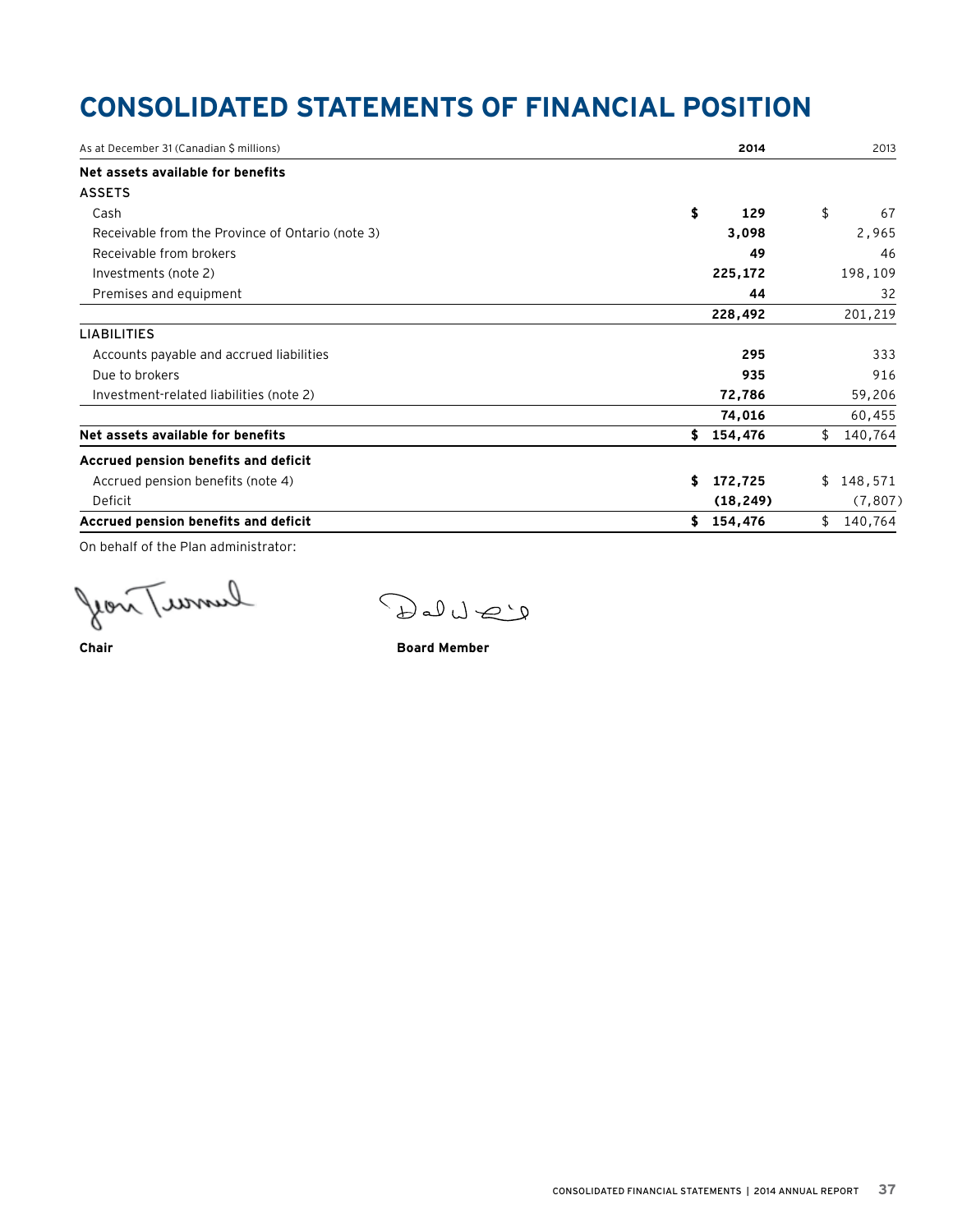## **CONSOLIDATED STATEMENTS OF CHANGES IN NET ASSETS AVAILABLE FOR BENEFITS**

| For the year ended December 31 (Canadian \$ millions) | 2014          | 2013          |
|-------------------------------------------------------|---------------|---------------|
| Net assets available for benefits, beginning of year  | \$<br>140,764 | 129,524<br>\$ |
| Investment operations                                 |               |               |
| Net investment income (note 6)<br>16,260              |               | 13,718        |
| Administrative expenses (note 11a)                    | (409)         | (364)         |
| Net investment operations                             | 15,851        | 13,354        |
| <b>Member service operations</b>                      |               |               |
| Contributions (note 9)                                | 3,216         | 3,081         |
| Benefits paid (note 10)                               | (5, 306)      | (5, 150)      |
| Administrative expenses (note 11b)                    | (49)          | (45)          |
| Net member service operations                         | (2, 139)      | (2, 114)      |
| Increase in net assets available for benefits         | 13,712        | 11,240        |
| Net assets available for benefits, end of year        | 154,476       | 140.764       |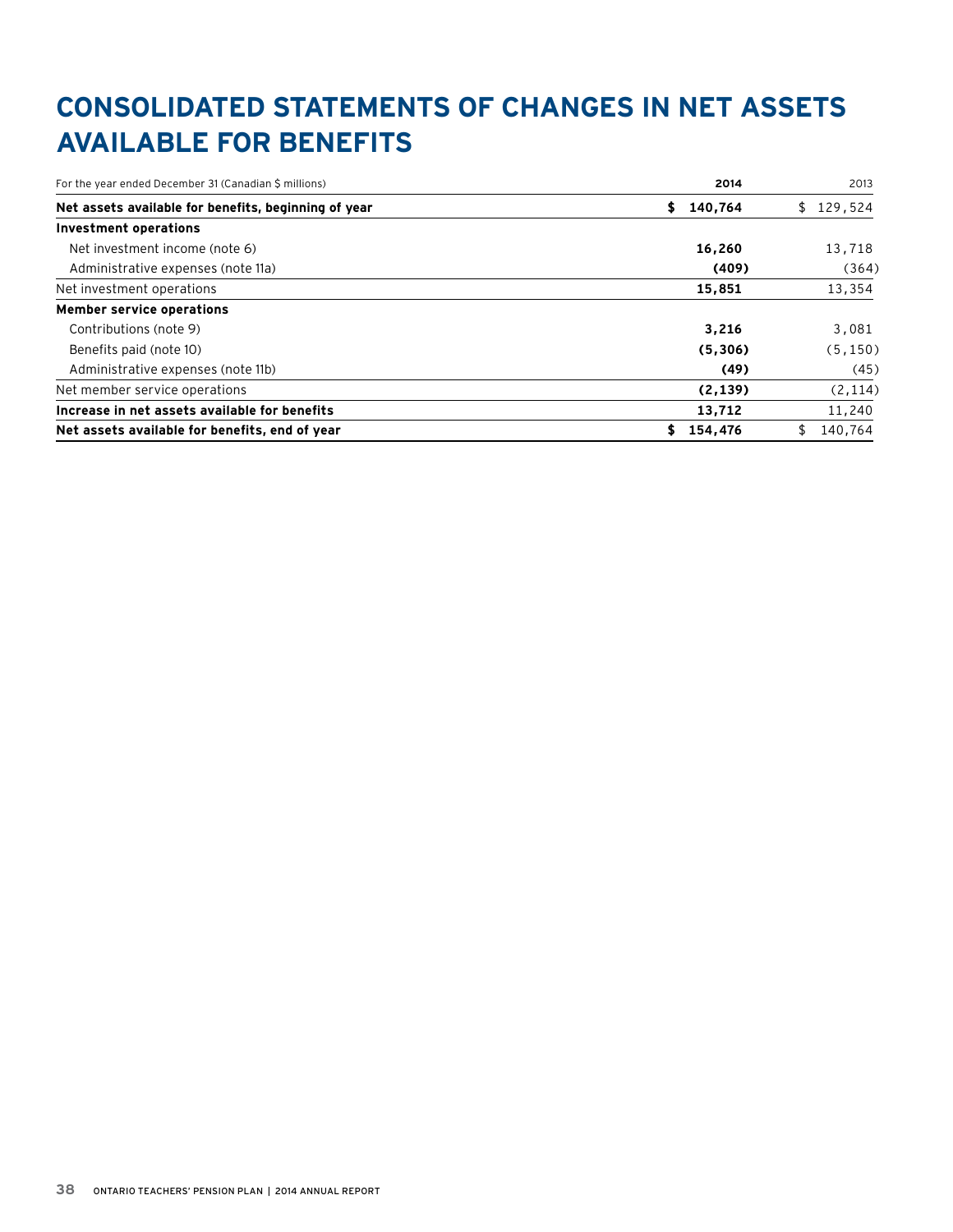## **CONSOLIDATED STATEMENTS OF CHANGES IN ACCRUED PENSION BENEFITS**

| For the year ended December 31 (Canadian \$ millions)  | 2014          | 2013         |
|--------------------------------------------------------|---------------|--------------|
| Accrued pension benefits, beginning of year            | 148,571<br>S. | 166,009<br>S |
| Increase in accrued pension benefits                   |               |              |
| Interest on accrued pension benefits                   | 6,239         | 5,642        |
| Benefits accrued                                       | 4,367         | 4,992        |
| Changes in actuarial assumptions and methods (note 4a) | 18,264        |              |
| Changes in level of conditional indexing (note 4b)     | 451           |              |
| Experience losses (note 4c)                            | 139           |              |
|                                                        | 29,460        | 10,634       |
| Decrease in accrued pension benefits                   |               |              |
| Benefits paid (note 10)                                | 5,306         | 5,150        |
| Changes in actuarial assumptions and methods (note 4a) |               | 21,973       |
| Experience gains (note 4c)                             |               | 949          |
|                                                        | 5,306         | 28,072       |
| Net increase/(decrease) in accrued pension benefits    | 24,154        | (17, 438)    |
| Accrued pension benefits, end of year                  | 172,725       | 148,571      |

## **CONSOLIDATED STATEMENTS OF CHANGES IN DEFICIT**

| For the year ended December 31 (Canadian \$ millions) | 2014        | 2013        |
|-------------------------------------------------------|-------------|-------------|
| Deficit, beginning of year                            | (7,807)     | \$(36, 485) |
| Increase in net assets available for benefits         | 13,712      | 11,240      |
| Net (increase)/decrease in accrued pension benefits   | (24.154)    | 17,438      |
| Deficit, end of year                                  | \$(18, 249) | (7.807)     |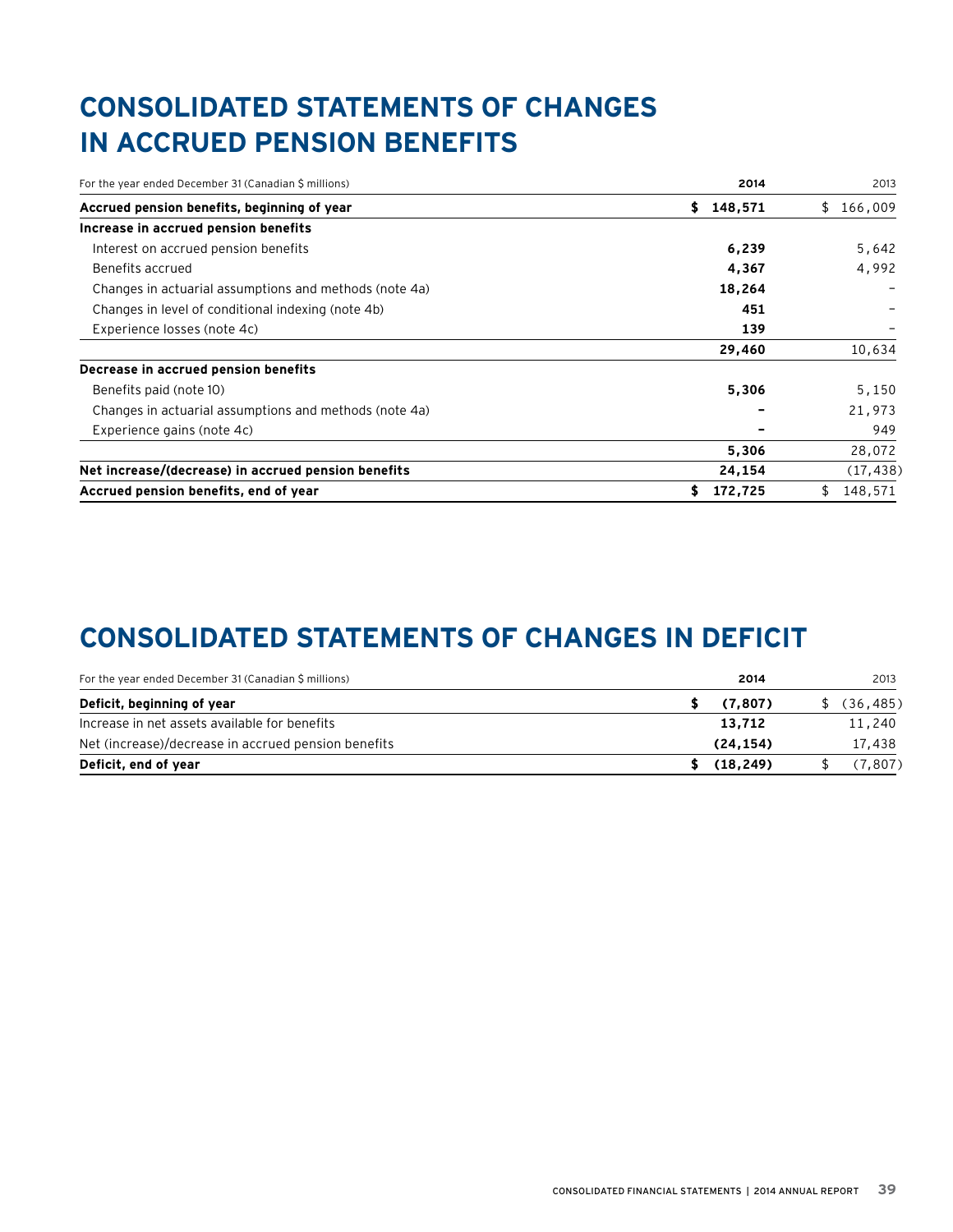## **NOTES TO CONSOLIDATED FINANCIAL STATEMENTS**

For the year ended December 31, 2014

#### DESCRIPTION OF PLAN

The following description of the Ontario Teachers' Pension Plan (the Plan) is a summary only. For more complete information, reference should be made to the *Teachers' Pension Act (Ontario)* (the TPA) as amended.

#### (a) General

The Plan is governed by the TPA. It is a contributory defined benefit pension plan co-sponsored by the Province of Ontario (the Province) and Plan members, represented by Ontario Teachers' Federation (OTF) (the co-sponsors). The terms of the Plan are set out in Schedule 1 to the TPA.

The Plan is registered with the Financial Services Commission of Ontario (FSCO) and under the *Income Tax Act (Canada)* (the ITA) (registration number 0345785) as a Registered Pension Plan which is not subject to income taxes in Canada. The Plan may be liable for taxes in other jurisdictions where full tax exemptions are not available.

The Plan is administered and the investments are managed by the Ontario Teachers' Pension Plan Board (the Board). Under the TPA, the Board is constituted as a corporation without share capital to which the *Corporations Act (Ontario)* does not apply.

#### (b) Funding

Plan benefits are funded by contributions and investment earnings. Contributions are made by active members of the Plan and are matched by either the Province or designated employers. The determination of the value of the accrued pension benefits and required contributions is made on the basis of periodic actuarial valuations.

#### (c) Retirement pensions

A retirement pension is available based on the number of years of credited service, the average of the best five annual salaries and the age of the member at retirement. A member is eligible for a reduced retirement pension from age 50. An unreduced retirement pension is available at either age 65 or when the sum of a member's age and qualifying service equals 85.

#### (d) Disability pensions

A disability pension is available at any age to a disabled member with a minimum of 10 years of qualifying service. The type of disability pension is determined by the extent of the disability.

#### (e) Death benefits

Death benefits are available on the death of an active member and may be available on the death of a retired member. The benefit may take the form of a survivor pension, lump-sum payment or both.

#### (f) Escalation of benefits

Pension benefits are adjusted in January each year for inflation, subject to an upper limit of 8% and a lower limit of 0% in any one year with any excess above or below those limits carried forward. For credited service earned up to December 31, 2009, inflation protection is 100% of the change in the Consumer Price Index. Credited service earned after December 31, 2009, is subject to conditional inflation protection. For credited service earned between January 1, 2010, and December 31, 2013, the minimum indexation level is set at 50% of the change in the Consumer Price Index. There is no minimum level of inflation protection for credited service earned after 2013. The indexation level stated in the most recent funding valuation filing remains in effect until a subsequent filing updates the amount. Inflation protection of up to 100% for credited service earned after 2009 can be restored on a go-forward basis, depending on the Plan's funded status.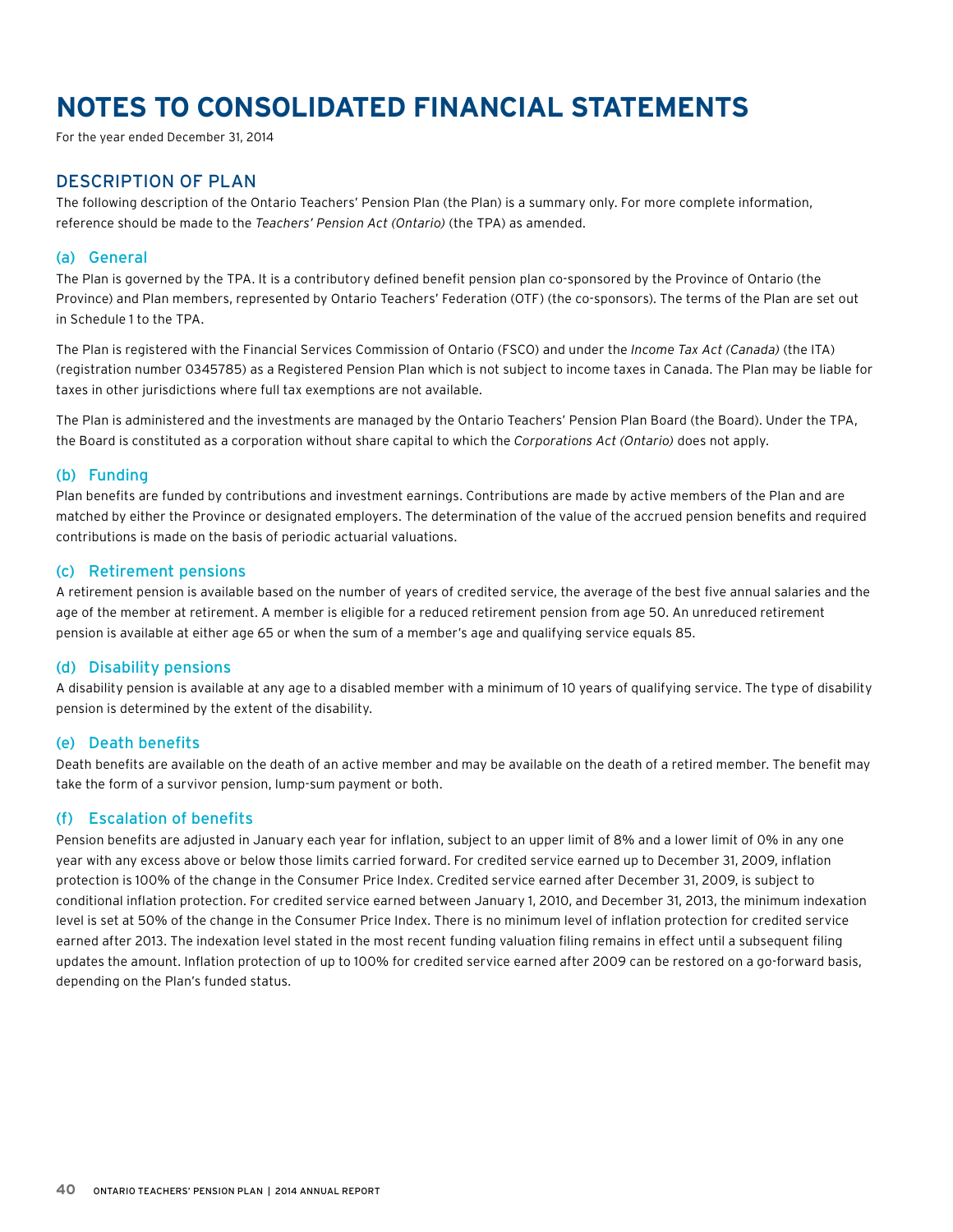#### (g) Retirement Compensation Arrangement

Restrictions in the ITA and its regulations on the payment of certain benefits from the registered pension plan for periods of service after 1991 may impact some Plan members. To address affected members, the Retirement Compensation Arrangement (the RCA) was established by agreement between the co-sponsors as a supplementary plan to provide for these benefits. Examples of these benefits include: (1) members of the Plan who retired with average earnings above \$149,714 (CPP-exempt members \$138,500) in 2014 and \$145,769 (CPP-exempt members \$134,834) in 2013; and (2) members whose pensions would require a larger reduction for early retirement to comply with the ITA limitations than the Plan would impose. Because the RCA is a separate trust, the net assets available for benefits and accrued benefits and deficit of the RCA are not included in these consolidated financial statements.

## NOTE 1. SUMMARY OF SIGNIFICANT ACCOUNTING POLICIES

#### (a) Basis of presentation

These consolidated financial statements are prepared in Canadian dollars, the Plan's functional currency, in accordance with the accounting standards for pension plans in Part IV of the Chartered Professional Accountants (CPA) Canada Handbook (Section 4600). Section 4600 provides specific accounting guidance on investments and pension obligations. For accounting policies that do not relate to either investments or pension obligations, the Plan must consistently comply with either International Financial Reporting Standards (IFRS) in Part I or accounting for private enterprises in Part II of the CPA Canada Handbook. The Plan has elected to comply with IFRS in Part I of the CPA Canada Handbook. To the extent that IFRS in Part I is inconsistent with Section 4600, Section 4600 takes precedence.

The Plan's real estate portfolio is comprised of real estate–related investments that are either owned or managed on behalf of the Plan by The Cadillac Fairview Corporation Limited (CFCL), a wholly owned subsidiary, which the Plan consolidates. The Plan also consolidates wholly owned investment holding companies that are managed by either the Plan or CFCL. Investment holding companies that are managed by external parties are recognized as the Plan's investment assets. Under Section 4600, investment assets, including those over which the Plan has control or significant influence, are measured at fair value and presented on a non-consolidated basis.

The consolidated financial statements for the year ended December 31, 2014, were authorized for issue through a resolution of the Board on March 5, 2015.

#### (b) Future changes in accounting policies

The relevant new guidance issued by the International Accounting Standards Board not yet adopted by the Plan includes:

• IFRS 9, Financial Instruments. The new standard will replace IAS 39, Financial Instruments: Recognition and Measurement, and includes guidance on recognition and derecognition of financial assets and financial liabilities, impairment and hedge accounting. The new standard will come into effect January 1, 2018, with early application permitted.

Management does not expect any significant impact on either the Plan's financial position or its investment income when adopting the new standard.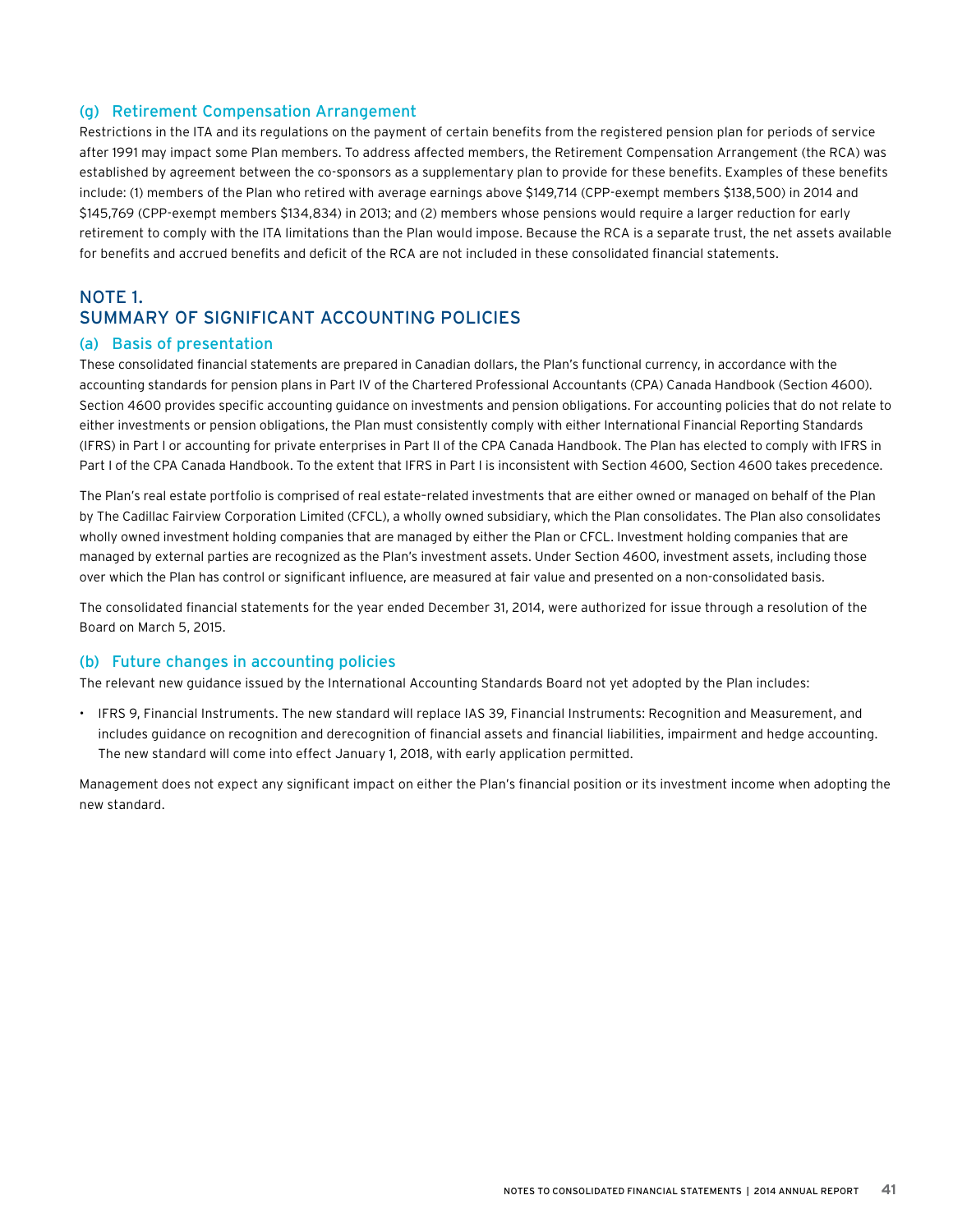#### (c) Investments

#### Valuation of investments

Investments are either directly or indirectly owned by the Plan. Investment-related liabilities are incurred by the Plan directly. Details of investments and investment-related liabilities are presented in note 2a and are stated at fair value. Fair value is the price that would either be received to sell an asset or be paid to transfer a liability in an orderly transaction (i.e., an exit price) between market participants at the measurement date. In an active market, fair value is best evidenced by an independent quoted market price. In the absence of an active market, fair value is determined by valuation techniques that make maximum use of inputs observed from markets.

Fair values of investments are determined as follows:

- a. Short-term investments are valued using either quoted closing mid-market prices or discounted cash flows based on current market yields, when quoted closing mid-market prices are unavailable.
- b. Bonds, including both nominal and real return, are valued on the basis of quoted closing mid-market prices. If quoted closing mid-market prices are not available, estimated values are calculated using discounted cash flows based on current market yields and comparable securities, as appropriate.
- c. Securities sold under agreements to repurchase and securities purchased under agreements to resell are valued using discounted cash flows based on current market yields.
- d. Public equities are valued at quoted closing mid-market prices. When the market for a public equity is not active, management assesses whether the quoted prices represent fair value. If not, management adjusts the quoted prices or estimates the fair value by using appropriate techniques including valuation models.
- e. Real estate, private equities, infrastructure, and natural resources are valued based on estimated fair values determined by using appropriate techniques and best estimates by either management, appraisers, or both. Where external appraisers are engaged to perform the valuation, management ensures the appraisers are independent and compares the assumptions used by the appraisers with management's expectations based on current market conditions and industry practice to ensure the valuation captures the business and economic conditions specific to the investment.

 At least 70% of the value of the rental property portfolio covering all product types and geographic regions is independently appraised annually. At a minimum, 90% of the real estate portfolio will be valued by independent appraisers at least every three years.

Private equity funds are recorded at fair value based on net asset values obtained from each of the funds' administrators. These net asset values are reviewed by management.

- f. Derivative financial instruments are recorded at fair value using market prices where available. Where quoted market values are not readily available, appropriate alternative valuation techniques are used to determine fair value. In determining fair value, consideration is also given to the credit risk of the counterparty.
- g. Alternative investments, comprised of hedge funds and managed futures accounts, are recorded at fair value based on net asset values obtained from each of the funds' administrators. These net asset values are reviewed by management.

The Plan uses a number of valuation techniques to determine the fair value of investments for which observable prices in active markets for identical investments are not available. These techniques include: valuation methodologies based on observable prices for similar investments; present-value approaches where future cash flows generated by the investment are estimated and then discounted using a risk-adjusted interest rate; and option-pricing models. The principal inputs to these valuation techniques are listed below. Values between and beyond available data points may be obtained by interpolation and extrapolation.

- Bond prices quoted prices are generally available for government bonds, certain corporate bonds and some other debtrelated products.
- • Credit spreads – where available, credit spreads are derived from prices of credit default swaps or other credit-based instruments, such as debt securities. For others, credit spreads are obtained from pricing services.
- Interest rates principally derived from benchmark interest rates such as quoted interest rates from central banks and in swap, bond and futures markets. Benchmark interest rates are considered when determining discount rates used in the presentvalue approaches.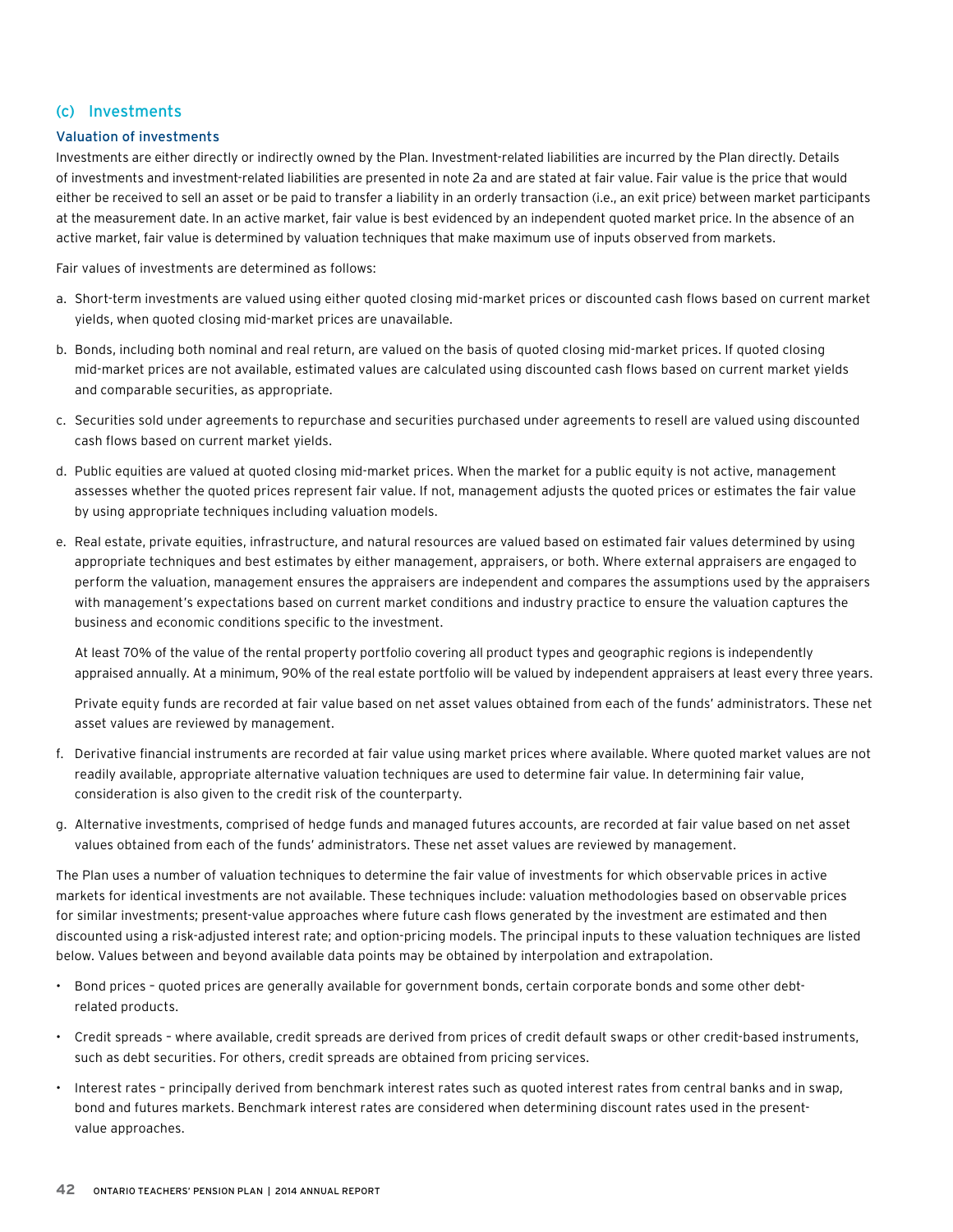- Foreign currency exchange rates there are observable markets, both spot and forward, and in futures in all major currencies.
- Public equity and equity index prices quoted prices are generally readily available for equity shares listed on the stock exchanges and for indices on such shares.
- Commodity prices many commodities are actively traded in spot, forward and futures markets.
- Price volatilities and correlations volatility is a measure of the tendency of a specific price to change over time. Correlation measures the degree to which two or more prices or other variables are observed to have moved together historically. Volatility is an input in valuing options and certain products such as derivatives with more than one underlying variable that is correlationdependent. Volatility and correlation values are either obtained from broker quotations, from pricing services, or are derived from quoted option prices.
- • Forecasts on operating cash flows of real estate, private equities, infrastructure, and natural resources forecasts include assumptions on revenue, revenue growth, expenses, capital expenditures, and capital structure. They are generally provided by either management of the companies in which the Plan invests or external managers. Additional assumptions from external parties, for example, external appraisers, may also be used in the forecast.

The Plan refines and modifies its valuation techniques as markets and products develop and the pricing for individual products becomes more transparent.

While the Plan believes its valuation techniques are appropriate and consistent with other market participants, the use of different techniques or assumptions could result in different estimates of fair value at the balance sheet date. Management has assessed and determined that using possible alternative assumptions will not result in significantly different fair values.

#### Fair value hierarchy

Investment assets and investment-related liabilities are classified and disclosed in one of the following categories reflecting the significance of inputs used in making the fair value measurement:

- Level 1 quoted prices (unadjusted) in active markets for identical assets or liabilities;
- Level 2 inputs other than quoted prices included within Level 1 that are observable for the assets or liabilities, either directly or indirectly; and
- Level 3 unobservable inputs.

If different levels of inputs are used to measure the fair value of an investment, the classification within the hierarchy is based on the lowest level input that is significant to the fair value measurement.

#### Trade-date reporting

Purchases and sales of investments and derivative contracts are recorded as of the trade date.

#### Net investment income

Dividend income is recognized based on the ex-dividend date, and interest income and real estate income are recognized on the accrual basis as earned. Net investment income also includes both realized and unrealized gains and losses. Unrealized gains and losses are recognized only when the fair value of the investment is based on a quoted market price in an active market or a valuation using appropriate valuation techniques is performed and approved by management.

#### Transaction costs

Transaction costs are incremental costs directly attributable to the acquisition, issue or disposal of a financial asset or financial liability. Transaction costs are expensed as incurred. Any transaction amounts received by the Plan that are directly attributable to the acquisition of an investment are netted against transaction costs paid.

#### Management fees

Management and performance fees for external investment managers and administrators are expensed as incurred.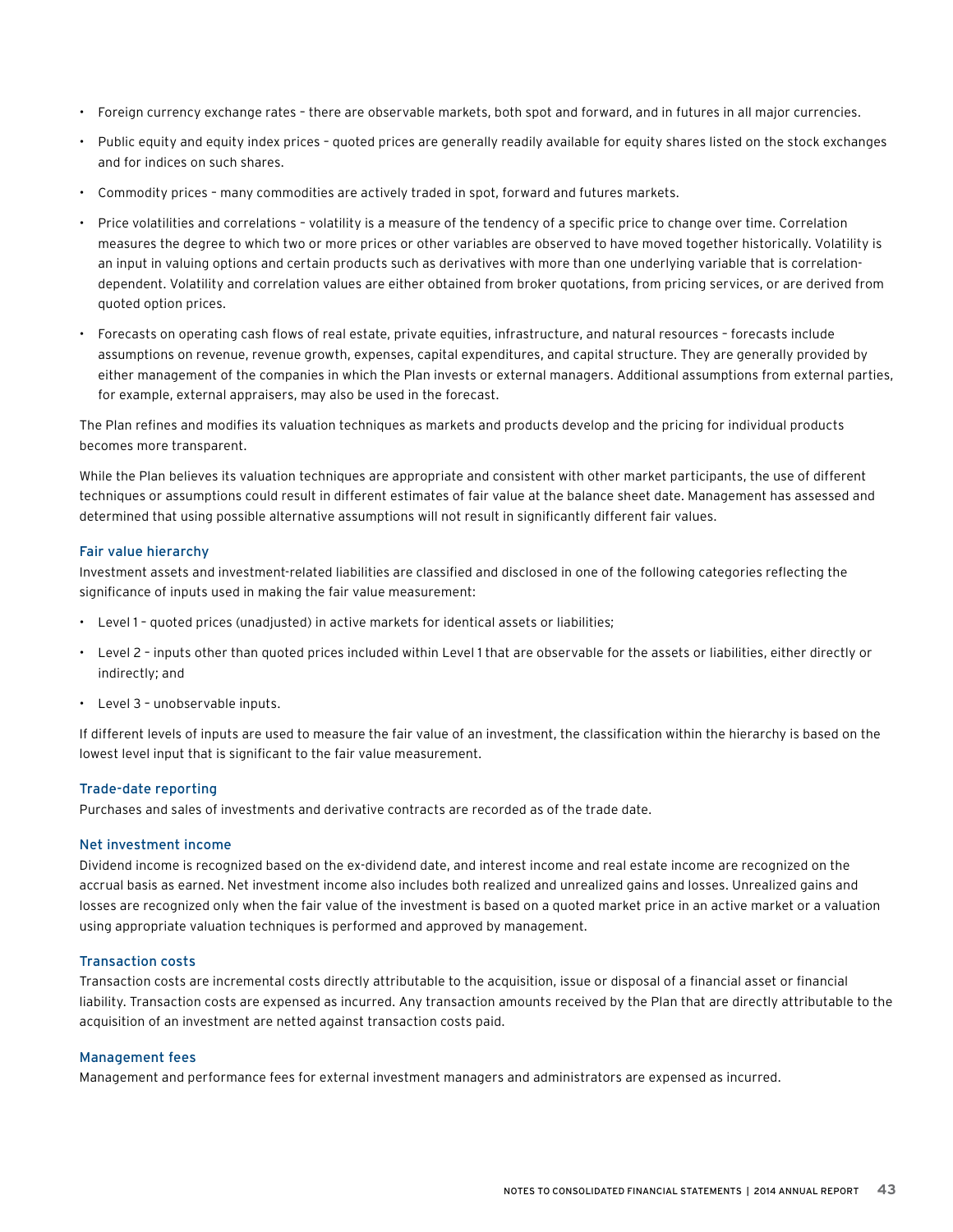#### (d) Foreign currency translation

Assets and liabilities denominated in foreign currencies are translated into Canadian dollars at the exchange rates prevailing on the year-end date. Income and expenses are translated into Canadian dollars at the exchange rates prevailing on the dates of the transactions. The realized and unrealized gains and losses arising from these translations are included within net realized and unrealized gains on investments in investment income.

#### (e) Accrued pension benefits

The value of accrued pension benefits and changes therein during the year are based on an actuarial valuation prepared by Mercer (Canada) Limited, an independent firm of actuaries. The valuation is made annually as at August 31 and then extrapolated to year end. It uses the projected benefit method pro-rated on service and management's best estimate, as at the valuation date, of various economic and non-economic assumptions.

As described in paragraph (f) of the Description of Plan note, the inflation protection benefits for credited service earned after December 31, 2009, is conditional, depending on the Plan's funded status. For the financial statement valuation, the Plan estimates the conditional inflation protection benefits based on the indexation levels stated in the most recent funding valuation filing.

#### (f) Contributions

Contributions from the members, the Province and designated employers are recorded on an accrual basis. Cash received from members for credited service and cash transfers from other pension plans are recorded when received.

#### (g) Benefits

Benefit payments to members and others, commuted value payments and refunds to former members, and transfer payments to other plans are recorded in the period in which they are paid. Any benefit payment accruals not paid are reflected in accrued pension benefits.

#### (h) Premises and equipment

Premises and equipment are recorded at cost and amortized on a straight-line basis over their estimated useful lives.

#### (i) Use of estimates

In preparing these consolidated financial statements, management uses estimates and assumptions that primarily affect the reported values of assets and liabilities, and related income and expenses. Estimates and assumptions are continually evaluated and are based on historical experience and other factors, including expectations of future events that are believed to be reasonable and relevant under the circumstances. The effect of a change in an estimate or assumption is recognized in the period in which the estimate or assumption is revised. Significant estimates and assumptions are used primarily in the determination of accrued pension benefits and the fair value of investments and investment-related receivables and liabilities. Note 4 explains how estimates and assumptions are used in determining accrued pension benefits and note 1c explains how estimates and assumptions are used to derive the fair value of investments and investment-related receivables and liabilities.

#### (j) Contingencies

A contingent liability is a possible obligation that depends on the occurrence or non-occurrence of one or more future events not controlled by the Plan. Contingent liabilities are not recognized but the nature and extent are disclosed in the notes to the consolidated financial statements. A provision for a present obligation is recognized when a reliable estimate can be determined and the settlement of the obligation is probable.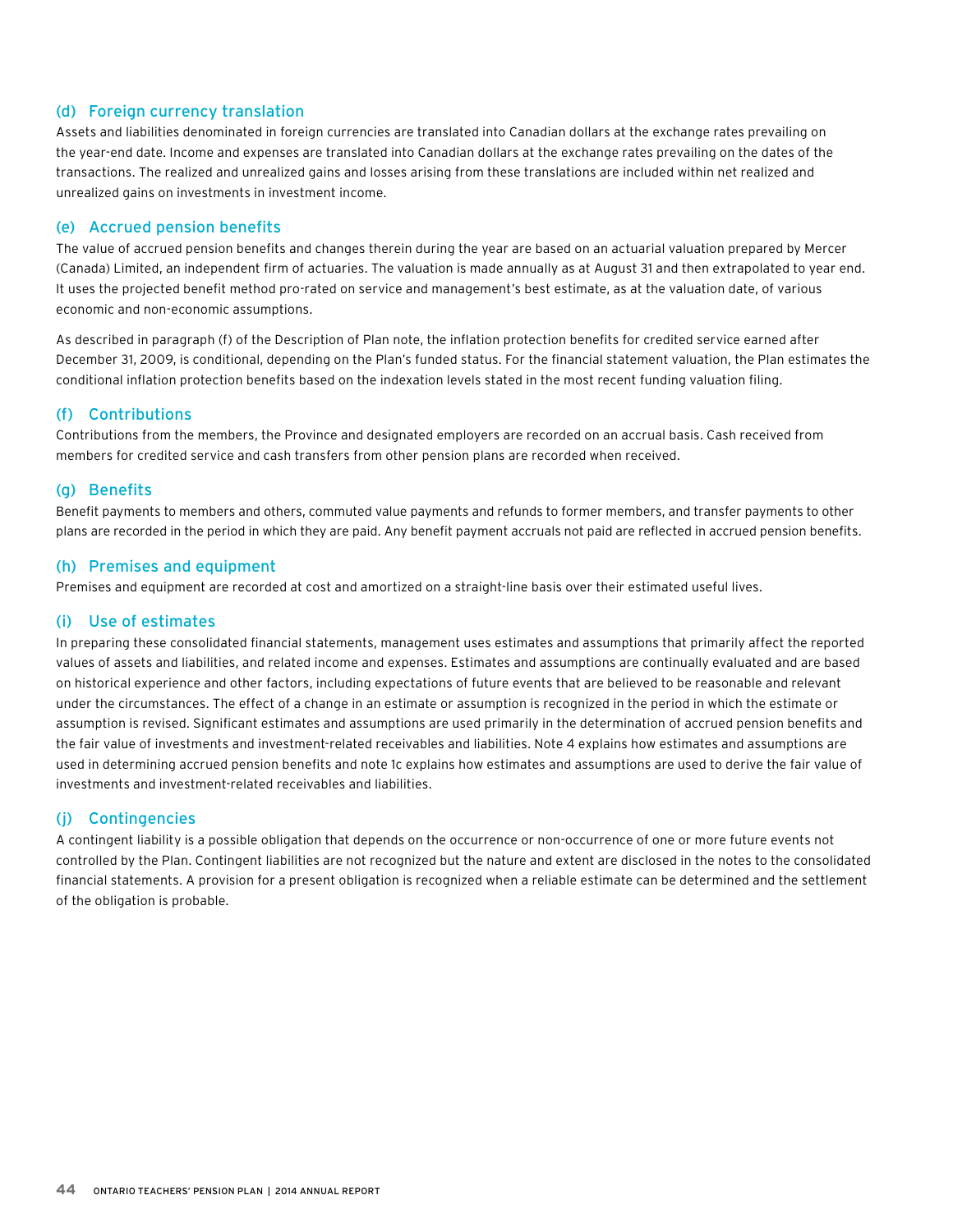## NOTE 2. INVESTMENTS

The Plan invests, directly or through derivatives, in fixed income, equities, natural resources and real asset investments in accordance with the Board's policy of asset diversification.

#### (a) Investments<sup>1</sup> before allocating the effect of derivative contracts

The schedule below summarizes the Plan's investments and investment-related liabilities, including net accrued interest and dividends of \$500 million (2013 - \$253 million), before allocating the effect of derivative contracts:

| As at December 31                                 |                   | 2014         |              | 2013         |
|---------------------------------------------------|-------------------|--------------|--------------|--------------|
| (Canadian \$ millions)                            | <b>Fair Value</b> | Cost         | Fair Value   | Cost         |
| <b>Fixed income</b>                               |                   |              |              |              |
| Bonds <sup>2, 3</sup>                             | \$<br>51,250      | 47,409<br>\$ | \$<br>38,812 | \$<br>38,660 |
| Short-term investments <sup>2, 3</sup>            | 5,495             | 5,477        | 8,345        | 8,329        |
| Alternative investments <sup>2, 4</sup>           | 10,400            | 8,054        | 8,018        | 6,576        |
| Canadian real-rate products                       | 20,563            | 15,222       | 18,598       | 15,263       |
| Non-Canadian real-rate products                   | 9,561             | 7,698        | 8,485        | 8,207        |
|                                                   | 97,269            | 83,860       | 82,258       | 77,035       |
| <b>Equity</b>                                     |                   |              |              |              |
| Publicly traded                                   |                   |              |              |              |
| Canadian                                          | 2,900             | 2,635        | 3,292        | 3,130        |
| Non-Canadian                                      | 33,664            | 25,542       | 30,891       | 23,031       |
| Non-publicly traded                               |                   |              |              |              |
| Canadian <sup>2</sup>                             | 2,009             | 1,839        | 2,254        | 2,151        |
| Non-Canadian <sup>2</sup>                         | 19,000            | 14,840       | 16,884       | 13,631       |
|                                                   | 57,573            | 44,856       | 53,321       | 41,943       |
| <b>Natural resources</b>                          |                   |              |              |              |
| Timberland                                        | 2,592             | 1,699        | 2,446        | 2,078        |
| Sector investment <sup>5</sup>                    | 275               | 276          | 166          | 154          |
|                                                   | 2,867             | 1,975        | 2,612        | 2,232        |
| <b>Real assets</b>                                |                   |              |              |              |
| Real estate (note 5)                              | 26,595            | 16,870       | 23,572       | 14,461       |
| Infrastructure                                    | 12,659            | 10,079       | 11,684       | 9,458        |
|                                                   | 39,254            | 26,949       | 35,256       | 23,919       |
|                                                   | 196,963           | 157,640      | 173,447      | 145,129      |
| Investment-related receivables                    |                   |              |              |              |
| Securities purchased under agreements to resell   | 24,136            | 23,754       | 21,851       | 21,692       |
| Cash collateral deposited under securities        |                   |              |              |              |
| borrowing arrangements                            | 2,322             | 2,322        | 1,279        | 1,279        |
| Cash collateral paid under credit support annexes | 178               | 178          |              |              |
| Derivative-related, net                           | 1,573             | 1,066        | 1,532        | 604          |
|                                                   | 28,209            | 27,320       | 24,662       | 23,575       |
| Investments                                       | \$<br>225,172     | \$184,960    | \$198,109    | \$168,704    |

<sup>1</sup> For additional details, refer to the Major Investments on page 68.

<sup>2</sup> Beginning in January 1, 2014, fund investments have been classified based on the type of fund and valuation methodology. 2013 comparative figures have been reclassified to reflect the change.

3 Beginning in January 1, 2014, bonds with a maturity less than a year, previously classified as short-term investments, have been classified as bonds. 2013 comparative figures have been reclassified to reflect the change.

4 Comprised primarily of hedge funds and managed futures accounts.

5 Sector investment includes oil, gas and agricultural assets.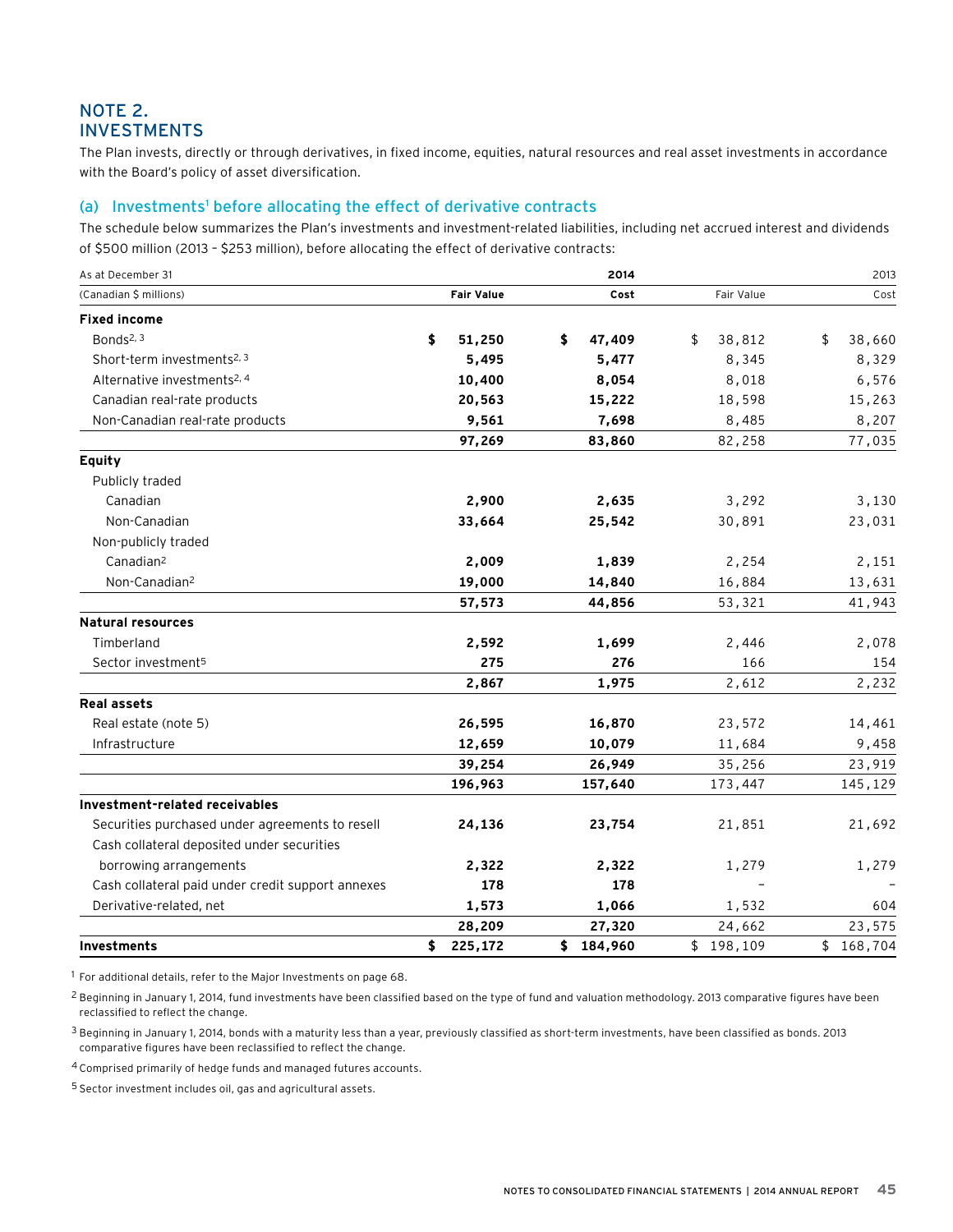| As at December 31                                     |                   | 2014            |               | 2013            |
|-------------------------------------------------------|-------------------|-----------------|---------------|-----------------|
| (Canadian \$ millions)                                | <b>Fair Value</b> | Cost            | Fair Value    | Cost            |
| Investment-related liabilities                        |                   |                 |               |                 |
| Securities sold under agreements to repurchase        | (45, 260)<br>S    | (44, 846)<br>S. | \$(37.875)    | (37, 957)<br>\$ |
| Securities sold but not yet purchased                 |                   |                 |               |                 |
| Fixed income                                          | (16, 522)         | (14, 431)       | (13, 861)     | (14, 818)       |
| Equities                                              | (2, 291)          | (2,090)         | (1, 269)      | (1, 110)        |
| Real estate (note 5)                                  | (4,507)           | (4, 147)        | (4, 333)      | (4,029)         |
| Cash collateral received under credit support annexes | (57)              | (57)            | (317)         | (317)           |
| Derivative-related, net                               | (4, 149)          | (1, 411)        | (1, 551)      | (685)           |
|                                                       | (72, 786)         | (66, 982)       | (59,206)      | (58, 916)       |
| <b>Net investments</b> (note 2d)                      | 152,386           | 117,978         | 138,903<br>\$ | 109,788<br>\$   |

### (b) Fair value hierarchy

The schedule below presents the Plan's investments and investment-related liabilities within the fair value hierarchy as outlined in note 1c:

|                                                  |              |                    |              | December 31, 2014 |
|--------------------------------------------------|--------------|--------------------|--------------|-------------------|
| (Canadian \$ millions)                           | Level 1      | Level 2            | Level 3      | Total             |
| Fixed income                                     | \$<br>75,492 | \$<br>7,961        | \$<br>13,816 | \$<br>97,269      |
| Equity                                           | 34,862       | 357                | 22,354       | 57,573            |
| Natural resources                                |              |                    | 2,867        | 2,867             |
| Real assets                                      | 2,551        | 270                | 36,433       | 39,254            |
| Net investment-related receivables/(liabilities) | (16, 408)    | (26, 237)          | (1, 932)     | (44, 577)         |
| Net investments                                  | \$<br>96,497 | \$<br>(17, 649)    | \$<br>73,538 | \$<br>152,386     |
|                                                  |              |                    |              | December 31, 2013 |
| (Canadian \$ millions)                           | Level 1      | Level <sub>2</sub> | Level 3      | Total             |
| Fixed income <sup>6</sup>                        | \$<br>66,593 | \$<br>4,529        | \$<br>11,136 | \$<br>82,258      |
| Equity <sup>6</sup>                              | 32,372       | 995                | 19,954       | 53,321            |
| Natural resources                                |              |                    | 2,612        | 2,612             |
| Real assets                                      | 965          | 280                | 34,011       | 35,256            |
| Net investment-related receivables/(liabilities) | (14, 107)    | (18, 779)          | (1,658)      | (34, 544)         |
| Net investments                                  | \$<br>85,823 | \$<br>(12, 975)    | \$<br>66,055 | \$<br>138,903     |

<sup>6</sup> Beginning in January 1, 2014, fund investments have been classified based on the type of fund and valuation methodology. 2013 comparative figures have been reclassified to reflect the change.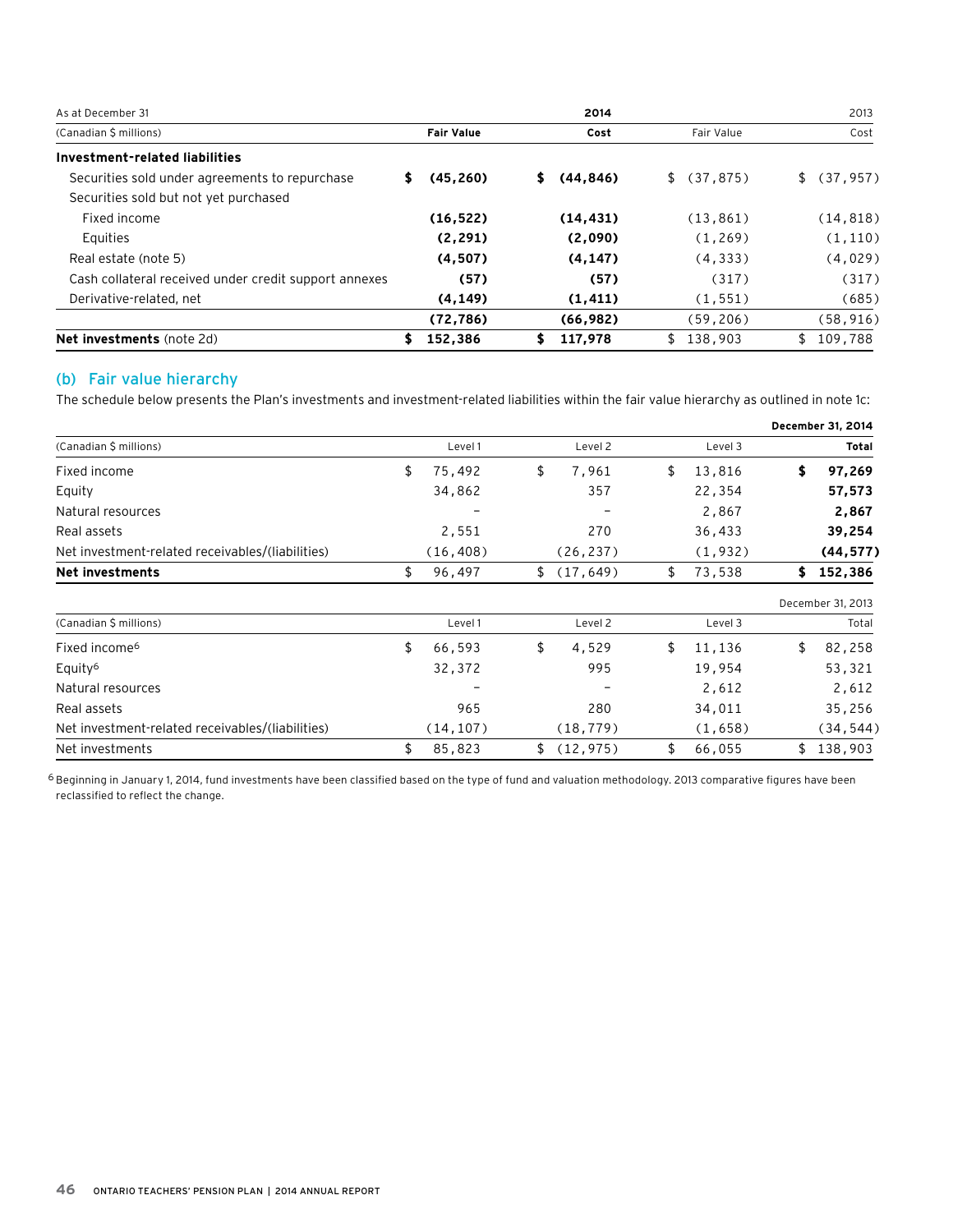The schedule below presents a reconciliation of investments and net investment-related receivables/(liabilities) measured at fair value using significant unobservable inputs (Level 3) during the year. Realized and unrealized gains/(losses) are included in investment income.

| Unrealized                 |                           |                     |                      |    | 36,433      |   |                                                             | 73,538   |
|----------------------------|---------------------------|---------------------|----------------------|----|-------------|---|-------------------------------------------------------------|----------|
|                            | 1,186                     | 1,071               | 512                  |    | 554         |   | (1, 042)                                                    | 2,281    |
| Realized                   | 118                       | 1,265               | (30)                 |    | 2,282       |   | 54                                                          | 3,689    |
| investment income          |                           |                     |                      |    |             |   |                                                             |          |
| Gains/(losses) included in |                           |                     |                      |    |             |   |                                                             |          |
| Transfers out <sup>7</sup> |                           |                     |                      |    |             |   | 1                                                           | 1        |
| Transfers in <sup>7</sup>  | -                         |                     |                      |    |             |   | (12)                                                        | (12)     |
| Sales                      | (3, 797)                  | (5,699)             | (522)                |    | (6, 652)    |   | (4, 338)                                                    | (21,008) |
| Purchases                  | 5,173                     | 5,763               | 295                  |    | 6,238       |   | 5,063                                                       | 22,532   |
| Balance, beginning of year | \$<br>11,136              | \$<br>19,954        | \$<br>2,612          | S. | 34,011      | S | $(1,658)$ \$                                                | 66,055   |
| (Canadian \$ millions)     | Fixed Income <sup>8</sup> | Equity <sup>8</sup> | Natural<br>Resources |    | Real Assets |   | Net Investment-<br>Related<br>Receivables/<br>(Liabilities) | Total    |

|                            |                           |                     |                      |    |             |                                                             | 2013      |
|----------------------------|---------------------------|---------------------|----------------------|----|-------------|-------------------------------------------------------------|-----------|
| (Canadian \$ millions)     | Fixed Income <sup>8</sup> | Equity <sup>8</sup> | Natural<br>Resources |    | Real Assets | Net Investment-<br>Related<br>Receivables/<br>(Liabilities) | Total     |
| Balance, beginning of year | \$<br>11,113              | \$<br>15,182        | \$<br>2,173          | \$ | 29,321      | \$<br>$(1,653)$ \$                                          | 56,136    |
| Purchases                  | 3,766                     | 3,686               | 155                  |    | 3,958       | 2,783                                                       | 14,348    |
| <b>Sales</b>               | (4, 525)                  | (2, 754)            | (11)                 |    | (1, 966)    | (2, 885)                                                    | (12, 141) |
| Transfers in <sup>7</sup>  | -                         | 106                 | -                    |    |             | 2                                                           | 108       |
| Transfers out <sup>7</sup> | (106)                     | (174)               | -                    |    |             |                                                             | (280)     |
| Gains/(losses) included in |                           |                     |                      |    |             |                                                             |           |
| investment income          |                           |                     |                      |    |             |                                                             |           |
| Realized                   | 268                       | 739                 | (4)                  |    | 817         | (19)                                                        | 1,801     |
| Unrealized                 | 620                       | 3,169               | 299                  |    | 1,881       | 114                                                         | 6,083     |
| Balance, end of year       | \$<br>11,136              | \$<br>19,954        | \$<br>2,612          | Ж. | 34,011      | $(1,658)$ \$                                                | 66,055    |

7 Transfers in and transfers out of Level 3 are due to the change in the availability of observable inputs used for fair value measurement of investment assets or related liabilities. Similarly, the transfers between Level 2 and Level 1 of \$365 million (2013 - \$250 million) are due to the change in the applicability of nonobservable inputs. See note 1c Fair Value Hierarchy.

8 Beginning in January 1, 2014, fund investments have been classified based on the type of fund and valuation methodology. 2013 comparative figures have been reclassified to reflect the change.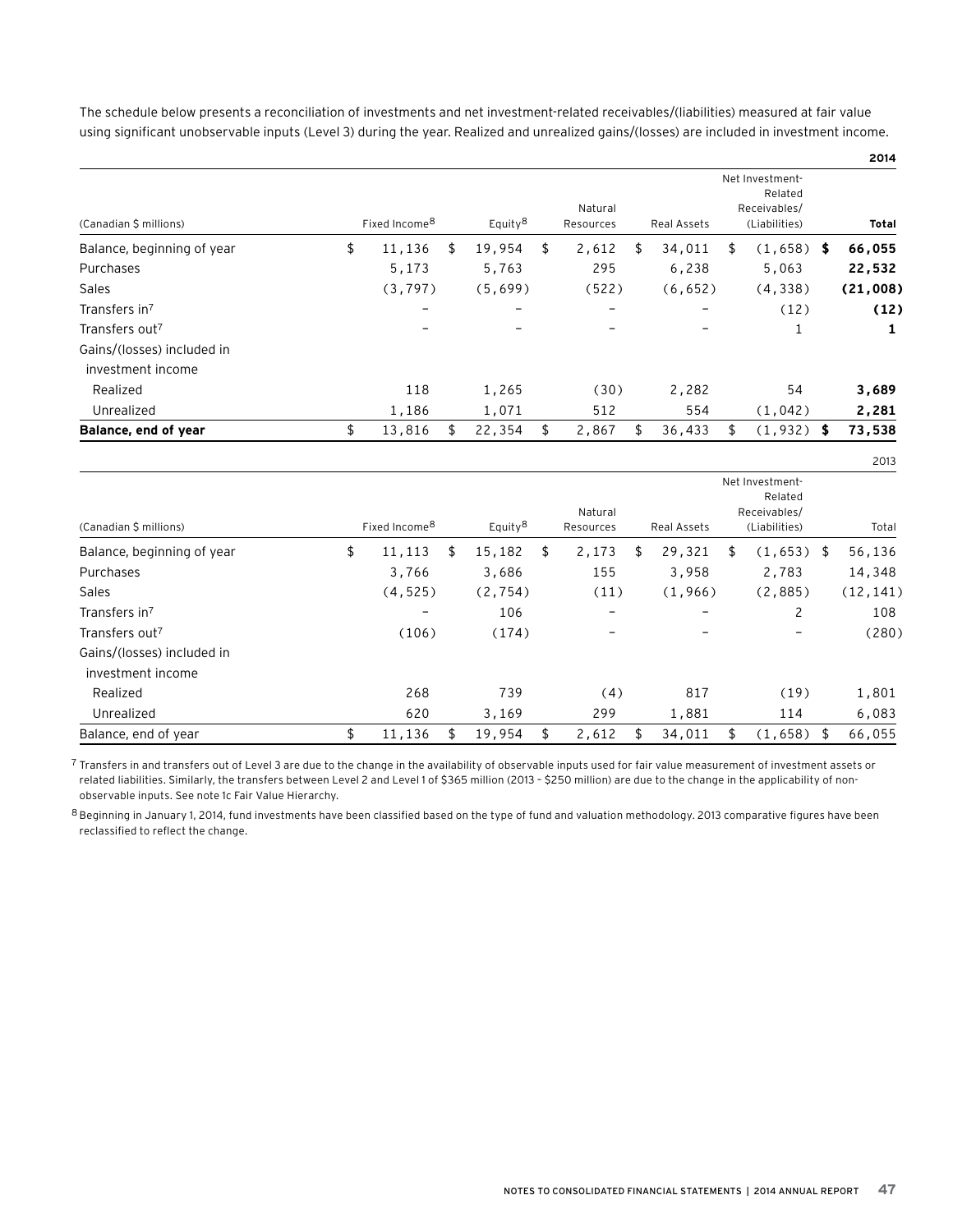#### (c) Derivative contracts

Derivative contracts are financial contracts, the value of which is derived from the value of underlying assets, commodities, indices, interest rates or currency rates. Derivative contracts are transacted either in the over-the-counter (OTC) market or on regulated exchanges.

Notional amounts of derivative contracts represent the contractual amount to which a rate or price is applied for computing the cash to be paid or received. Notional amounts are the basis upon which the returns from, and the fair value of, the contracts are determined. They do not necessarily indicate the amounts of future cash flow involved or the current fair value of the derivative contracts and, therefore, do not indicate the Plan's exposure to credit or market risks. The derivative contracts become favourable (assets) or unfavourable (liabilities) as a result of fluctuations in either market rates or prices relative to their terms. The aggregate notional amounts and fair values of derivative contracts can fluctuate significantly.

Derivative contracts, transacted either in the OTC market or on regulated exchanges, include:

#### **Swaps**

Swaps are OTC contracts in which two counterparties exchange a series of cash flows based on agreed upon rates to a notional amount. The various swap agreements that the Plan enters into are as follows:

Equity and commodity swaps are contracts in which one counterparty agrees to either pay or receive from the other cash flows based on changes in the value of either an equity or commodity index, a basket of stocks or commodities, or a single stock or commodity.

Interest rate swaps are agreements where two counterparties exchange a series of payments based on different interest rates applied to a notional amount. With the Dodd-Frank regulations, certain interest rate swaps traded with U.S. counterparties in the OTC market are now centrally cleared at regulated clearing houses.

Currency swaps involve the exchange of fixed payments in one currency for the receipt of fixed payments in another currency.

#### Forwards and futures

Futures are standardized contracts traded on regulated future exchanges, whereas forward contracts are negotiated agreements that are transacted between counterparties in the OTC market. Examples of futures and forwards are described below:

Equity and commodity futures are contractual obligations to either buy or sell at a fixed value (the contracted price) of an equity or commodity index, a basket of stocks, a single stock or commodities at a predetermined future date.

Interest rate futures are contractual obligations to either buy or sell an interest rate–sensitive financial instrument on a predetermined future date at a specified price.

Currency forwards and futures are contractual obligations to exchange one currency for another at a specified price or settlement at a predetermined future date.

#### **Options**

Options may be either acquired in standardized amounts on regulated exchanges or customized and acquired in the OTC market. They are contractual agreements under which the seller (writer) grants the purchaser the right, but not the obligation, either to buy (call option) or sell (put option) a security, exchange rate, interest rate, or other financial instrument or commodity at a predetermined price, at or by a specified future date. The seller (writer) of an option can also settle the contract by paying the cash settlement value of the purchaser's right. The seller (writer) receives a premium from the purchaser for this right. The various option agreements that the Plan enters into include equity and commodity options, interest rate options, and foreign currency options.

#### Credit derivatives

Credit derivatives are OTC contracts that transfer credit risk related to an underlying financial instrument (referenced asset) from one counterparty to another. Examples of credit derivatives include credit default swaps, total return swaps, and loan participations.

Credit default swaps provide protection against the decline in value of the referenced asset as a result of specified events such as payment default or insolvency. These swaps are similar in structure to an option whereby the purchaser pays a premium to the seller of the credit default swap in return for payment related to the deterioration in the value of the referenced asset. The referenced asset for credit default swaps is a debt instrument. With the Dodd-Frank regulations, certain credit default swaps traded with U.S. counterparties in the OTC market are now centrally cleared at regulated clearing houses.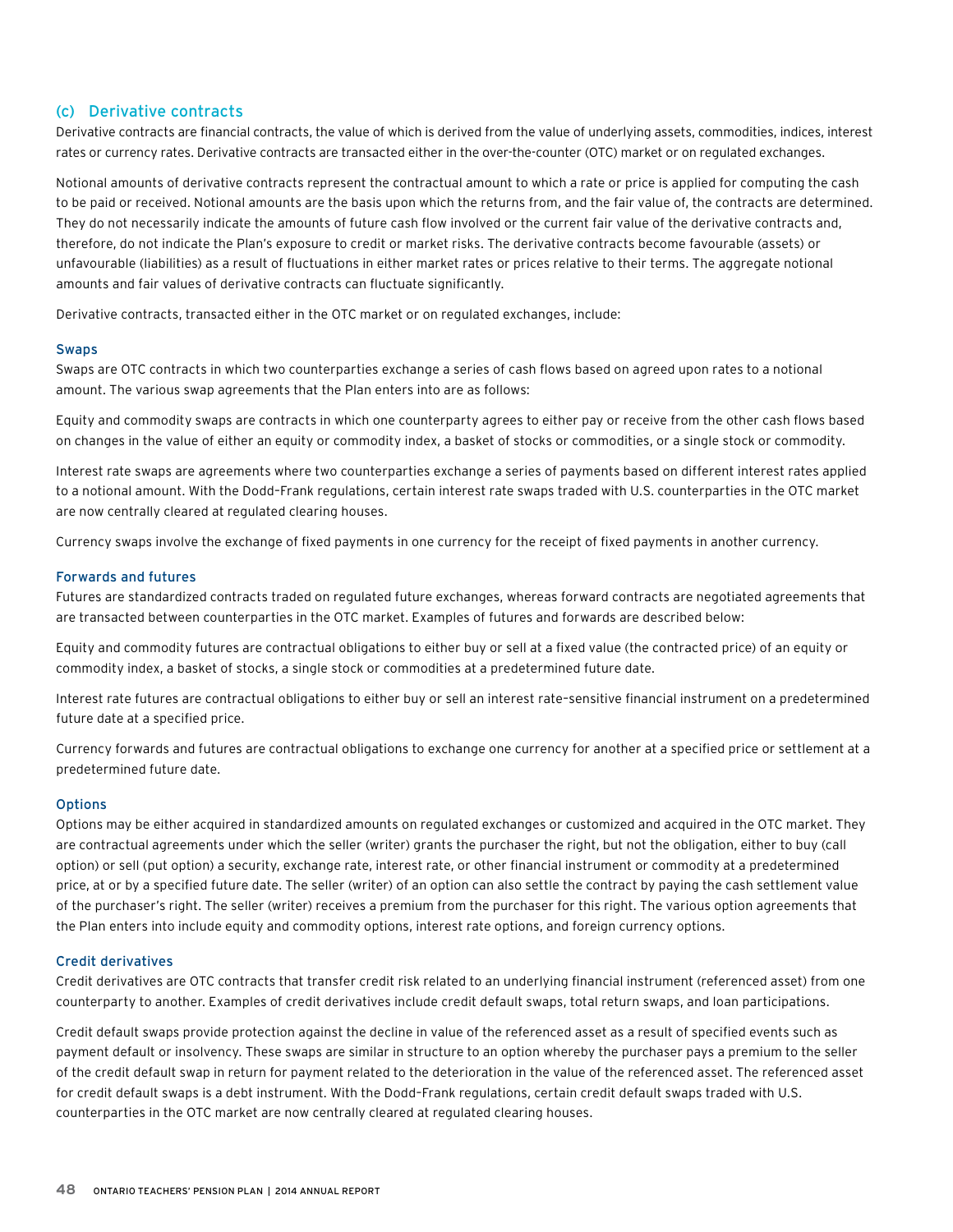Total return swaps are contracts in which one counterparty agrees to pay or receive from the other cash flows based on changes in the value of the referenced asset.

#### Other derivative products

The Plan also transacts in other derivative products including statistic swaps and dividend swaps in the OTC market. An investor may trade the statistic swaps with the objective of adding value or hedging for risks associated with the magnitude of movement, i.e., volatility, variance, correlation, covariance of some underlying products, such as exchange rates, or stock indexes. Dividend swaps are OTC contracts where an investor agrees to match all dividends paid out by an underlying stock or index over a specified time period. In return, the dividend payer receives a fixed amount at expiry called the dividend swap rate.

The following schedule summarizes the notional amounts and fair value of the Plan's derivative contracts held as at December 31:

|                                           |                                                     |               | 2014              |              | 2013         |
|-------------------------------------------|-----------------------------------------------------|---------------|-------------------|--------------|--------------|
| (Canadian \$ millions)                    |                                                     | Notional      | <b>Fair Value</b> | Notional     | Fair Value   |
| <b>Equity and commodity derivatives</b>   |                                                     |               |                   |              |              |
| Swaps                                     |                                                     | \$<br>34,656  | \$<br>(2, 558)    | \$<br>23,038 | \$<br>160    |
| <b>Futures</b>                            |                                                     | 5,438         | 61                | 6,798        | (40)         |
| Options: Listed                           | - purchased                                         | 57            | 4                 | 106          | 32           |
|                                           | - written                                           | 32            | (5)               | 159          | (3)          |
| <b>OTC</b>                                | - purchased                                         | 4,525         | 91                | 2,821        | 66           |
|                                           | - written                                           | 3,864         | (164)             | 3,953        | (104)        |
|                                           |                                                     | 48,572        | (2, 571)          | 36,875       | 111          |
| Interest rate derivatives                 |                                                     |               |                   |              |              |
| Swaps                                     |                                                     | 50,716        | 61                | 22,110       | 21           |
| Futures                                   |                                                     | 176,507       | 6                 | 216,554      | (13)         |
| Options: Listed                           | - purchased                                         | 3,532         | 2                 | 1,458        | $\mathbf{1}$ |
|                                           | - written                                           | 1,823         |                   | 1,450        |              |
| <b>OTC</b>                                | - purchased                                         | 6,188         | 43                | 8,932        | 100          |
|                                           | - written                                           | 17,061        | (33)              | 16,961       | (95)         |
|                                           |                                                     | 255,827       | 79                | 267,465      | 14           |
| <b>Currency derivatives</b>               |                                                     |               |                   |              |              |
| Swaps                                     |                                                     | 7,199         | 29                | 4,751        | 1            |
| Forwards <sup>9</sup>                     |                                                     | 48,298        | 180               | 47,044       | (118)        |
| Futures                                   |                                                     | 27            |                   | 126          |              |
| Options: OTC                              | - purchased                                         | 7,431         | 106               | 7,402        | 85           |
|                                           | - written                                           | 6,539         | (92)              | 6,306        | (56)         |
|                                           |                                                     | 69,494        | 223               | 65,629       | (88)         |
| <b>Credit derivatives</b>                 |                                                     |               |                   |              |              |
| Credit default swaps                      | - purchased                                         | 12,414        | (634)             | 9,294        | (193)        |
|                                           | - written                                           | 9,263         | 434               | 7,259        | 52           |
| Total return swaps                        |                                                     | 32            | $\overline{2}$    | 48           | 3            |
|                                           |                                                     | 21,709        | (198)             | 16,601       | (138)        |
| <b>Other derivatives</b>                  |                                                     |               |                   |              |              |
| Statistic swaps                           |                                                     | 4,571         | (48)              | 3,746        | (32)         |
| Dividend swaps                            |                                                     | 332           | (11)              | 361          | (11)         |
|                                           |                                                     | 4,903         | (59)              | 4,107        | (43)         |
|                                           |                                                     | 400,505       | (2, 526)          | 390,677      | (144)        |
| Net cash collateral (received)/paid under |                                                     |               |                   |              |              |
| derivative contracts                      |                                                     |               | (50)              |              | 125          |
|                                           | Notional and net fair value of derivative contracts | 400,505<br>\$ | \$<br>(2, 576)    | \$390,677    | \$<br>(19)   |

9 Excludes currency forwards related to Real Estate assets as disclosed in note 5.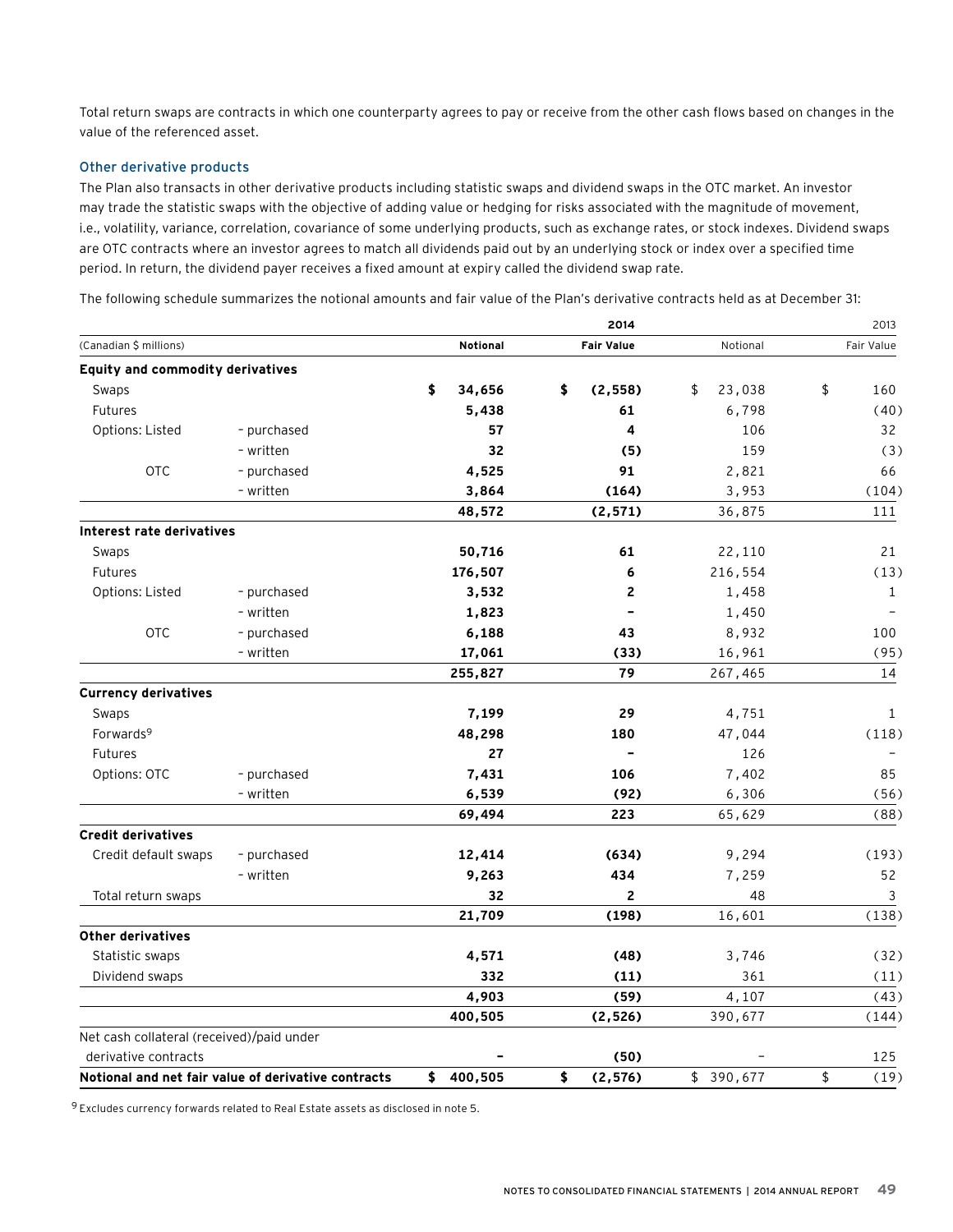The net fair value of derivative contracts as at December 31 in the previous table is represented by:

| (Canadian \$ millions)                              | 2014     | 2013    |
|-----------------------------------------------------|----------|---------|
| Derivative-related receivables                      | 1.624    | 1.494   |
| Cash collateral paid under derivative contracts     |          | 139     |
| Derivative-related liabilities                      | (4, 150) | (1,638) |
| Cash collateral received under derivative contracts | (50)     | (14)    |
|                                                     | (2,576)  | (19)    |

### (d) Investment asset mix

Direct investments, derivative contracts, and investment-related receivables and liabilities are classified by asset-mix category based on the intent of the investment strategies of the underlying portfolios of the Plan. The Plan's net investments are summarized in Canadian dollars below as at December 31:

|                                     |                      | 2014             |                      | 2013      |
|-------------------------------------|----------------------|------------------|----------------------|-----------|
|                                     | <b>Effective Net</b> |                  | <b>Effective Net</b> |           |
|                                     | Investments          |                  | Investments          |           |
|                                     | at Fair Value        | <b>Asset Mix</b> | at Fair Value        | Asset Mix |
|                                     | (\$ millions)        | %                | (\$ millions)        | $\%$      |
| <b>Equity</b>                       |                      |                  |                      |           |
| Canadian                            | \$<br>10,707         | 7%               | 10,863<br>\$         | 8%        |
| Non-Canadian                        | 58,140               | 38               | 51,034               | 37        |
|                                     | 68,847               | 45               | 61,897               | 45        |
| <b>Fixed income</b>                 |                      |                  |                      |           |
| <b>Bonds</b>                        | 35,188               | 23               | 30,529               | 22        |
| Real-rate products                  | 30,364               | 20               | 26,368               | 19        |
|                                     | 65,552               | 43               | 56,897               | 41        |
| <b>Natural resources</b>            |                      |                  |                      |           |
| Commodities                         | 9,032                | 6                | 8,215                | 6         |
| Timberland                          | 2,592                | 2                | 2,446                | 2         |
| Sector investment <sup>10</sup>     | 275                  |                  | 166                  |           |
|                                     | 11,899               | 8                | 10,827               | 8         |
| <b>Real assets</b>                  |                      |                  |                      |           |
| Real estate (note 5)                | 22,088               | 15               | 19,239               | 14        |
| Infrastructure                      | 12,659               | 8                | 11,684               | 8         |
|                                     | 34,747               | 23               | 30,923               | 22        |
| Absolute return strategies          |                      |                  |                      |           |
| Internal absolute return strategies | 7,976                | 5                | 6,009                | 4         |
| Alternative investments             | 7,859                | 5                | 6,195                | 4         |
|                                     | 15,835               | 10               | 12,204               | $\,8\,$   |
| <b>Money market</b>                 | (44, 494)            | (29)             | (33, 845)            | (24)      |
| <b>Net investments</b>              | 152,386<br>\$        | 100%             | \$138,903            | 100%      |

10 Sector investment includes oil, gas and agricultural assets.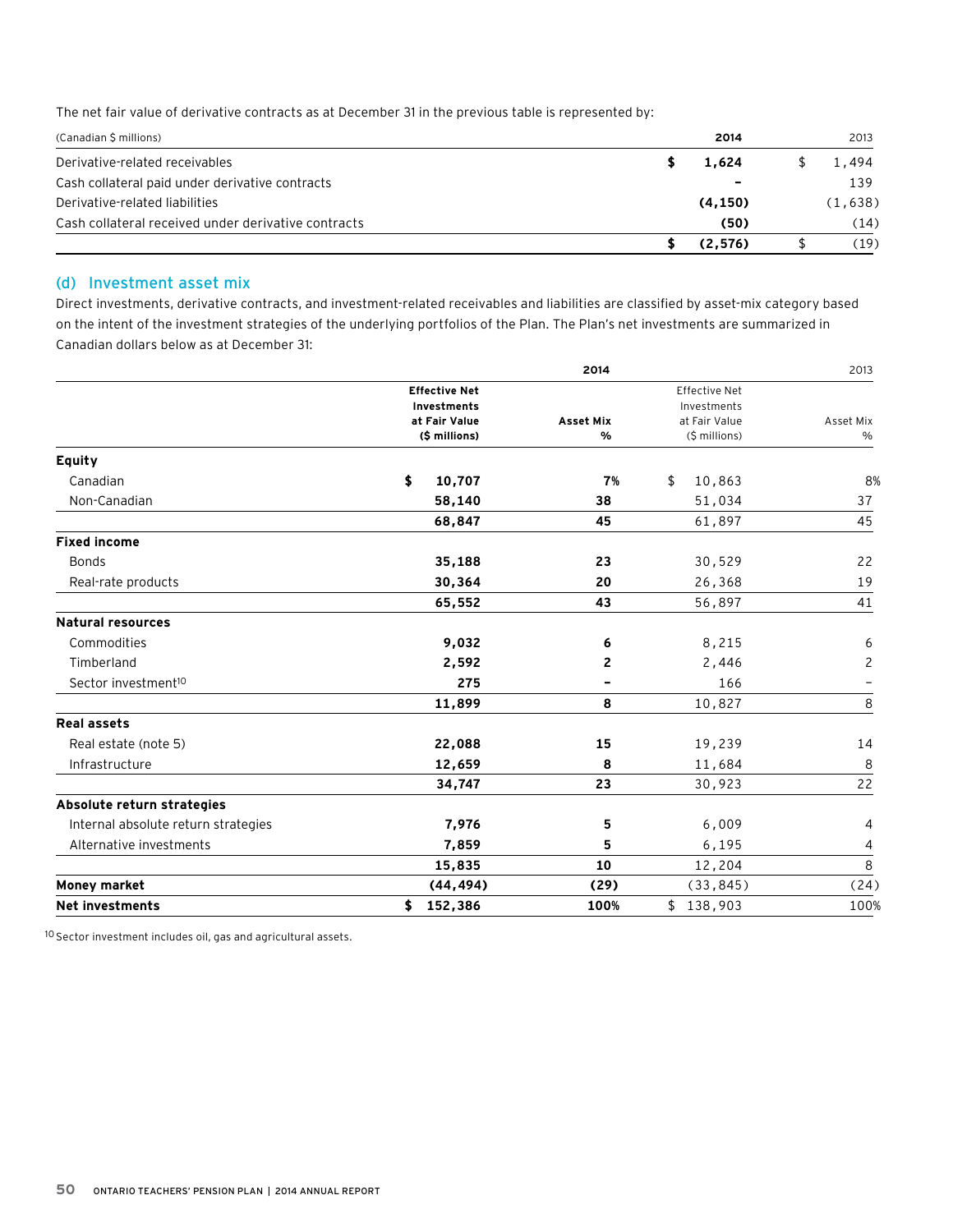#### (e) Risk management

#### **Objectives**

The Plan's primary long-term risk is that the Plan's assets will fall short of its liabilities (i.e., benefits owed to members). Therefore, the objective of investment risk management is to achieve a diversifying of risks and returns in a fashion that minimizes the likelihood of an overall reduction in total fund value and maximizes the opportunity for gains over the entire portfolio. This is achieved through asset diversification so that the market and credit exposure to any single issuer and to any single component of the capital markets is reduced to an acceptable level.

The Plan also manages its liquidity risk so that there is sufficient liquidity to enable the Plan to meet all of its future obligations as they become payable, which includes meeting short-term marked-to-market payments resulting from the Plan's derivative exposure and to give the Plan the ability to adjust the asset mix in response to the changes in the market conditions.

#### Policies

To apply risk management to investments in a consistent manner, the Plan has a number of policies, for example:

• Statement of Investment Policies and Procedures – The statement, posted on the Plan's website, addresses the manner in which the fund shall be invested. The statement is subject to the Board's review at least annually; the last review date was November 27, 2014. No significant changes were made to the statement at that time. The long-term rate of return goal is set at the actuarial assumed discount rate contained in the funding valuation using the going-concern basis. The Plan's investments are selected and held in accordance with the criteria and limitations set forth in the statement and in accordance with all relevant legislation. The statement includes a long-term asset-mix policy:

| Exposure                   | Minimum | Goal  | Maximum |
|----------------------------|---------|-------|---------|
| Equities                   | 39%     | 44%   | 49%     |
| Fixed income               | 35%     | 48%   | 56%     |
| Natural resources          | 3%      | 8%    | 13%     |
| Real assets                | 18%     | 23%   | 28%     |
| Money market <sup>11</sup> | (26)%   | (23)% | (15)%   |
|                            |         | 100%  |         |

<sup>11</sup> The money market asset class provides funding for investments in other asset classes.

- Board Investment Policy This policy applies to the total-fund and aggregate asset classes. The policy addresses the risks that are relevant and material at the total-fund level. The policy specifies asset mix and risk budget allocation and lists investment constraints such as maximum exposures permitted for a single issuer, liquidity requirements, and currency management. The Board approves this policy and reviews it regularly.
- • Investment Division Policy This policy addresses the manner in which the Investment Division is organized for the purpose of undertaking the investment and risk management of the fund and for day-to-day operations management. This policy specifies the oversight role and activities of the senior committees within the Investment Division.
- Portfolio policies for each investment department These policies are developed to apply to the individual portfolios within each asset class managed by the Investment Division. Portfolio policies include the departments' investment strategies, operating procedures, trading limits and approval requirements, risk factors and a description of how the risks will be managed and reporting requirements for each portfolio manager, particularly relating to reporting deviations from the approved portfolio policy. All portfolio policies are reviewed annually and approved by the Executive Vice-President of the Investment Division and the Senior Vice-President responsible for the department.
- Trade Authorization and Execution Operation Policy This policy provides guidance on trading with authorized counterparties.
- Investment Division Counterparty Credit Policy This policy applies to investments with credit risk exposure that arises from entering into certain counterparty agreements. The policy provides constraints on counterparty credit exposure and procedures for obtaining authorization to trade with a new counterparty.
- Pre-Investment Approval Policy This policy formalizes the procedures to ensure the data needed for trade capture, pricing, risk management, and accounting is accurate, complete, and can be entered into the Plan's systems of record on a timely basis prior to commencement of trading.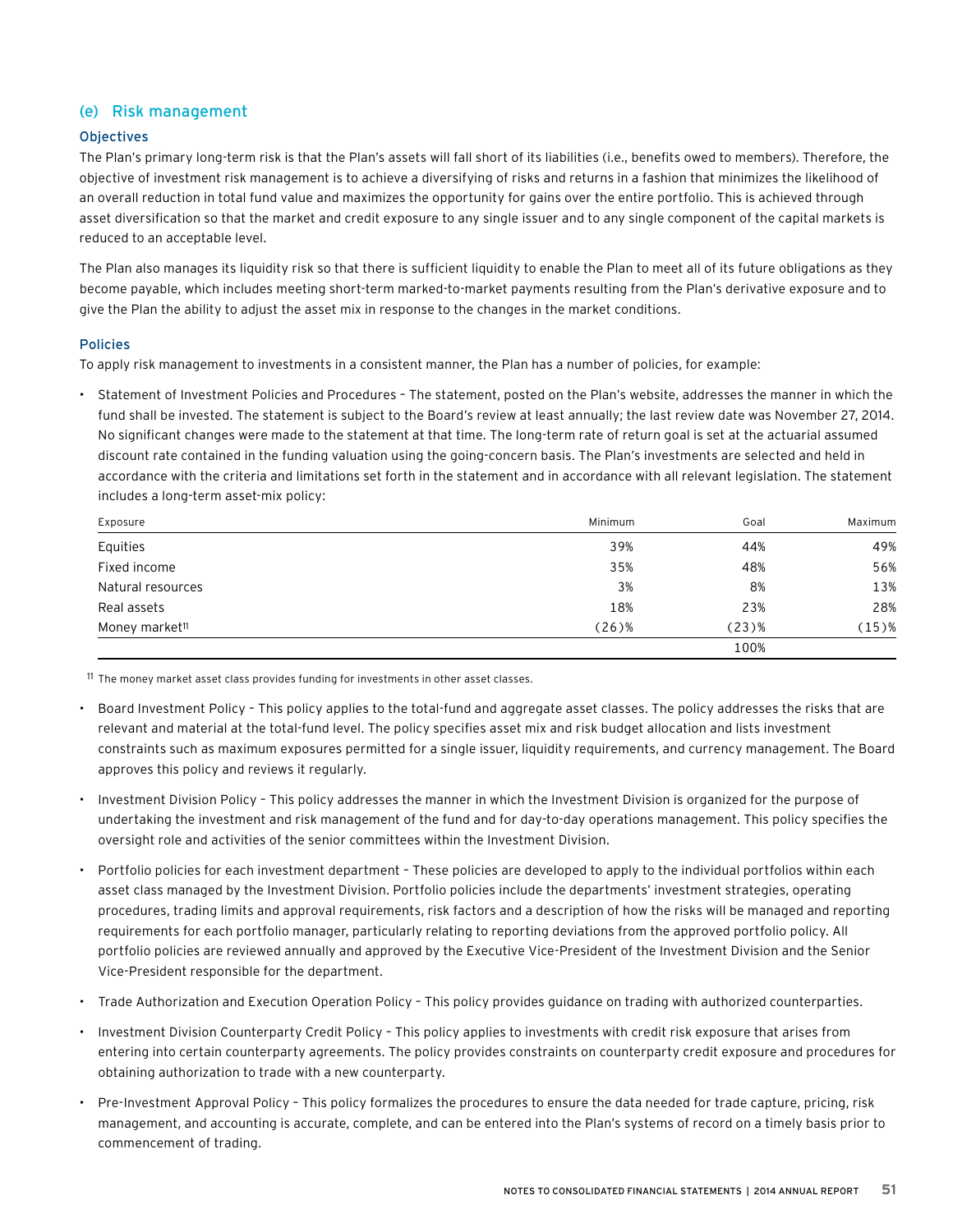#### Processes

The Plan uses risk budgeting to allocate risk across the investment asset classes. The risk budget is presented to the Board annually for review and approval. Each investment department is responsible for managing the investment risks associated with the investments they manage within the risk budget allocated to them. Each department is subject to compliance with the Statement of Investment Policies and Procedures, the Board Investment Policy (which includes the risk budget allocated to them), Investment Division Policy, Trade Authorization and Execution Operation Policy, Pre-Investment Approval Policy and the applicable portfolio policies. In addition, the Fixed Income department is responsible for maintaining the liquidity positions in accordance with the Plan's policies on liquidity. The Finance Division independently measures the investment risk exposure and the liquidity position of the Plan and provides the information to the Investment Division and the Investment Committee of the Board.

Each investment department has an investment committee, or an equivalent, which meets regularly to assess the investment risks associated with the portfolios it manages and determines action plans, if required. Individual managers in each investment department receive limited authority to invest from the Board by sub-delegation from senior management. Trading limits and approval requirements are set out in the portfolio policies for the department. For investments not traded on exchanges, such as alternative investments and private equity investments, the investment departments conduct due diligence before acquisition and use it as a tool to monitor the investments after acquisition. The objective is to obtain as much transparency as possible for the departments to assess the risk exposure arising from these private and alternative investments.

The senior representatives from each investment department form the Investment Risk Committee (IRC), which focuses on managing investment risks at a total-fund level. The Chief Financial Officer attends all meetings of the committee as an observer. This committee brings together the experience, investment and operational business judgment required for assessing and managing market, credit and liquidity risks on a regular basis. It monitors the currency positions, interest rate risk and liquidity risk at the total-fund level. The committee meets every other week, or more frequently as required. Reporting to the IRC are the Investment Division Counterparty Credit Committee, the Investment Division Liquidity Committee, the Emerging Markets Committee, and the Responsible Investment Committee.

The Enterprise Risk Management Committee oversees investment and non-investment risks faced by the Plan. The committee is chaired by the Chief Executive Officer and includes senior representatives from all divisions. The Enterprise Risk Management Committee meets regularly and reports to the Board semi-annually and more frequently as necessary.

#### (f) Credit risk

The Plan is exposed to the risk that a counterparty defaults or becomes insolvent. Credit risk is the risk of loss associated with a counterparty's inability to fulfill its payment obligations. Credit risk may arise directly from an obligor, an issuer of securities, or indirectly from a quarantor of a credit obligation.

#### Credit risk management

The Plan actively manages its credit exposures. When over exposures are detected – either in individual exposures or in groups of exposures – the Plan takes action to mitigate the risks. Such actions may include reducing the exposures and using credit derivatives.

Except for debt issued or guaranteed without significant conditions by the Government of Canada, by the government of a province or territory of Canada (with an investment grade credit rating), or by the Government of the United States of America, the Plan's total investment in securities of a single issuer across all asset classes shall not exceed 3% of the market value of the total fund without the approval of the Board. Debt exposure to a single issuer or with a single guarantor shall not exceed 2% of the market value of the Plan without approval of the Board. Further, not more than 10% of the market value of the Plan may be made up of non-investment grade or unrated investments.

The Plan enters into agreements with counterparties to limit its exposure to credit losses. An International Swaps and Derivatives Association (ISDA) Master Agreement is executed with most OTC derivative counterparties, which allows both parties to settle obligations on a net basis when termination or other predetermined events occur. The Plan also negotiates collateral agreements known as credit support annexes (CSAs) with key counterparties to further mitigate counterparty credit risk. A CSA gives the Plan the power to realize collateral posted by counterparties in the event of a default by such counterparties.

Since collateral is an important mitigant of counterparty credit risk, the Plan routinely obtains collateral from its counterparties, not only under OTC derivative contracts but also under reverse repurchase agreements. Note 2i provides further details on securities collateral.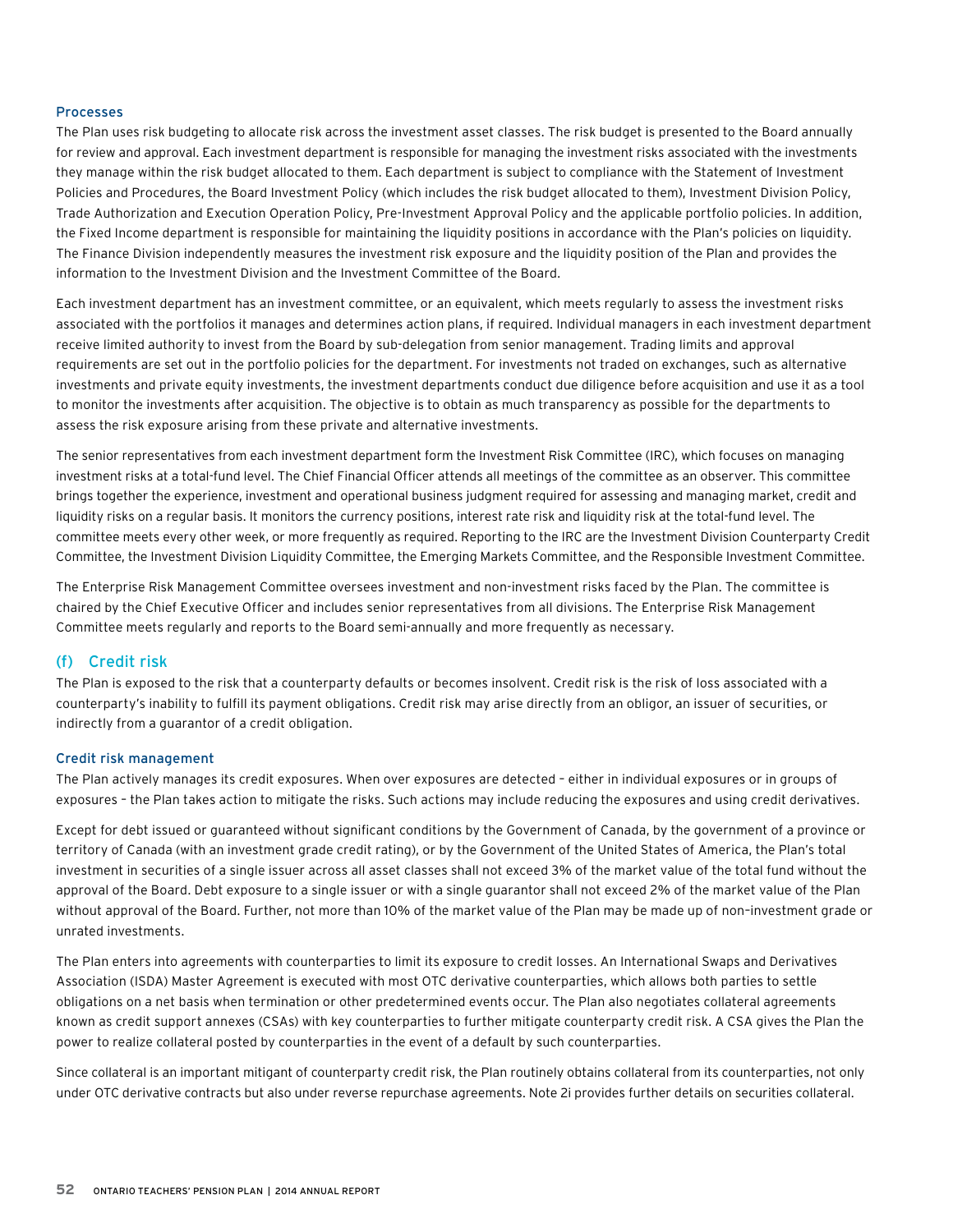The Plan has a credit risk assessment process to approve prospective new counterparties and to monitor authorized counterparties for derivative contracts, repurchase and reverse repurchase agreements, securities borrowing agreements, prime broker relationships and futures and options clearing. The Plan deals primarily with counterparties that have an investment grade credit rating. Policies are in place to limit the maximum exposures to any individual counterparty for derivative contracts or repurchase and reverse repurchase agreements, prime broker relationships and futures and options clearing.

#### Maximum exposure to credit risk before collateral held

The Plan assumes credit risk exposure through debt investments and amounts receivable from the Province of Ontario and brokers. The maximum exposure to credit risk related to these financial instruments is their fair value as presented in the consolidated statements of financial position and note 2a. The Plan is also exposed to credit risk of counterparties to its OTC derivative transactions. Counterparty credit risk exposure for OTC derivatives is measured as the net positive fair value of the contractual obligations with the counterparties.

To monitor credit risk, the Plan produces, on a quarterly basis, a concentration report by credit rating of all credit sensitive financial securities.

Counterparties are assigned a credit rating as determined by the Plan's internal credit risk management function. Counterparty credit ratings are also compared to their external ratings as provided by recognized credit rating agencies on a daily basis.

The credit risk exposure of debt investments and OTC derivatives, by credit rating category, without taking account of any collateral held or other credit enhancements as at December 31 is as follows:

|                                      |                                               |                                     |                                                                    |                                         | 2014                             |
|--------------------------------------|-----------------------------------------------|-------------------------------------|--------------------------------------------------------------------|-----------------------------------------|----------------------------------|
| Credit rating (Canadian \$ millions) | <b>Bonds and</b><br>Short-Term<br>Investments | <b>Real-Rate</b><br><b>Products</b> | <b>Securities</b><br>Purchased<br>under<br>Agreements<br>to Resell | <b>Loans</b> and<br><b>Private Debt</b> | <b>OTC</b><br><b>Derivatives</b> |
| $AA/R-1$ (high)                      | \$<br>30,581                                  | \$<br>16,594                        | \$<br>-                                                            | \$<br>$-$                               | \$                               |
| $AA/R-1$ (mid)                       | 13,749                                        | 10,356                              | 3,291                                                              | $\qquad \qquad$                         | 15                               |
| $A/R-1$ (low)                        | 4,549                                         | 2,918                               | 14,903                                                             | -                                       | 275                              |
| BBB/R-2                              | 2,364                                         | 12                                  | 464                                                                |                                         | $\qquad \qquad -$                |
| Below BBB/R-2                        | 2,361                                         | $\overline{\phantom{0}}$            |                                                                    |                                         |                                  |
| Unrated <sup>12, 13</sup>            | 3,141                                         | 244                                 | 5,478                                                              | 5,605                                   | $\overline{\phantom{m}}$         |
| <b>Total</b>                         | 56,745                                        | 30,124                              | 24,136                                                             | 5,605                                   | 290                              |

|                                      |                                        |    |                       |    |                                                             |    |                           |    | ---                       |  |
|--------------------------------------|----------------------------------------|----|-----------------------|----|-------------------------------------------------------------|----|---------------------------|----|---------------------------|--|
| Credit rating (Canadian \$ millions) | Bonds and<br>Short-Term<br>Investments |    | Real-Rate<br>Products |    | Securities<br>Purchased<br>under<br>Agreements<br>to Resell |    | Loans and<br>Private Debt |    | <b>OTC</b><br>Derivatives |  |
| $AA/R-1$ (high)                      | \$<br>32,509                           | \$ | 14,876                | \$ | $\overline{\phantom{a}}$                                    | \$ | $\overline{\phantom{a}}$  | \$ | -                         |  |
| $AA/R-1$ (mid)                       | 8,055                                  |    | 9,295                 |    | 2,785                                                       |    | $\qquad \qquad -$         |    | 31                        |  |
| $A/R-1$ (low)                        | 2,246                                  |    | 2,653                 |    | 11,261                                                      |    | $\qquad \qquad -$         |    | 215                       |  |
| BBB/R-2                              | 1,104                                  |    | 16                    |    |                                                             |    |                           |    |                           |  |
| Below BBB/R-2                        | 1,348                                  |    | -                     |    |                                                             |    |                           |    |                           |  |
| Unrated <sup>12, 13</sup>            | 1,895                                  |    | 243                   |    | 7.805                                                       |    | 4,955                     |    |                           |  |
| Total                                | \$<br>47,157                           |    | 27,083                | £  | 21,851                                                      | £. | 4,955                     | \$ | 246                       |  |

<sup>12</sup> Unrated comprises securities that are either privately held, managed externally, or not rated by the rating agencies.

<sup>13</sup> Beginning on January 1, 2014, fund investments have been classified based on the type of fund and valuation methodology. 2013 comparative figures have been reclassified to reflect the change.

**2014**

2013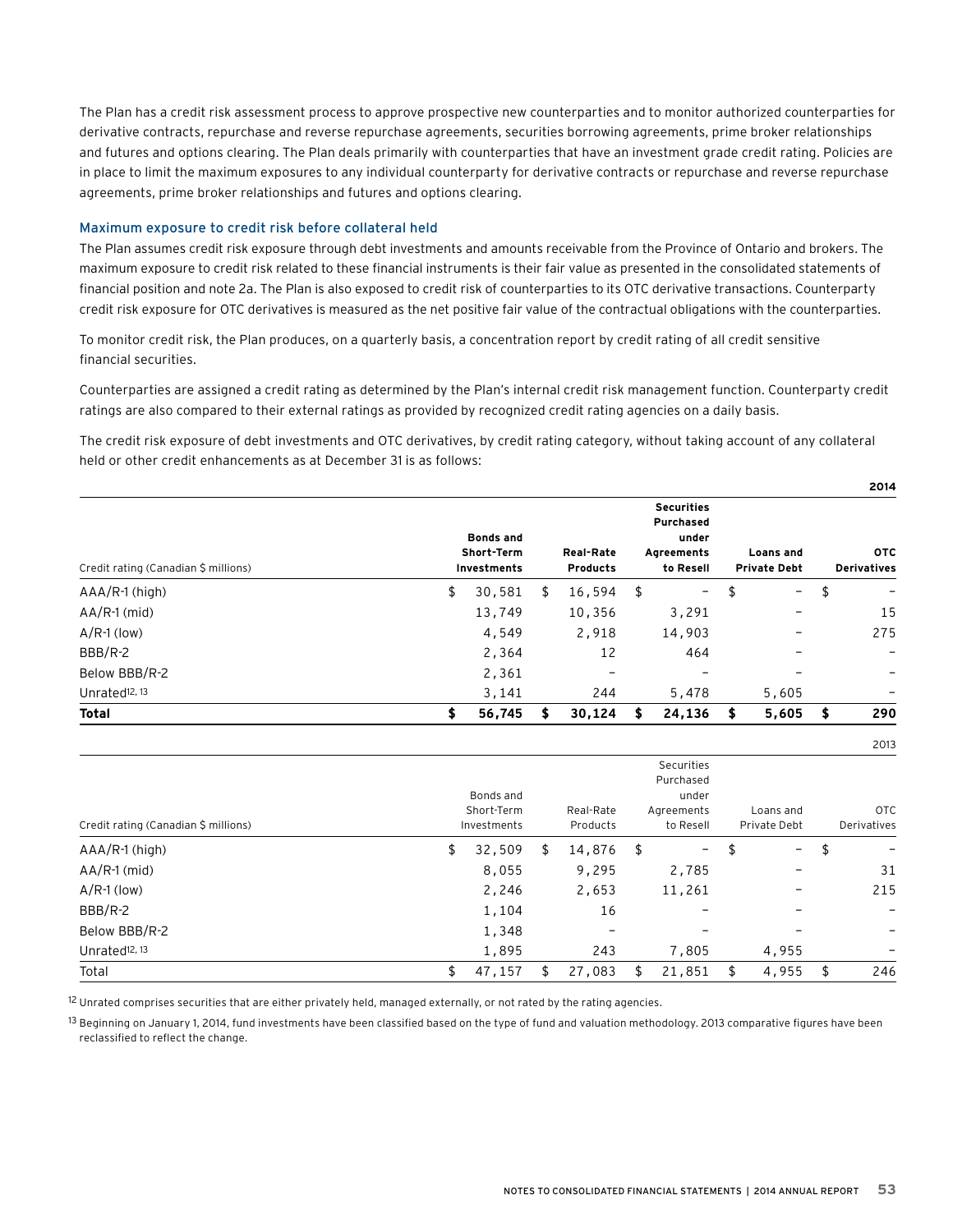The Plan is also exposed to credit risk through off-balance sheet arrangements. For off-balance sheet guarantees, the maximum exposure to credit risk is the maximum amount that the Plan would have to pay if the guarantees were to be called upon. For loan commitments, the maximum exposure is the committed amount under the agreements. For credit derivatives, the maximum exposure is the notional amount of written credit derivatives as presented in note 2c.

| As at December 31 (Canadian \$ millions)      | 2014  | 2013  |
|-----------------------------------------------|-------|-------|
| Guarantees                                    | 394   | 424   |
| Loan commitments                              | 139   | 169   |
| Notional amount of written credit derivatives | 9,263 | 7.259 |
| Total off-balance sheet credit risk exposure  | 9.796 | 7.852 |

While the Plan's maximum exposure to credit risk is the carrying value of the assets, or, in the case of off-balance sheet items, the amount guaranteed or committed, in most cases the likely exposure is far less due to collateral, credit enhancements (e.g., guarantees in favour of the Plan) and other actions taken to mitigate the Plan's exposure, as described previously.

#### Credit risk concentrations

As at December 31, 2014, the Plan has a significant concentration of credit risk with the Government of Canada, the Province of Ontario and the U.S. Treasury. This concentration relates primarily to holding Government of Canada issued securities of \$43.3 billion (2013 – \$43.8 billion), U.S. Treasury issued securities of \$2.8 billion (2013 – \$0.8 billion), Province of Ontario bonds of \$6.2 billion (2013 – \$4.6 billion), receivable from the Province of Ontario (see note 3) of \$3.1 billion (2013 – \$3.0 billion) and future provincial funding requirements of the Plan.

#### (g) Market risk

Market risk is the risk of loss that results from fluctuations in equity and commodity prices, interest and foreign exchange rates, and credit spreads. The Plan is exposed to market risk from its investing activities. The level of market risk to which the Plan is exposed varies depending on market conditions, expectations of future price movements, the occurrence of certain catastrophic events (e.g., hurricanes and earthquakes) affecting the prices of insurance linked securities, expectations of future yield movements and the composition of the asset mix.

#### Market risk management

The Plan manages market risk primarily through diversifying the investments across industry sectors, investment strategies and on a global basis. A variety of derivative contracts are also utilized to manage the Plan's market risk exposures.

#### Market and credit risk measurement

The Plan uses a statistical Value-at-Risk (VaR)-type approach, the expected tail loss (ETL) methodology, to measure investment risk comprising of market and credit risk over a one-year horizon at a 99% confidence level. The ETL methodology captures more of the effect of extreme loss events than VaR for the same confidence level as it is the average of all the losses in the tail.

Total Asset Risk is prepared using the ETL methodology. This risk captures the investment risk exposure by asset class, reflecting the risk of potential losses in net assets due to both market and credit risk factors. Statistically, the Plan would expect to see losses in excess of the risk exposure on the report only 1% of the time over a one-year period, subject to certain assumptions and limitations discussed below.

The ETL methodology is a statistical approach that accounts for market volatility and credit risk as well as risk diversification achieved by investing in various products and markets. Risks are measured consistently across all markets and products and can be aggregated to arrive at a single risk number. The one-year 99% ETL number used by the Plan is generated using a historical simulation and bootstrap sampling approach that reflects the expected annual return on the portfolio in the worst 1% of the cases. The Plan currently uses the previous 28 years of market data. When sufficient historical data is not available, proxies and statistical methods are used to complete the data series.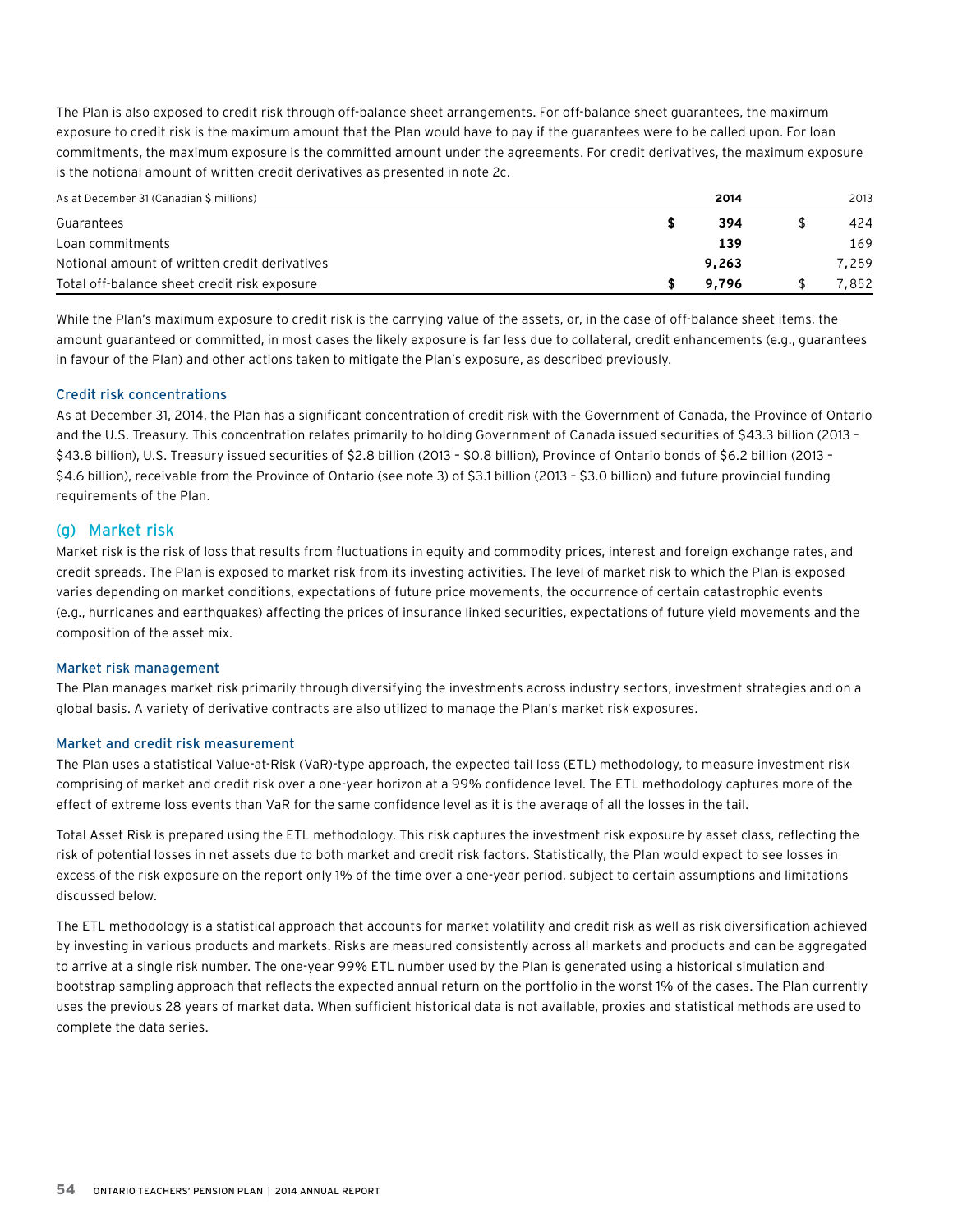There are limitations to the ETL methodology in use. For example, historical data may not provide the best estimate of future changes. It may fail to capture the correlation in asset returns in extreme adverse market movements which have not occurred in the historical window. The bootstrap sampling approach and long historical window, however, mitigate this limitation to some extent by enabling the generation of a set of scenarios that include extreme adverse events. Another limitation is that the Plan computes the risk relative to asset positions at the close of the business day. Positions may change substantially during the course of a trading day. These limitations and the nature of the ETL measure mean that the Plan's losses may exceed the risk exposure amounts indicated in any risk reports.

The Plan continuously monitors and enhances the risk calculation methodology, striving for better estimation of risk exposure. A number of initiatives were completed in the past year that significantly improved the accuracy of calculated risk measures. Existing risk methodologies were modified to incorporate more accurate risk models and more reliable risk data.

The table below shows the year over year change in Total Asset Risk ETL of the Plan as at December 31.

| (Canadian \$ billions) <sup>14</sup>        | 2014       | 2013       |
|---------------------------------------------|------------|------------|
| <b>Equity</b>                               |            |            |
| Canadian                                    | \$<br>4.0  | \$<br>4.0  |
| Non-Canadian                                | 18.5       | 16.5       |
| <b>Fixed income</b>                         |            |            |
| <b>Bonds</b>                                | 1.5        | 2.5        |
| Real-rate products                          | 5.5        | 4.5        |
| <b>Natural resources</b>                    |            |            |
| Commodities                                 | 4.0        | $5.0$      |
| Timberland                                  | 0.5        | 0.5        |
| <b>Real assets</b>                          |            |            |
| Real estate                                 | 1.5        | 1.0        |
| Infrastructure                              | 2.0        | 2.0        |
| Absolute return strategies                  | 2.5        | 1.5        |
| <b>Money market</b>                         | 5.5        | 4.5        |
| Total Asset Risk ETL Exposure <sup>15</sup> | \$<br>28.0 | \$<br>26.0 |

14 Rounded to the nearest \$0.5 billion.

<sup>15</sup> Total Asset Risk ETL Exposure does not equal the sum of ETL exposure for each asset class because diversification reduces total risk exposure.

#### Interest rate risk

Interest rate risk refers to the effect on the market value of the Plan's assets and liabilities due to fluctuations in interest rates. The value of the Plan's assets is affected by short-term changes in nominal and real interest rates. Pension liabilities are exposed to fluctuations in long-term interest rates as well as expectations for salary escalation.

The Plan manages the interest rate risk by using interest rate derivatives as detailed in note 2c to the consolidated financial statements. After giving effect to the derivative contracts and investment-related receivables and liabilities discussed in note 2c, a 1% increase in nominal interest rates would result in a decline in the value of the Plan's investments in fixed income securities of 7% or \$2.4 billion (2013 - 6% or \$1.9 billion). Similarly, a 1% increase in real interest rates would result in a decline in the value of the Plan's investments in real-rate products of 17% or \$5.2 billion (2013 - 14% or \$3.8 billion).

As at December 31, 2014, holding the inflation and salary escalation assumptions constant, a 1% decrease in the assumed long-term real rates of return would result in an increase in the pension liabilities of approximately 21% or \$36.0 billion (2013 - 19% or \$28.9 billion).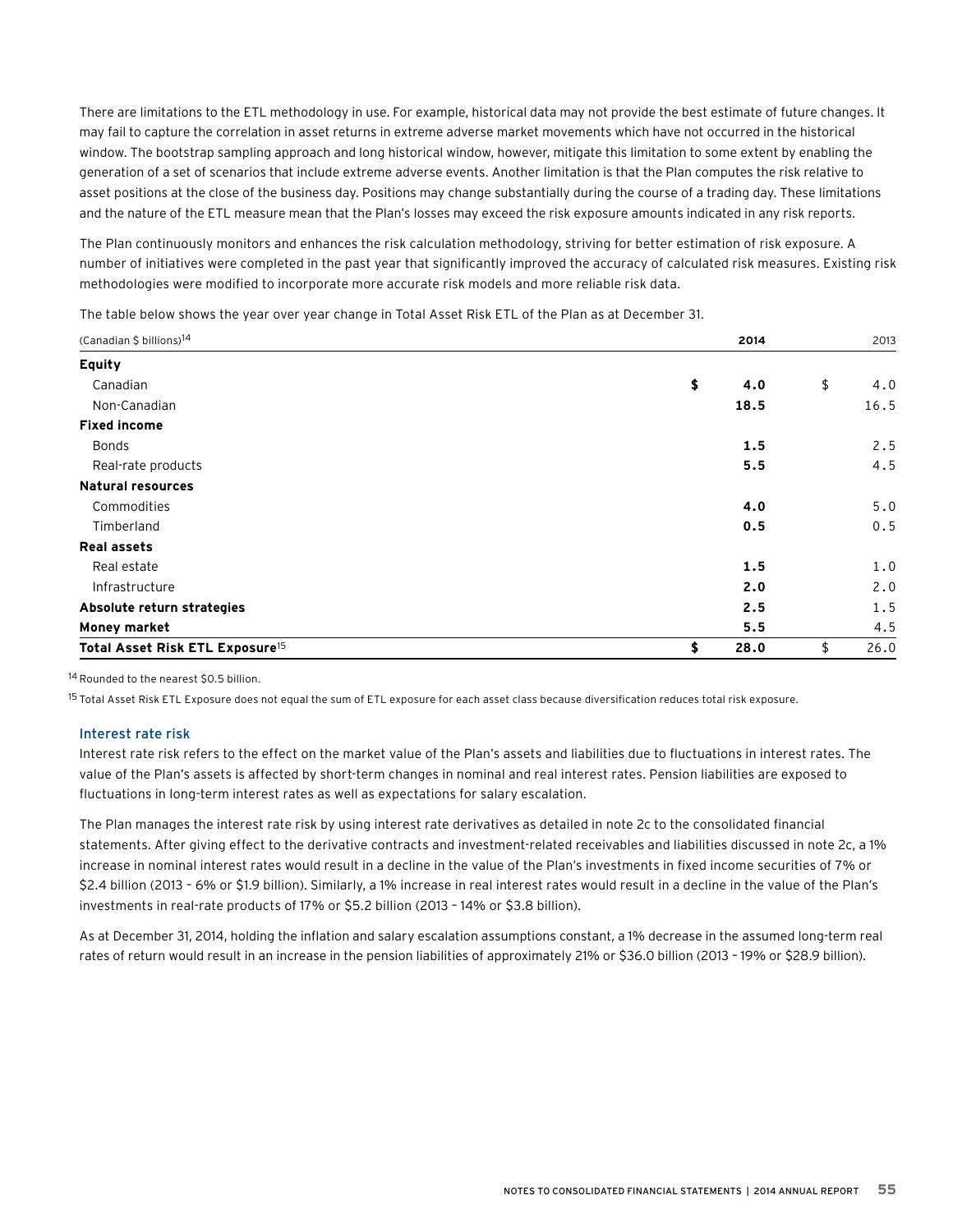#### Foreign currency risk

Foreign currency exposure arises from the Plan's holdings of foreign currency–denominated investments and related derivative contracts.

As at December 31, the Plan had investments exposed to foreign currency. In Canadian dollars this exposure is as follows:

| (Canadian \$ millions) | 2014                | 2013         |  |  |
|------------------------|---------------------|--------------|--|--|
| Currency               | <b>Net Exposure</b> | Net Exposure |  |  |
| United States Dollar   | \$<br>44,383        | \$<br>27,796 |  |  |
| British Pound Sterling | 8,137               | 7,587        |  |  |
| Euro                   | 6,179               | 6,977        |  |  |
| Chinese Renminbi       | 3,426               | 2,701        |  |  |
| Chilean Peso           | 2,794               | 2,517        |  |  |
| <b>Brazilian Real</b>  | 2,207               | 2,266        |  |  |
| Japanese Yen           | 1,764               | 2,331        |  |  |
| South Korean Won       | 1,704               | 1,815        |  |  |
| Danish Krona           | 1,668               | 1,640        |  |  |
| Australian Dollar      | 1,496               | 1,540        |  |  |
| Indian Rupee           | 1,176               | 776          |  |  |
| Other                  | 6,285               | 6,735        |  |  |
|                        | \$<br>81,219        | \$<br>64,681 |  |  |

As at December 31, with all other variables and underlying values held constant, a 5% increase/decrease in the value of the Canadian dollar against major foreign currencies would result in an approximate decrease/increase in the value of net investments as follows:

| (Canadian \$ millions)        | 2014                                            | 2013                                     |  |  |
|-------------------------------|-------------------------------------------------|------------------------------------------|--|--|
| Currency                      | <b>Change in Net</b><br><b>Investment Value</b> | Change in Net<br><b>Investment Value</b> |  |  |
| United States Dollar          | 2,219<br>\$                                     | 1,390<br>\$                              |  |  |
| <b>British Pound Sterling</b> | 407                                             | 379                                      |  |  |
| Euro                          | 309                                             | 349                                      |  |  |
| Chinese Renminbi              | 171                                             | 135                                      |  |  |
| Other                         | 955                                             | 981                                      |  |  |
|                               | 4,061                                           | 3,234                                    |  |  |

#### (h) Liquidity risk

Liquidity risk refers to the risk that the Plan does not have sufficient cash to meet its current payment liabilities and acquire investments in a timely and cost-effective manner. Liquidity risk is inherent in the Plan's operations and can be impacted by a range of situation specific and market-wide events including, but not limited to, credit events and significant movements in the market.

#### Liquidity risk management

The liquidity position of the Plan is analyzed daily to ensure the Plan maintains at least 1.25% of its assets in unencumbered Canadian treasury bills. The Plan also manages its liquidity by holding additional unencumbered Government of Canada securities (bonds, treasury bills and real-rate bonds) and U.S. government securities that are available for repurchase agreements so that the Plan is able to withstand the liquidity effects of a market stress event and pay its contractual cash flows and projected cash requirements over a one-year horizon with a 99% probability. The Plan's liquidity position is periodically tested by simulations of major events such as significant movements in the market.

#### Liquid assets

The Plan maintains a portfolio of highly marketable assets including Canadian and U.S. government bonds that can be sold or funded on a secured basis as protection against any unforeseen interruption to cash flow. The fair value of the Canadian and U.S. government bonds is \$46,080 million as at December 31, 2014 (2013 - \$44,544 million). The Plan also has a net position of publicly traded equities of \$34,273 million (2013 - \$32,914 million) which are listed on major recognized stock exchanges. These securities are readily realizable and convertible to cash.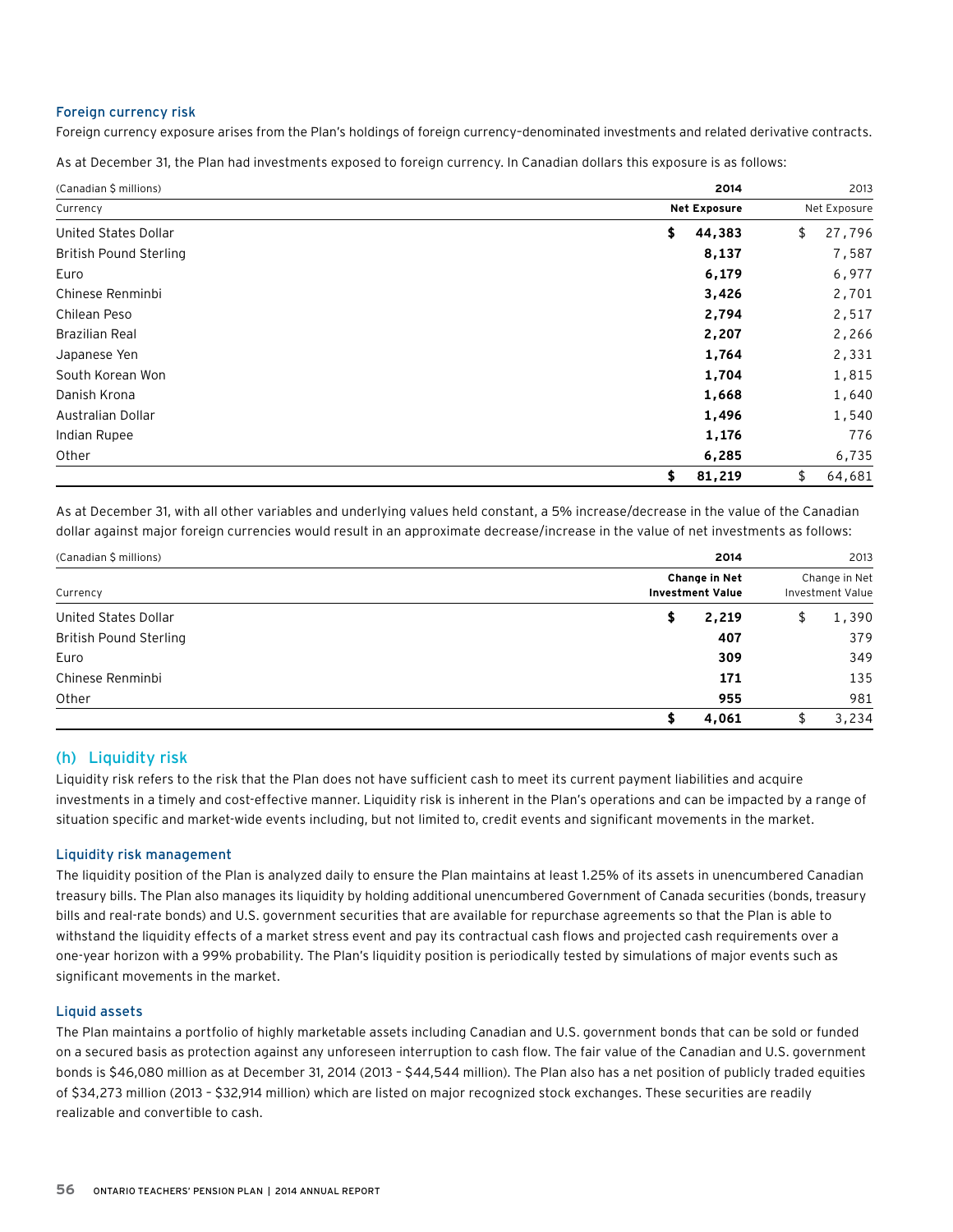#### Contractual maturity

The Plan's liabilities include accrued pension benefits, investment-related liabilities, due to brokers, accounts payable and accrued liabilities. Due to brokers, accounts payable and accrued liabilities are all due within one year. As the Plan may settle securities sold but not yet purchased, cash collateral received under credit support annexes and derivatives at fair value before contractual maturity, they are considered to mature within one year.

|  |  |  |  | The Plan's investment-related liabilities by maturity as at December 31 are as follows: |
|--|--|--|--|-----------------------------------------------------------------------------------------|

| (Canadian \$ millions)                                |                 |                 |                   |                   |                 |                 |       | 2014      |
|-------------------------------------------------------|-----------------|-----------------|-------------------|-------------------|-----------------|-----------------|-------|-----------|
|                                                       | Within One Year |                 | One to Five Years |                   | Over Five Years |                 | Total |           |
| Securities sold under agreements to repurchase        | \$              | (39, 783)       | \$                | (5, 477)          | \$              |                 | \$    | (45, 260) |
| Securities sold but not yet purchased                 |                 |                 |                   |                   |                 |                 |       |           |
| Fixed income                                          |                 | (16, 522)       |                   |                   |                 |                 |       | (16, 522) |
| Equities                                              |                 | (2, 291)        |                   |                   |                 |                 |       | (2, 291)  |
| Real estate                                           |                 | (728)           |                   | (2, 408)          |                 | (1, 371)        |       | (4, 507)  |
| Cash collateral received under credit support annexes |                 | (57)            |                   |                   |                 |                 |       | (57)      |
| Derivative-related, net                               |                 | (4, 149)        |                   |                   |                 |                 |       | (4, 149)  |
| <b>Total</b>                                          | \$              | (63, 530)       | \$                | (7, 885)          | \$              | (1, 371)        | \$    | (72, 786) |
| (Canadian \$ millions)                                |                 |                 |                   |                   |                 |                 |       | 2013      |
|                                                       |                 | Within One Year |                   | One to Five Years |                 | Over Five Years |       | Total     |
| Securities sold under agreements to repurchase        | \$              | (35, 873)       | \$                | (2,002)           | \$              |                 | \$    | (37, 875) |
| Securities sold but not yet purchased                 |                 |                 |                   |                   |                 |                 |       |           |
| Fixed income                                          |                 | (13, 861)       |                   |                   |                 |                 |       | (13, 861) |
| Equities                                              |                 | (1, 269)        |                   |                   |                 |                 |       | (1, 269)  |
| Real estate                                           |                 | (722)           |                   | (2, 289)          |                 | (1, 322)        |       | (4, 333)  |
| Cash collateral received under credit support annexes |                 | (317)           |                   |                   |                 |                 |       | (317)     |
| Derivative-related, net                               |                 | (1, 551)        |                   |                   |                 |                 |       | (1, 551)  |
| Total                                                 | \$              | (53, 593)       | \$                | (4, 291)          | \$              | (1, 322)        | \$    | (59, 206) |

#### (i) Securities collateral

The Plan pledges and receives cash and security collateral in the ordinary course of managing net investments. Security collateral consists primarily of Canadian and U.S. government securities. Generally, additional collateral is provided if the value of the securities falls below a predetermined level. The securities transferred are recognized as assets when the Plan retains substantially all risks and rewards, including credit risk, settlement risk and market risk. The Plan is not allowed to either pledge the same securities with other financial institutions or to sell them to another entity unless the Plan substitutes such securities with other eligible securities.

As at December 31, 2014, securities transferred as collateral for securities sold under agreements to repurchase amount to \$46,662 million (2013 - \$37,635 million) with an associated liability of \$45,260 million (2013 - \$37,875 million). Securities transferred as collateral or margin for derivative-related liabilities amount to \$3,322 million (2013 - \$900 million) with an associated liability is \$4,150 million (2013 - \$1,638 million). Security collateral for securities sold but not yet purchased amounts to \$322 million (2013 -\$194 million), which, together with related cash collateral, has an associated liability of \$2,291 million (2013 - \$1,269 million).

Canadian and U.S. government securities with a fair value of \$25,924 million (2013 - \$22,301 million) have been received from various financial institutions as collateral. The collateral is not recognized as the Plan's asset since the risks and rewards of the ownership remain with the counterparties. The Plan holds the collateral received as long as the Plan is not a defaulting party or an affected party in connection with a specified condition listed on the contractual agreements and there is no early termination of the contractual agreement. The Plan is permitted to either sell or repledge the collateral in the absence of default by the owner of the collateral, but it has neither sold nor repledged any collateral as of December 31, 2014, and 2013.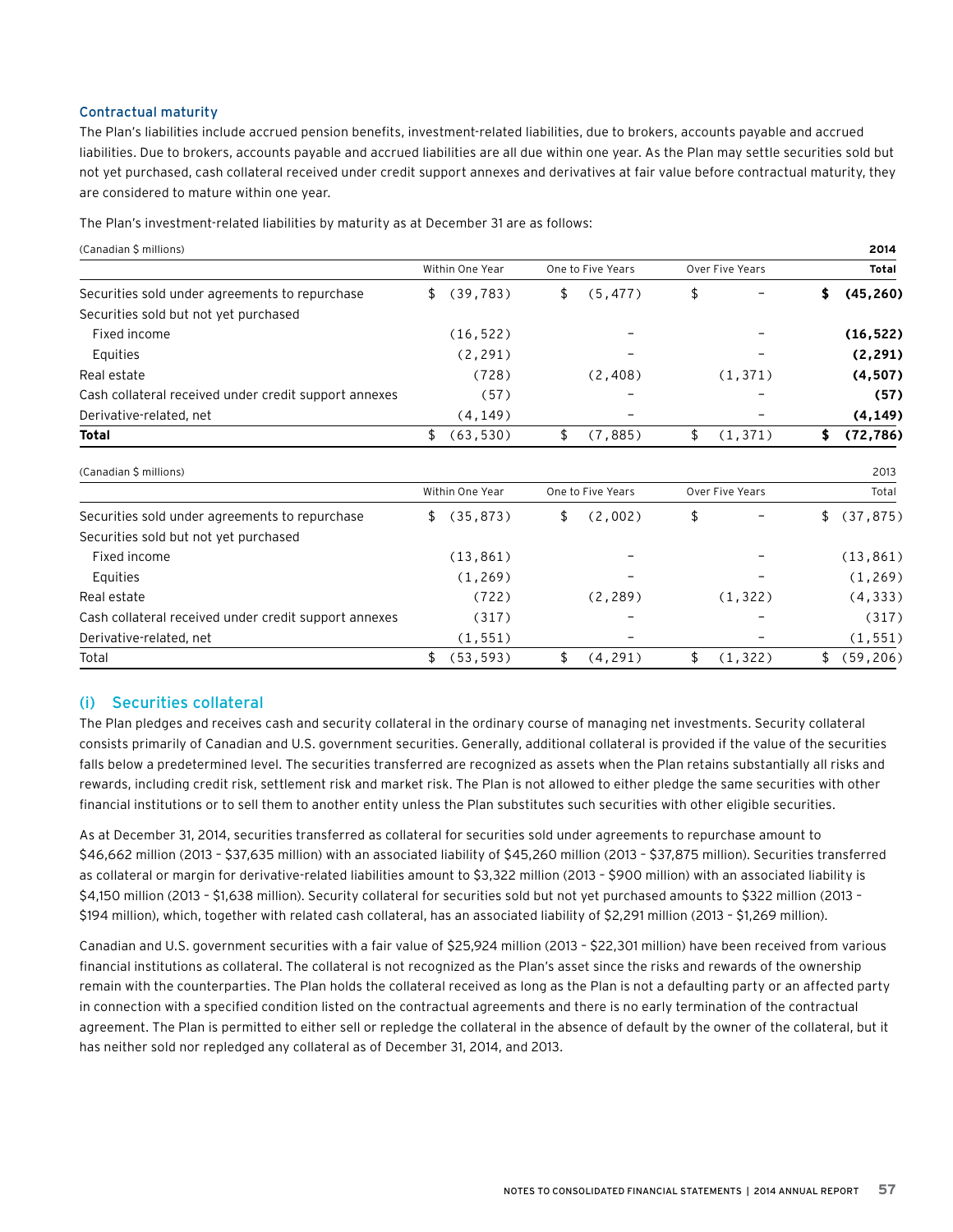#### (j) Securities borrowing

The Plan does not recognize any securities borrowed as its investment assets because the risks and rewards of the borrowed securities remain with the lenders. The security collateral posted by the Plan, related to the securities borrowed, continues to be recognized as the Plan's assets because the Plan retains all associated risks and rewards. As at December 31, 2014, securities with a fair value of \$589 million (2013 – \$10 million) were borrowed and collateral with a fair value of \$617 million (2013 – \$11 million) were posted by the Plan.

## NOTE 3. RECEIVABLE FROM THE PROVINCE OF ONTARIO

The receivable from the Province consists of required matching contributions and interest thereon.

| As at December 31 (Canadian \$ millions) | 2014  | 2013  |
|------------------------------------------|-------|-------|
| Contributions receivable                 | 3.047 | 2,914 |
| Accrued interest receivable              | 51    | 51    |
|                                          | 3.098 | ,965  |

The receivable as at December 31, 2014, from the Province of Ontario consists of \$1,526 million, which was received in January 2015, and an estimated \$1,572 million to be received with interest in January 2016. The receivable as at December 31, 2013, from the Province consisted of \$1,461 million, which was received in January 2014, and an initial estimate of \$1,504 million to be received in January 2015. The difference between the initial estimates and the actual amount received was due to interest.

### NOTE 4. ACCRUED PENSION BENEFITS

#### (a) Actuarial assumptions

The actuarial assumptions used in determining the value of accrued pension benefits of \$172,725 million (2013 – \$148,571 million) reflect management's best estimate of future economic events and involve both economic and non-economic assumptions. The non-economic assumptions include considerations such as mortality as well as withdrawal and retirement rates. The primary economic assumptions include the discount rate, the salary escalation rate and the inflation rate. The discount rate is based on market rates, as at the valuation date, of bonds issued by the Province of Ontario, which have characteristics similar to the Plan's liabilities. In 2014, the discount rate was determined by applying a weighted average discount rate that reflects the estimated timing and amount of benefit payments. In 2013, the discount rate was determined by identifying the rate on long-term Government of Canada bonds plus a spread of the Province of Ontario. This change in accounting estimate is applied prospectively beginning January 1, 2014, decreasing the accrued pension benefits by \$1,564 million as at December 31, 2014. The inflation rate is the difference between the yield on Government of Canada long-term nominal bonds and Government of Canada real-return bonds. The salary escalation rate incorporates the inflation rate assumption and long-term expectation of growth in real wages.

A summary of the primary economic assumptions is as follows:

| As at December 31      | 2014     | 2013  |
|------------------------|----------|-------|
| Discount rate          | $3.35\%$ | 4.20% |
| Salary escalation rate | 2.70%    | 3,00% |
| Inflation rate         | 1.70%    | 2.00% |
| Real rate              | 1.65%    | 2.20% |

The primary economic assumptions were changed as a result of changes in capital markets during 2014. These changes in economic assumptions resulted in a net increase in the value of accrued pension benefits of \$18,244 million (2013 - \$21,973 million decrease inclusive of the impact of a 2% salary adjustment pursuant to the Elementary Teachers' Federation of Ontario salary agreement reached in 2013).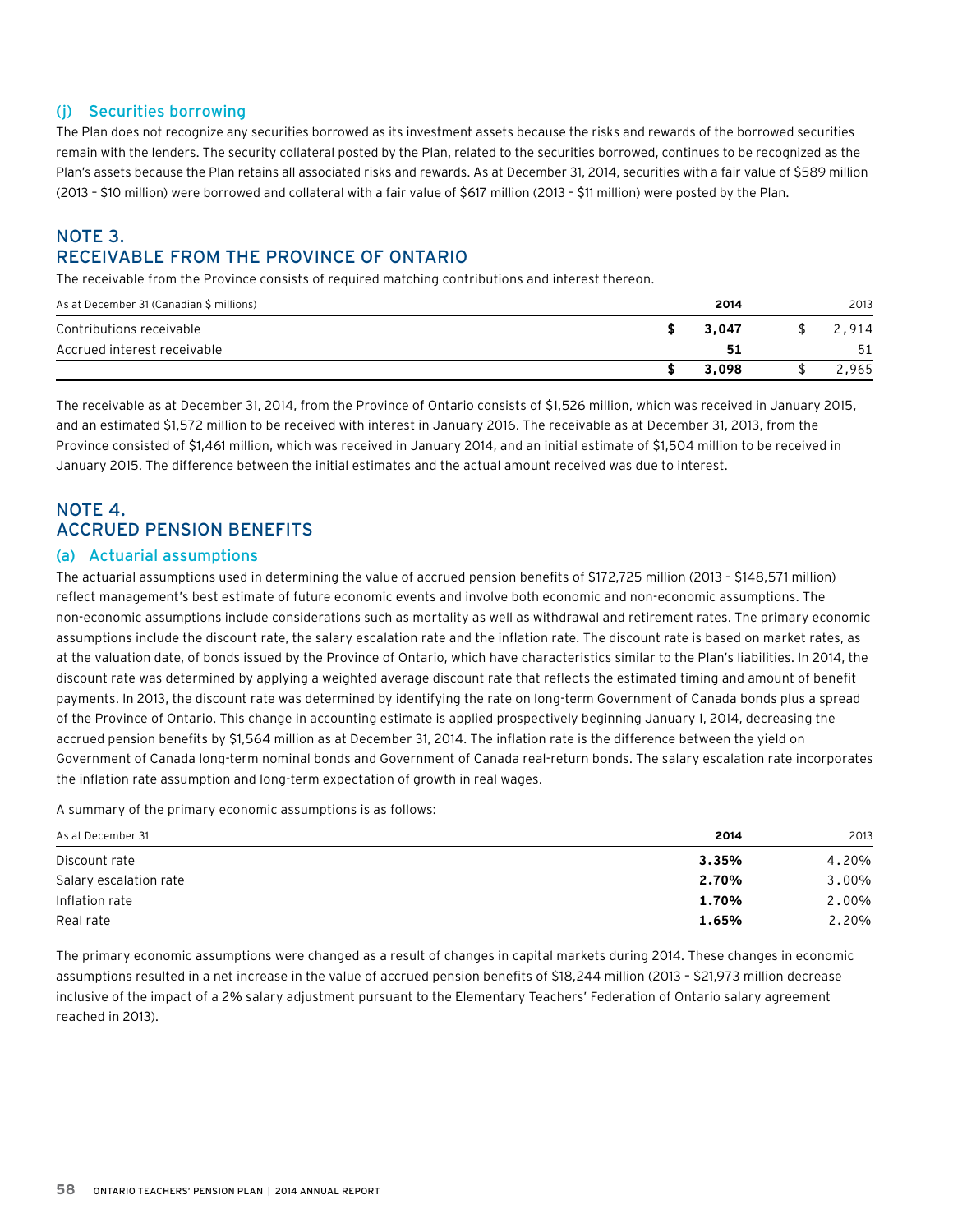The non-economic assumptions were updated in 2014 to reflect recent experience of Plan members related to mortality rates and expected rates of improvement in future mortality. Changes in non-economic assumptions increased the accrued pension benefits by \$1,584 million. No changes to the non-economic assumptions were adopted in 2013. The changes in economic and non-economic assumptions, including the change in estimate for determining the discount rate resulted in a net increase in the value of accrued pension benefits of \$18,264 million (2013 – \$21,973 million decrease).

#### (b) Plan provisions

Credited service earned after December 31, 2009, is subject to conditional inflation protection as described in paragraph (f) of the Description of Plan note. The inflation protection benefits vary between 50% and 100% of the change in the Consumer Price Index (CPI) for credited service earned between January 1, 2010, and December 31, 2013, and vary between 0% and 100% of the change in the CPI for credited service earned after 2013. The conditional inflation protection provision can only be invoked or updated when a funding valuation is filed. The Ontario government and designated employers participating in the Plan will make extra contributions to the Plan to match the inflation protection benefits members forgo up to a maximum forgone inflation of 50% of CPI.

For the financial statement valuation, future pension payments for the credited service earned are indexed at the levels stated in the most recent funding valuation filing. The indexation levels from the most recent filing as at January 1, 2014, are as follows:

| Credited Service        | Inflation Protection Level |
|-------------------------|----------------------------|
| Earned before 2010      | 100% of CPI                |
| Earned during 2010-2013 | 60% of CPI                 |
| Earned after 2013       | 60% of CPI                 |

In the most recent filing, inflation protection was partially restored for recent retirees. Effective January 1, 2015, pensioners who retired after 2009 received a one-time increase to their pensions to prospectively restore benefits to the level they would have been had 100% inflation protection been provided each year since retirement commenced. Future cost-of-living increases will be equal to 60% of the annual increase in the CPI on credited service earned after 2009 (up from the previous level of 50%). This level will remain in effect until the next actuarial valuation is filed with the regulatory authorities, at which time the level may be reduced or increased depending on the funded status of the Plan.

#### (c) Experience gains and losses

Experience losses on the accrued pension benefits of \$139 million (2013 - \$949 million gains) arose from differences between the actuarial assumptions and actual results.

## NOTE 5. INVESTMENT IN REAL ESTATE

The Plan's real estate portfolio is comprised of real estate–related investments that are either owned or managed on behalf of the Plan by The Cadillac Fairview Corporation Limited (CFCL), a wholly owned subsidiary. The Plan consolidates the fair value of the assets and liabilities of CFCL and the investment holding companies managed by CFCL. Investment holding companies and investment entities, including the joint ventures, managed by external parties, are recognized as the Plan's investments measured at fair value and presented on a non-consolidated basis.

The Plan guarantees three debentures issued by a real estate trust it consolidates. No payments have been made by the Plan into the real estate trust or related to the three debentures. The debentures are comprised of \$1.25 billion 3.24% Series A Debentures maturing on January 25, 2016, \$0.75 billion 4.31% Series B Debentures maturing on January 25, 2021, and \$0.6 billion 3.64% Series C Debentures maturing on May 9, 2018. The debentures, included in the Plan's real estate investment–related liabilities, may be redeemed by the issuer at any time prior to maturity.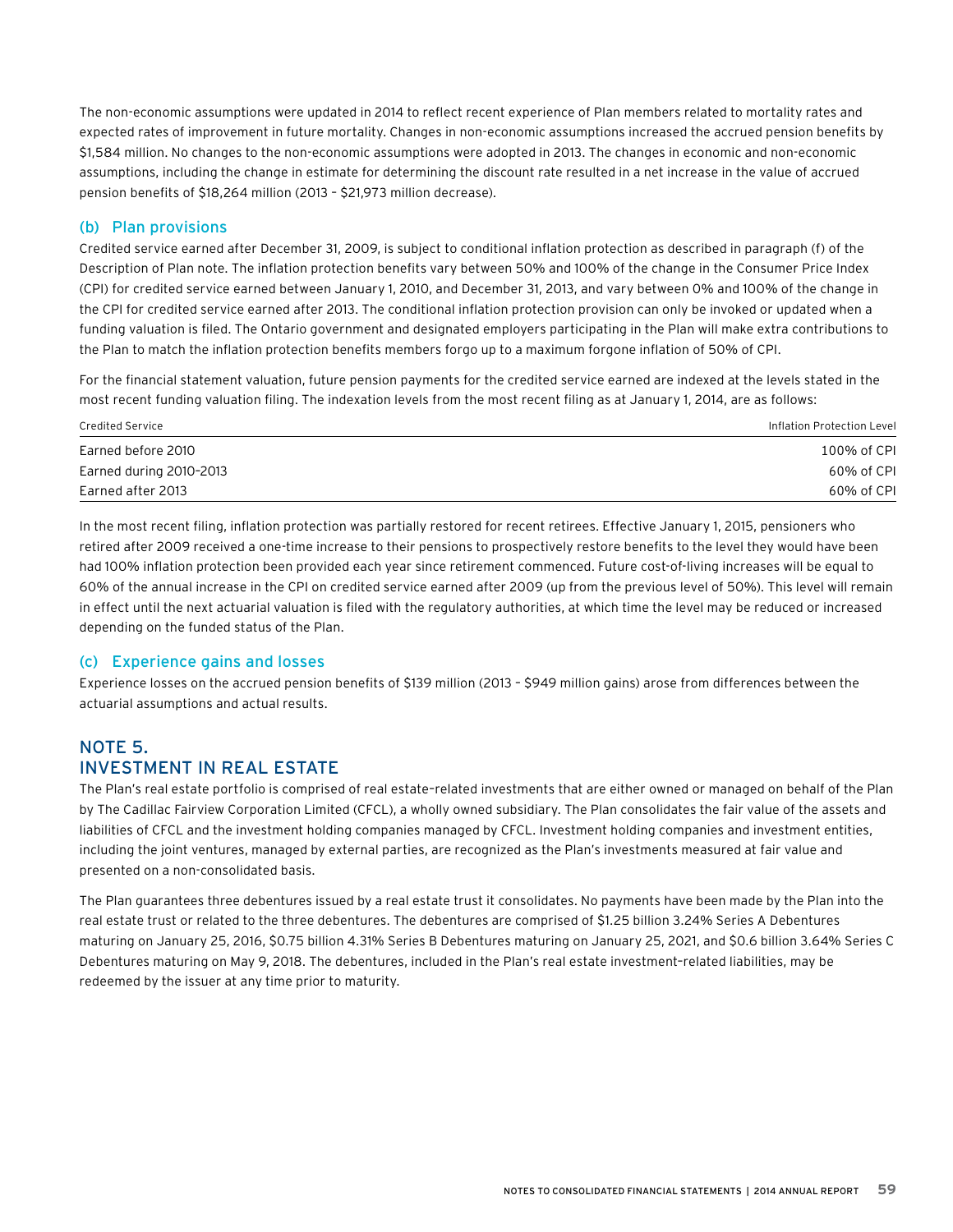The tables below provide information on the real estate portfolio. Intercompany transactions and balances are eliminated upon consolidation. The first table presents major components of the net investment in real estate. The second table presents major components of net real estate income:

| As at December 31             |                   | 2014   |      |        |    |            |      | 2013   |  |  |
|-------------------------------|-------------------|--------|------|--------|----|------------|------|--------|--|--|
| (Canadian \$ millions)        | <b>Fair Value</b> |        | Cost |        |    | Fair Value | Cost |        |  |  |
| Assets $1, 2$                 |                   |        |      |        |    |            |      |        |  |  |
| Real estate properties        | \$                | 23,157 | \$   | 14,371 | \$ | 20,860     | \$   | 13,013 |  |  |
| Investments                   |                   | 3,218  |      | 2,301  |    | 2,534      |      | 1,283  |  |  |
| Other assets                  |                   | 220    |      | 198    |    | 178        |      | 165    |  |  |
| Total assets                  |                   | 26,595 |      | 16,870 |    | 23,572     |      | 14,461 |  |  |
| Liabilities <sup>1, 2</sup>   |                   |        |      |        |    |            |      |        |  |  |
| Long-term debt                |                   | 3,623  |      | 3,418  |    | 3,626      |      | 3,454  |  |  |
| Other liabilities             |                   | 884    |      | 729    |    | 707        |      | 575    |  |  |
| Total liabilities             |                   | 4,507  |      | 4,147  |    | 4,333      |      | 4,029  |  |  |
| Net investment in real estate | \$                | 22,088 | \$   | 12,723 | \$ | 19,239     | \$   | 10,432 |  |  |

 $1$  U.S. Dollar, British Pound Sterling and Colombian Pesos net assets have been hedged by way of foreign currency forward contracts for a notional amount of \$1,476 million (2013 - \$1,286 million) with a combined fair value of (\$11) million (2013 - (\$30) million).

<sup>2</sup> Joint ventures managed by external parties hold real estate properties and have liabilities. The net asset value of these joint ventures is included in investments, representing assets of \$566 million (2013 - \$2,116 million) and liabilities of \$305 million (2013 - \$970 million).

| (Canadian \$ millions)     | 2014        | 2013        |
|----------------------------|-------------|-------------|
| Revenue                    |             |             |
| Rental                     | \$<br>1,796 | \$<br>1,700 |
| Investment and other       | 94          | 78          |
|                            | 1,890       | 1,778       |
| <b>Expenses</b>            |             |             |
| Property operating         | 776         | 724         |
| General and administrative | 48          | 35          |
| Other                      | 29          | 21          |
|                            | 853         | 780         |
| Operating income           | 1,037       | 998         |
| Interest expense           | (128)       | (139)       |
| Income (note 6)            | 909         | 859         |
| Net investment gain        | 1,293       | 1,394       |
| Net real estate income     | \$<br>2,202 | \$<br>2,253 |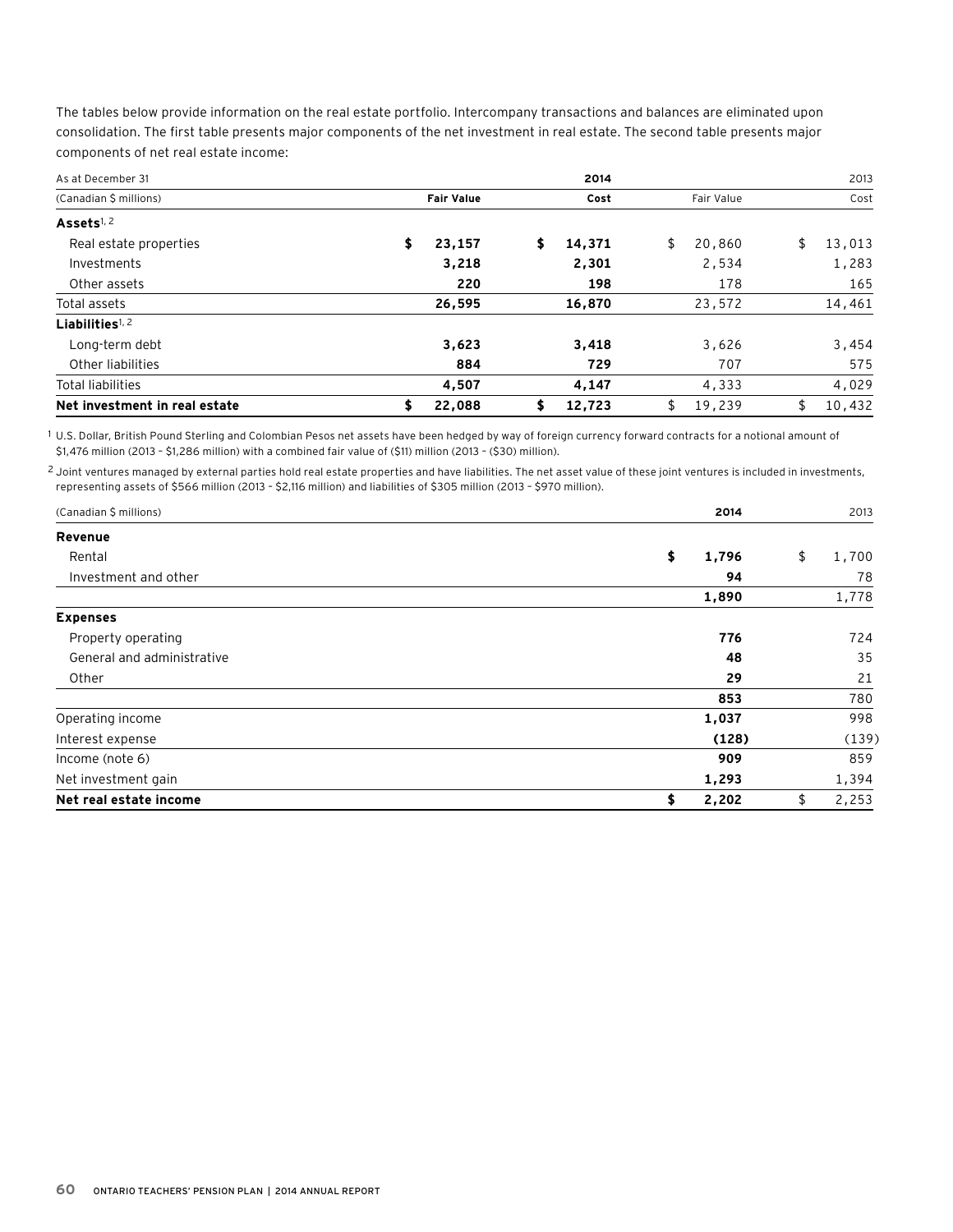## NOTE 6. NET INVESTMENT INCOME

#### Net investment income/(loss) after allocating net realized and unrealized gains on investments, management fees and transaction costs to asset classes

Net investment income is reported net of management fees, transaction costs, and is grouped by asset class. Net investment income, after giving effect to derivative contracts, for the year ended December 31, is as follows:

| Net Investment Income                   |                     |                          |                         |                      |                    |                      | 2014                            |
|-----------------------------------------|---------------------|--------------------------|-------------------------|----------------------|--------------------|----------------------|---------------------------------|
| (Canadian \$ millions)                  | Income <sup>1</sup> | Realized <sup>2</sup>    | Unrealized <sup>2</sup> | Investment<br>Income | Management<br>Fees | Transaction<br>Costs | <b>Net Investment</b><br>Income |
| <b>Fixed income</b>                     |                     |                          |                         |                      |                    |                      |                                 |
| Bonds <sup>3</sup><br>\$                | 942                 | 1,281<br>\$              | 492<br>\$               | \$<br>2,715          | $(3)$ \$<br>\$     |                      | $(4)$ \$<br>2,708               |
| Short-term investments <sup>3</sup>     |                     | 96                       | 1                       | 97                   |                    |                      | 97                              |
| Alternative investments <sup>3, 4</sup> | 92                  | (288)                    | 894                     | 698                  | (40)               | (1)                  | 657                             |
| Canadian real-rate products             | 470                 | 55                       | 2,005                   | 2,530                |                    |                      | 2,530                           |
| Non-Canadian real-rate                  |                     |                          |                         |                      |                    |                      |                                 |
| products                                | 164                 | 343                      | 1,585                   | 2,092                |                    | -                    | 2,092                           |
|                                         | 1,668               | 1,487                    | 4,977                   | 8,132                | (43)               | (5)                  | 8,084                           |
| <b>Equity</b>                           |                     |                          |                         |                      |                    |                      |                                 |
| Publicly traded                         |                     |                          |                         |                      |                    |                      |                                 |
| Canadian                                | (58)                | 1,112                    | (5)                     | 1,049                |                    | (4)                  | 1,045                           |
| Non-Canadian                            | 619                 | 3,903                    | 372                     | 4,894                | (60)               | (57)                 | 4,777                           |
| Non-publicly traded                     |                     |                          |                         |                      |                    |                      |                                 |
| Canadian <sup>3</sup>                   | 41                  | (11)                     | 67                      | 97                   | (7)                | (30)                 | 60                              |
| Non-Canadian <sup>3</sup>               | 553                 | 1,149                    | 907                     | 2,609                | (194)              | (140)                | 2,275                           |
|                                         | 1,155               | 6,153                    | 1,341                   | 8,649                | (261)              | (231)                | 8,157                           |
| <b>Natural resources</b>                |                     |                          |                         |                      |                    |                      |                                 |
| Commodities                             | (24)                | (1, 395)                 | (2, 449)                | (3, 868)             | (1)                | (3)                  | (3, 872)                        |
| Timberland                              | 48                  | (30)                     | 525                     | 543                  | (1)                | (3)                  | 539                             |
| Sector investment <sup>5</sup>          | 34                  | $\overline{\phantom{0}}$ | (13)                    | 21                   | (30)               | (5)                  | (14)                            |
|                                         | 58                  | (1, 425)                 | (1, 937)                | (3, 304)             | (32)               | (11)                 | (3, 347)                        |
| <b>Real assets</b>                      |                     |                          |                         |                      |                    |                      |                                 |
| Real estate (note 5)                    | 937                 | 735                      | 558                     | 2,230                |                    | (28)                 | 2,202                           |
| Infrastructure                          | 524                 | 322                      | 354                     | 1,200                | (8)                | (28)                 | 1,164                           |
|                                         | 1,461               | 1,057                    | 912                     | 3,430                | (8)                | (56)                 | 3,366                           |
| \$                                      | 4,342               | \$<br>7,272              | \$<br>5,293             | \$<br>16,907         | \$<br>$(344)$ \$   | $(303)$ \$           | 16,260                          |

<sup>1</sup> Income includes interest, dividends, real estate operating income (net of interest expense), and other investment-related income and expenses.

<sup>2</sup> Includes net foreign currency losses of \$74 million.

3 Beginning in January 1, 2014, fund investments have been classified based on the type of fund and valuation methodology. 2013 comparative figures have been reclassified to reflect the change.

4 Comprised primarily of hedge funds and managed futures accounts.

<sup>5</sup> Sector investment includes oil, gas and agricultural assets.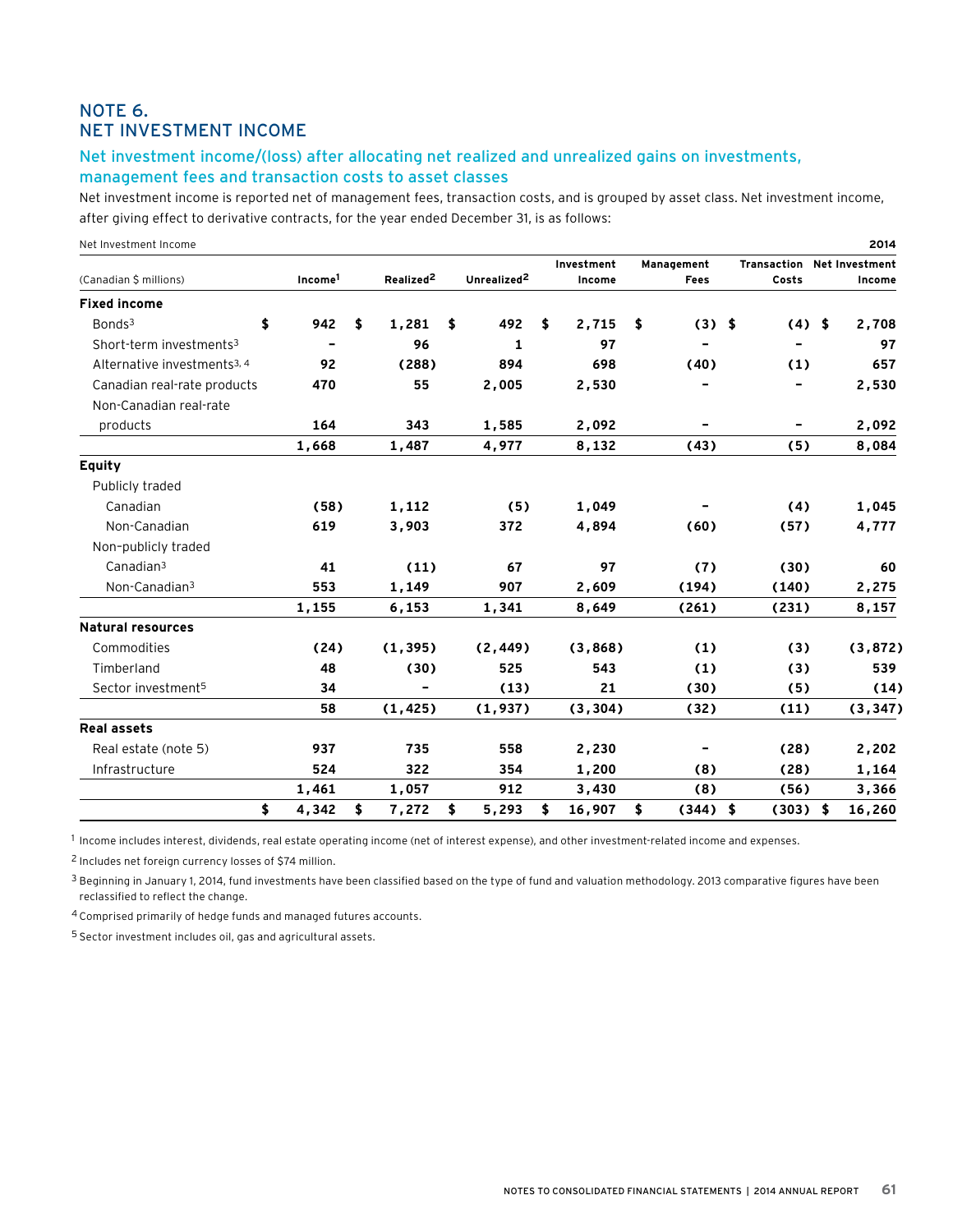| Net Investment Income                   |                          |                       |                         |                      |                    |                          | 2013                     |
|-----------------------------------------|--------------------------|-----------------------|-------------------------|----------------------|--------------------|--------------------------|--------------------------|
| (Canadian \$ millions)                  | Income                   | Realized <sup>6</sup> | Unrealized <sup>6</sup> | Investment<br>Income | Management<br>Fees | Transaction<br>Costs     | Net Investment<br>Income |
| <b>Fixed income</b>                     |                          |                       |                         |                      |                    |                          |                          |
| \$<br>Bonds <sup>7</sup>                | 827                      | \$<br>(85)            | \$<br>(2, 031)          | \$<br>$(1, 289)$ \$  | $(1)$ \$           | (1)                      | \$                       |
| Short-term investments7                 | (152)                    |                       | 3                       | (149)                |                    | $\overline{\phantom{m}}$ | (1, 291)<br>(149)        |
| Alternative investments <sup>7, 8</sup> | 147                      | (217)                 | 741                     | 671                  | (41)               | (1)                      | 629                      |
|                                         |                          |                       |                         |                      |                    |                          |                          |
| Canadian real-rate products             | 468                      | 266                   | (3, 523)                | (2, 789)             |                    | $\overline{\phantom{a}}$ | (2, 789)                 |
| Non-Canadian real-rate                  |                          |                       |                         |                      |                    |                          |                          |
| products                                | 163                      | 184                   | (1, 373)                | (1,026)              |                    | $\overline{\phantom{a}}$ | (1,026)                  |
|                                         | 1,453                    | 148                   | (6, 183)                | (4, 582)             | (42)               | (2)                      | (4,626)                  |
| Equity                                  |                          |                       |                         |                      |                    |                          |                          |
| Publicly traded                         |                          |                       |                         |                      |                    |                          |                          |
| Canadian                                | 126                      | 744                   | 310                     | 1,180                |                    | (8)                      | 1,172                    |
| Non-Canadian                            | 863                      | 3,958                 | 5,297                   | 10,118               | (85)               | (121)                    | 9,912                    |
| Non-publicly traded                     |                          |                       |                         |                      |                    |                          |                          |
| Canadian <sup>7</sup>                   | 45                       | 29                    | 17                      | 91                   | (7)                | (4)                      | 80                       |
| Non-Canadian <sup>7</sup>               | 137                      | 554                   | 2,700                   | 3,391                | (102)              | (67)                     | 3,222                    |
|                                         | 1,171                    | 5,285                 | 8,324                   | 14,780               | (194)              | (200)                    | 14,386                   |
| <b>Natural resources</b>                |                          |                       |                         |                      |                    |                          |                          |
| Commodities                             | $\overline{\phantom{a}}$ | (528)                 | 227                     | (301)                |                    |                          | (301)                    |
| Timberland                              | 50                       | (4)                   | 287                     | 333                  | (2)                |                          | 331                      |
| Sector investment <sup>9</sup>          | 22                       |                       | 12                      | 34                   | (10)               | (1)                      | 23                       |
|                                         | 72                       | (532)                 | 526                     | 66                   | (12)               | (1)                      | 53                       |
| <b>Real assets</b>                      |                          |                       |                         |                      |                    |                          |                          |
| Real estate (note 5)                    | 870                      | 591                   | 803                     | 2,264                |                    | (11)                     | 2,253                    |
| Infrastructure                          | 704                      | 393                   | 662                     | 1,759                | (9)                | (98)                     | 1,652                    |
|                                         | 1,574                    | 984                   | 1,465                   | 4,023                | (9)                | (109)                    | 3,905                    |
| \$                                      | 4,270                    | \$<br>5,885           | \$<br>4,132             | \$<br>14,287         | \$<br>(257)        | \$<br>$(312)$ \$         | 13,718                   |

6 Includes net foreign currency losses of \$852 million.

<sup>7</sup> Beginning in January 1, 2014, fund investments have been classified based on the type of fund and valuation methodology. 2013 comparative figures have been reclassified to reflect the change.

8 Comprised primarily of hedge funds and managed futures accounts.

<sup>9</sup> Sector investment includes oil, gas and agricultural assets.

## NOTE 7. INVESTMENT RETURNS AND RELATED BENCHMARK RETURNS

Investment returns and related benchmark returns by investment asset class for the year ended December 31 are as follows:

|                     |                       | 2014                                                               |        |        |  |  |  |  |
|---------------------|-----------------------|--------------------------------------------------------------------|--------|--------|--|--|--|--|
| (percent)           | Investment<br>Returns | Investment<br><b>Benchmark</b><br>Investment<br>Returns<br>Returns |        |        |  |  |  |  |
| Fixed income        | 12.0%                 | 11.9%                                                              | (7.9)% | (8.1)% |  |  |  |  |
| Canadian equity     | 12.7                  | 12.2                                                               | 12.2   | 13.1   |  |  |  |  |
| Non-Canadian equity | 13.5                  | 13.6                                                               | 31.3   | 29.9   |  |  |  |  |
| Natural resources   | (19.4)                | (19.8)                                                             | 4.2    | 4.2    |  |  |  |  |
| Real assets         | 10.8                  | 6.6                                                                | 14.6   | 10.6   |  |  |  |  |
| Total Plan          | 11.8%                 | 10.1%                                                              | 10.9%  | 9.3%   |  |  |  |  |

Investment returns have been calculated using a time-weighted rate of return methodology.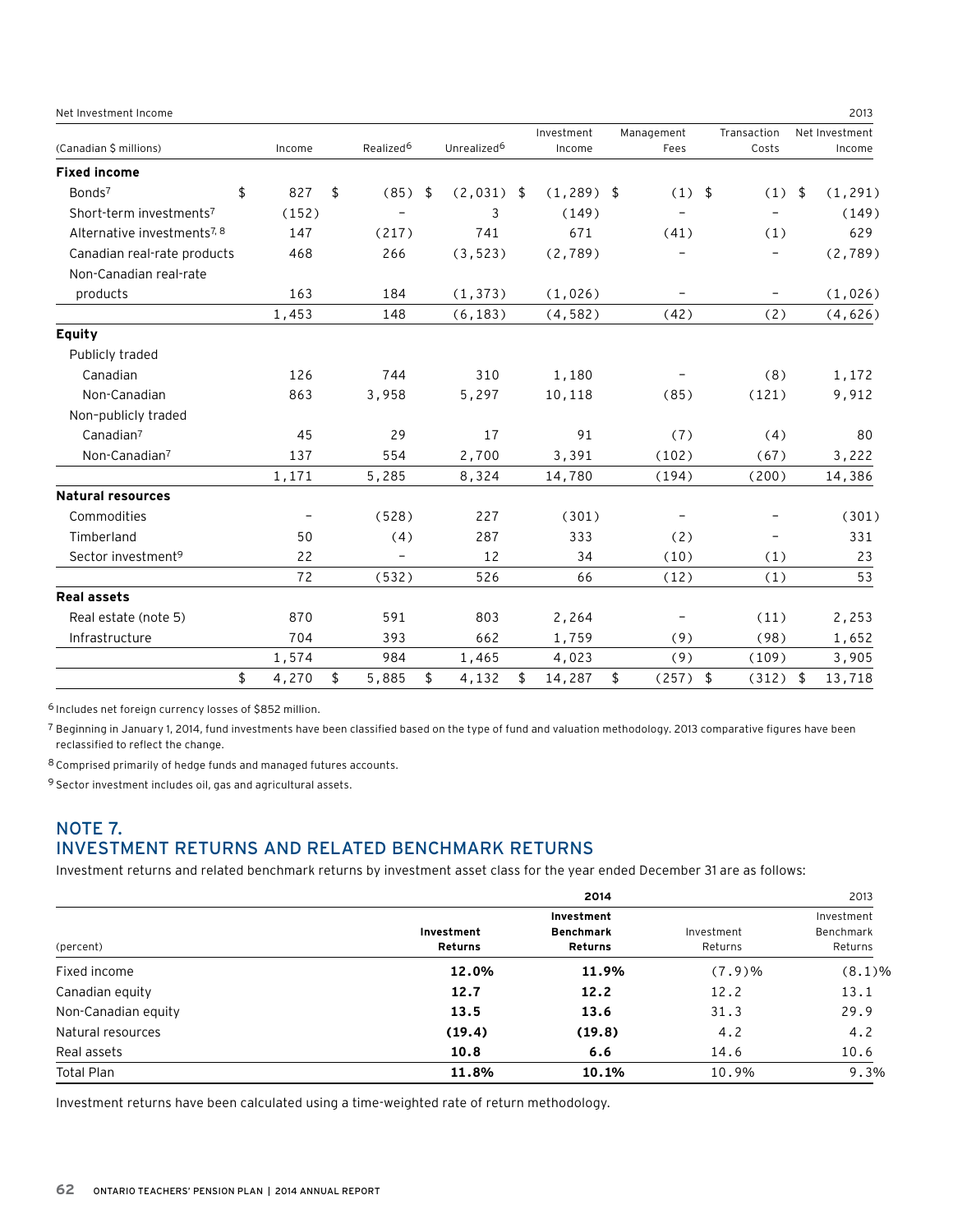The Plan identifies benchmarks to evaluate the investment management performance. The performance of each asset class is measured against benchmarks that simulate the results based on the investment strategies employed by the investment managers identified for the asset class.

The total Plan return is measured against a Canadian dollar-denominated composite benchmark produced by aggregating returns from each of the policy asset-class benchmarks, using the Plan's asset-mix policy weights.

## NOTE 8. STATUTORY ACTUARIAL VALUATIONS

Statutory actuarial valuations are prepared periodically to determine the funding requirements of the Plan. In 2014, active members were required to contribute 11.50% (2013 - 11.15%) of the portion of their salaries covered by the CPP and 13.10% (2013 - 12.75%) of salaries above this level. Member contributions are matched by the Province and designated employers. In addition, the Funding Management Policy established by the co-sponsors provides procedures for the co-sponsors to determine contributions and benefits.

Under an agreement between the co-sponsors, contribution rates are as follows:

|           |                | <b>Contribution Rate</b> |  |  |  |  |  |
|-----------|----------------|--------------------------|--|--|--|--|--|
| (percent) | Covered by CPP | Not Covered by CPP       |  |  |  |  |  |
| 2012      | 10.80%         | 12.40%                   |  |  |  |  |  |
| 2013      | 11.15%         | 12.75%                   |  |  |  |  |  |
| 2014      | 11.50%         | 13.10%                   |  |  |  |  |  |

The actuarial methods used to prepare statutory actuarial valuations are different than those used to prepare a financial statement actuarial valuation and the amounts disclosed in these consolidated financial statements. The statutory actuarial valuations use a valuation method which takes into account future benefits to be earned and future contributions to be made by members of the Plan as at the valuation date.

The most recent statutory actuarial valuation that has been filed with regulatory authorities was prepared as at January 1, 2014, by Mercer (Canada) Limited and disclosed a funding surplus of \$1,169 million, after adopting conditional inflation protection of 60% for credited service earned between 2010 and 2013 and after 2013, as well as recognizing the special contributions included in the 2014 contribution rate described above, of 1.1% of salary payable until December 31, 2026.

#### NOTE 9. CONTRIBUTIONS

| _ _ _ _<br>(Canadian \$ millions)  | 2014        | 2013        |
|------------------------------------|-------------|-------------|
| <b>Members</b>                     |             |             |
| Current service <sup>1</sup>       | \$<br>1,547 | \$<br>1,483 |
| Optional credit                    | 31          | 28          |
|                                    | 1,578       | 1,511       |
| <b>Province of Ontario</b>         |             |             |
| Current service                    | 1,528       | 1,464       |
| Interest                           | 37          | 37          |
| Optional credit                    | 28          | 26          |
|                                    | 1,593       | 1,527       |
| Other employers                    | 32          | 29          |
| Transfers from other pension plans | 13          | 14          |
|                                    | 45          | 43          |
|                                    | \$<br>3,216 | \$<br>3,081 |

<sup>1</sup> Contributions past due are less than \$1 million in 2014 and 2013.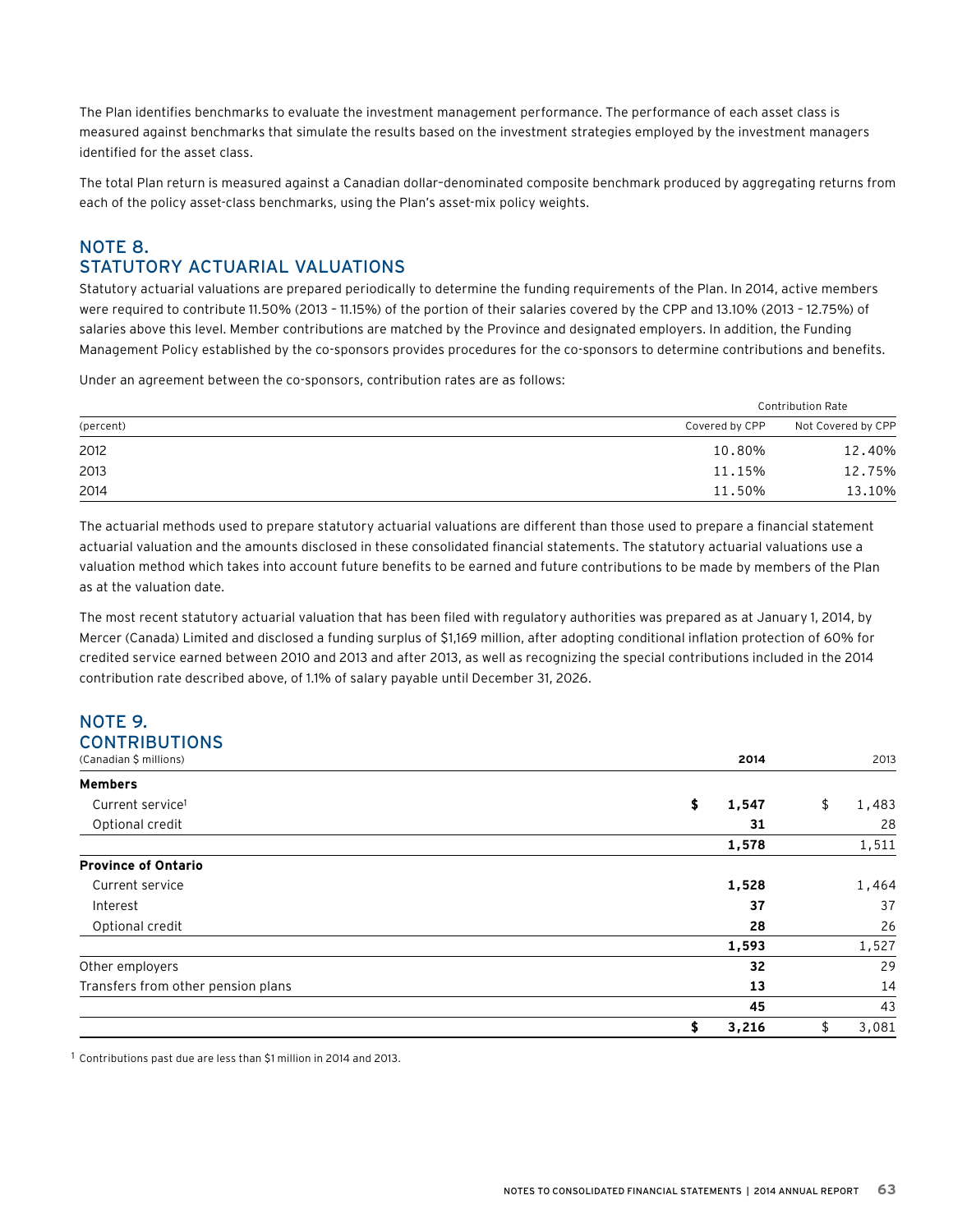## NOTE 10. BENEFITS PAID

| (Canadian \$ millions)   | 2014  | 2013        |
|--------------------------|-------|-------------|
| Retirement pensions      | 4,883 | 4,744<br>\$ |
| Death benefits           | 315   | 311         |
| Disability pensions      | 27    | 28          |
| Commuted value transfers | 45    | 41          |
| Family law transfers     | 26    | 17          |
| Transfers to other plans | 9     | 8           |
| Refunds                  |       |             |
|                          | 5,306 | 5,150       |

### NOTE 11. ADMINISTRATIVE EXPENSES

| <b>Investment expenses</b><br>(a)    |             |             |
|--------------------------------------|-------------|-------------|
| (Canadian \$ millions)               | 2014        | 2013        |
| Salaries, incentives and benefits    | \$<br>267.3 | 232.1<br>\$ |
| Premises and equipment               | 35.9        | 37.7        |
| Professional and consulting services | 51.3        | 46.8        |
| Information services                 | 21.2        | 18.5        |
| Communication and travel             | 16.0        | 13.2        |
| Custodial fees                       | 9.8         | 8.9         |
| Statutory audit fees                 | 1.9         | 1.6         |
| Board and committee remuneration     | 0.7         | 0.7         |
| Other                                | 4.7         | 4.8         |
|                                      | 408.8       | 364.3<br>\$ |

#### (b) Member services expenses

| (Canadian \$ millions)               | 2014 | 2013       |
|--------------------------------------|------|------------|
| Salaries, incentives and benefits    | 33.2 | \$<br>30.0 |
| Premises and equipment               | 9.1  | 8.8        |
| Professional and consulting services | 4.8  | 4.3        |
| Communication and travel             | 1.2  | 1.0        |
| Statutory audit fees                 | 0.1  | 0.1        |
| Board and committee remuneration     | 0.1  | 0.1        |
| Other                                | 0.9  | 0.8        |
|                                      | 49.4 | 45.1       |

#### (c) Compensation of key management personnel

Key management personnel are defined as those persons having authority and responsibility for planning, directing and controlling the activities of the Plan, being the Board members, the executive team and the senior vice presidents of the Investment Division.

The compensation of the key management personnel is included in the administrative expenses of the Plan. There are no other related party transactions between the key management personnel and the Plan.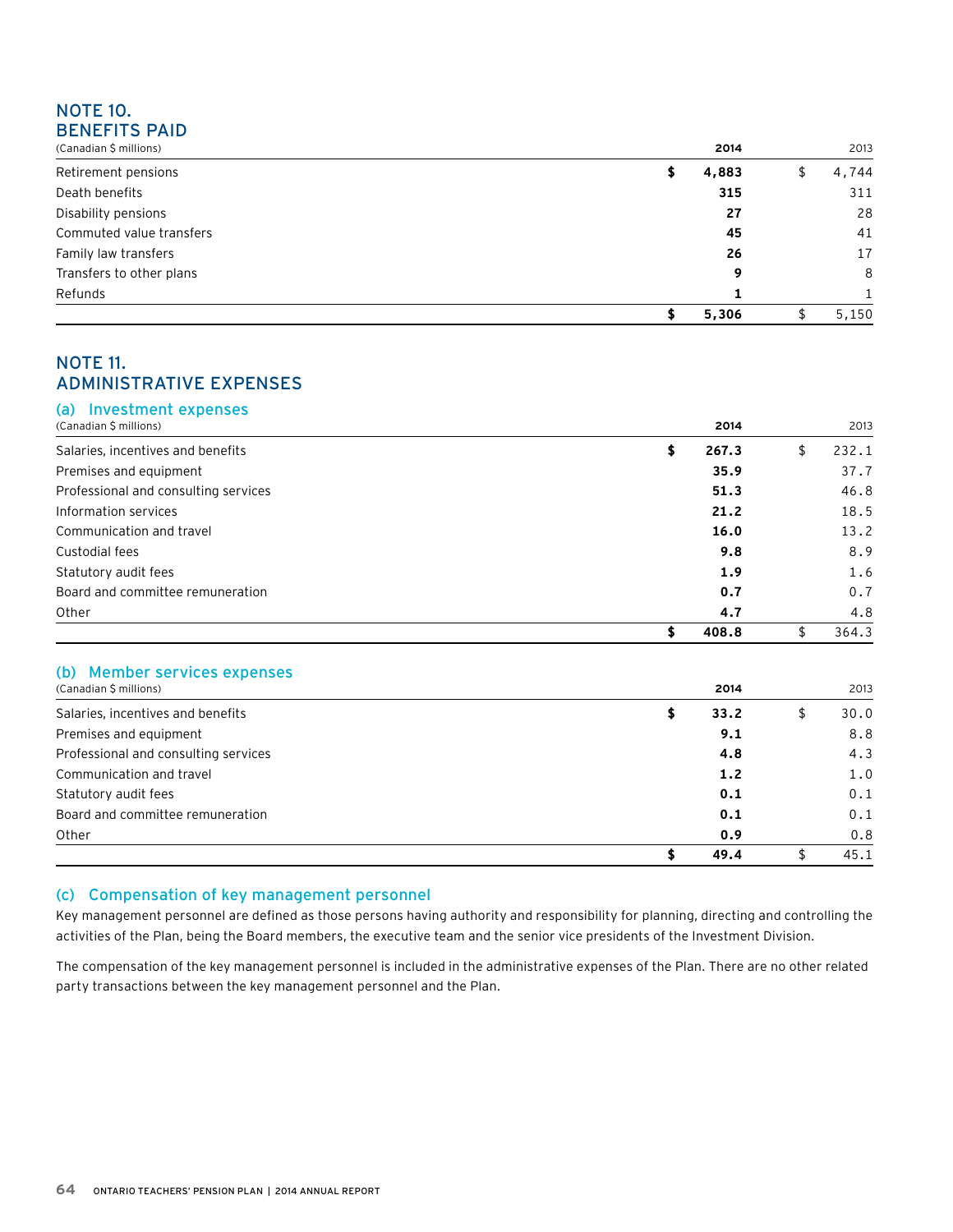The compensation of the key management personnel<sup>1</sup> as at December 31 is summarized below:

| (Canadian \$ millions)       | 2014                     | 2013 |
|------------------------------|--------------------------|------|
| Short-term employee benefits | 14.3                     | 14.8 |
| Post-employment benefits     | 7.1                      | 0.6  |
| Termination benefits         | $\overline{\phantom{0}}$ | 2.6  |
| Other long-term benefits     | 15.1                     | 21.4 |
| Total                        | 36.5                     | 39.4 |

<sup>1</sup> The table does not include compensation of either officers or directors of The Cadillac Fairview Corporation Limited.

#### (d) Employees' post-employment benefits

The employees of the Plan are members of the defined benefit plans, of either the Ontario Public Service Employees Union (OPSEU) Pension Plan or Public Service Pension Plan (PSPP). The expected contributions from the Plan in 2015 are approximately \$11.6 million. Some employees are also members of the Public Service Supplementary Plan (PSSP). These three pension plans are sponsored by the Province of Ontario and information is available on www.optrust.com and www.opb.ca. As the employer, the Plan matches the employees' contributions to these pension plans. Some senior management employees also participate in a non-registered, unfunded Supplemental Employee Retirement Plan (SERP) managed by the Plan to provide the employees non-indexed retirement benefits equal to 2% of the employee's pensionable earnings times the number of years of service, less the initial annual pension to which the employee is entitled under the PSPP and PSSP, combined. The contributions expensed by the Plan during the year were \$17.6 million (2013 - \$7.9 million). Contributions are included in the salaries, incentives and benefits expenses.

### NOTE 12. CAPITAL

The funding surpluses or deficits determined regularly in the funding valuations prepared by an independent actuary are described as the Plan's capital in the consolidated financial statements. The actuary's funding valuation is used to measure the long-term health of the Plan. The actuary tests the Plan's ability to meet its obligations to all current Plan members and their survivors. Using an assumed rate of return, the actuary projects the Plan's benefits to estimate the current value of the liability (see note 4), which is compared to the sum of the Plan assets, the future contributions for all current Plan members and the present value of the contribution increases for future members. The result of the comparison is either a surplus or a deficit.

The objective of managing the Plan's capital is to ensure the Plan is fully funded to pay the plan benefits over the long term. The co-sponsors change the benefit and contribution levels to eliminate any deficits. The Funding Management Policy set by the co-sponsors in the Partners' Agreement provides guidance on how the co-sponsors manage the Plan's capital.

A funding valuation, including a plan to eliminate any deficit, is required to be filed with the pension regulator at least every three years. A preliminary funding valuation is performed by the actuary when the valuation is not filed with the regulator assisting the co-sponsors in managing the Plan's capital.

The most recent funding valuation filed is disclosed in note 8.

## NOTE 13. RETIREMENT COMPENSATION ARRANGEMENT (RCA)

Restrictions in the ITA on the payment of certain benefits from a registered plan for periods of service after 1991 may impact some Plan members. To address affected members, the RCA was established by agreement between the co-sponsors as a supplementary plan to provide these benefits.

The RCA is administered under a trust separate from the assets of the Plan. The Board has been appointed by the co-sponsors to act as the trustee of the RCA.

Because the RCA is a separate trust and the Plan does not control the RCA, the net assets available for benefits and the value of accrued benefits and deficit, referred to below, have not been included in the consolidated financial statements of the Plan.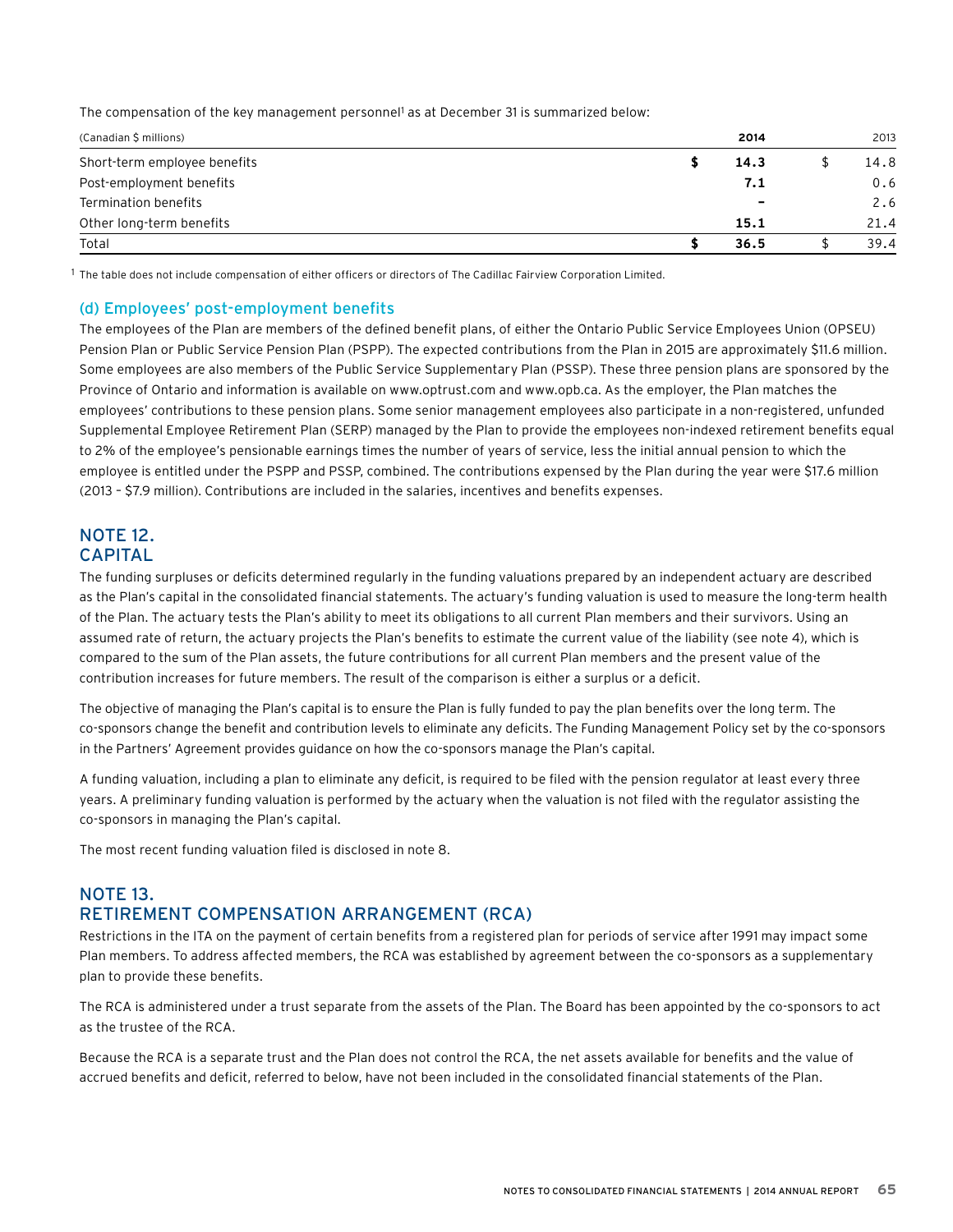The RCA is funded on a pay-as-you-go basis from a portion of the contributions made to the Plan by members, the Province and designated employers. The portion is based on a limit on contributions to the Plan with contributions above the limit being remitted to the RCA. The limit is determined annually by the Plan's independent actuary such that the RCA contributions are expected to be sufficient to pay the benefits over the next 12 months. At the beginning of 2015, the actuary determined that the limit should decrease from \$15,900 to \$15,100. Due to the funding policy adopted by the co-sponsors, the net assets available for benefits will continue to be substantially less than the accrued benefits.

In addition, because it is difficult to predict the benefits expected to be paid over the next 12 months, it is possible that the assets may be insufficient to pay the benefits. In such a case, the payment of benefits will be temporarily suspended and contributions raised in order to fund the payments that are due under the RCA.

The RCA financial statements are in compliance with Section 4600 and IFRS. A summary of the financial statements for the RCA is as follows:

| As at December 31 (Canadian \$ thousands)                  | 2014          | 2013          |
|------------------------------------------------------------|---------------|---------------|
| <b>Statements of financial position</b>                    |               |               |
| NET ASSETS AVAILABLE FOR BENEFITS                          |               |               |
| Assets                                                     | \$<br>29,289  | \$<br>27,948  |
| Liabilities                                                | (3, 187)      | (3, 583)      |
|                                                            | \$<br>26,102  | \$<br>24,365  |
| <b>ACCRUED BENEFITS AND DEFICIT</b>                        |               |               |
| Accrued benefits                                           | \$<br>329,994 | \$<br>344,356 |
| Deficit                                                    | (303, 892)    | (319, 991)    |
|                                                            | \$<br>26,102  | \$<br>24,365  |
| Statements of changes in net assets available for benefits |               |               |
| Contributions                                              | \$<br>10,843  | \$<br>13,807  |
| Investment income                                          | 56            | 70            |
|                                                            | 10,899        | 13,877        |
| Benefits paid                                              | 9,035         | 6,591         |
| Expenses                                                   | 127           | 89            |
|                                                            | 9,162         | 6,680         |
| Increase in net assets                                     | \$<br>1,737   | \$<br>7,197   |

The actuarial assumptions and the accrual of conditional inflation protection used in determining the value of accrued benefits are consistent with the Plan except that the assumed discount rate has been adjusted to reflect the effect of the 50% refundable tax under the RCA.

The estimate of the value of accrued benefits is highly sensitive to salary increases, both actual and assumed. Any changes to the salary assumptions will have a significant effect on the liabilities for future benefits. In addition, significant uncertainty exists in projecting the liabilities of the RCA due to changes in the number of future participants as well as changes to the income tax regulations relating to pensions.

### NOTE 14. **COMMITMENTS**

The Plan has committed to enter into investment and other transactions, which may be funded over the next several years in accordance with the terms and conditions agreed to. As at December 31, 2014, these commitments totalled \$11,494 million (2013 -\$8,151 million).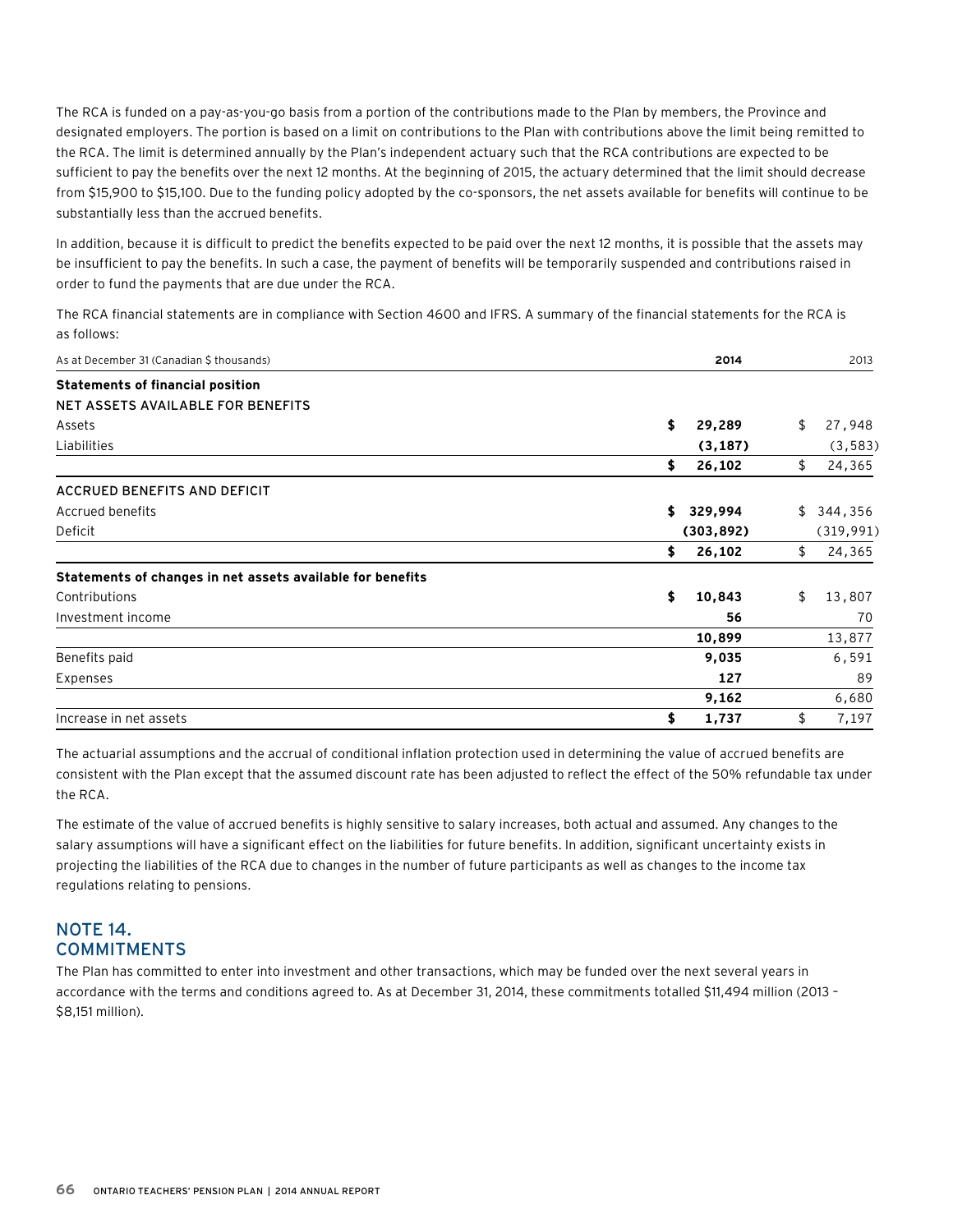## NOTE 15. GUARANTEES AND INDEMNIFICATIONS

#### Guarantees

The Plan provides guarantees to third parties related to certain companies the Plan invests in and will be called upon to satisfy the guarantees if the companies fail to meet their obligations. The Plan expects most guarantees to expire unused. No payments have been made by the Plan in either 2014 or 2013 under these guarantees.

The Plan guarantees loan and credit agreements which will expire by 2017. The Plan's maximum exposure is \$124 million as at December 31, 2014 (2013 - \$116 million). The companies have drawn \$112 million under the agreements (2013 - \$115 million).

The Plan guarantees lease agreements for a subsidiary with expiry dates ranging from 2017 to 2059. The Plan's maximum exposure is \$91 million as at December 31, 2014 (2013 - \$92 million). There were no default lease payments in either 2014 or 2013.

The Plan also guarantees the ability of certain investee companies to settle certain financial obligations. The Plan's maximum exposure is \$84 million as at December 31, 2014. There were no default payments in 2014.

The Cadillac Fairview Corporation Limited manages the real estate investments and has provided guarantees relating to the completion of the construction of certain residential developments. The term of these guarantees spans the lives of the development projects, which range from one to three years. The maximum exposure cannot be determined because the projects are not yet complete. These guarantees amounted to \$95 million as at December 31, 2014 (2013 - \$217 million) and have not been recognized in the real estate liabilities.

#### Indemnifications

The Plan provides that Board members, employees and certain others are to be indemnified in relation to certain proceedings that may be commenced against them. In addition, in the normal course of operations, the Plan may, in certain circumstances, agree to indemnify a counterparty. Under these agreements, the Plan, its subsidiaries and joint ventures may be required to compensate counterparties for costs incurred as a result of various contingencies such as legal claims or changes in laws and regulations. The number of such agreements, the variety of indemnifications and their contingent character prevents the Plan from making a reasonable estimate of the maximum amount that would be required to pay all such counterparties.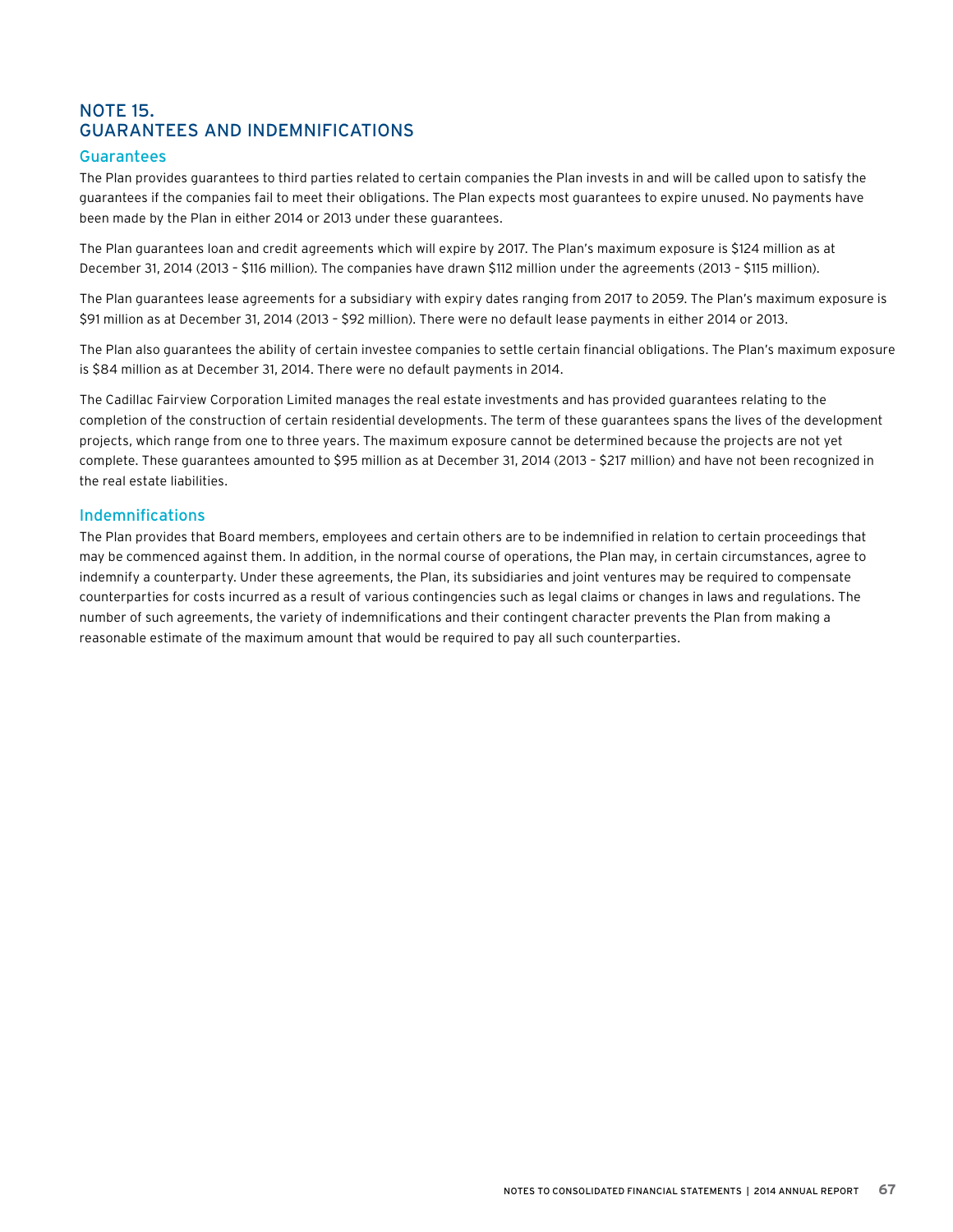## **MAJOR INVESTMENTS**

As at December 31, 2014

## FIXED INCOME AND SHORT-TERM INVESTMENTS OVER \$150 MILLION

| Type (Canadian \$ millions)                     | Maturity  | Coupon (%)     | Fair Value   | Cost         |
|-------------------------------------------------|-----------|----------------|--------------|--------------|
| Securities purchased under agreements to resell | 2015-2015 | $-0.50 - 2.40$ | 24,137<br>\$ | 23,764<br>\$ |
| Government of Canada bonds                      | 2015-2064 | $1.00 - 9.00$  | 23,020       | 20,398       |
| <b>Provincial bonds</b>                         | 2015-2045 | $0.00 - 8.50$  | 10,044       | 9,522        |
| International corporate bonds                   | 2015-2099 | $0.00 - 16.75$ | 5,507        | 5,264        |
| Canada treasury bills                           | 2015-2015 | $0.00 - 0.00$  | 3,649        | 3,642        |
| Canadian corporate bonds                        | 2015-2045 | $0.00 - 14.00$ | 2,343        | 2,341        |
| Commercial paper                                | 2015-2015 | $0.00 - 0.00$  | 797          | 795          |
| Bank notes                                      | 2015-2015 | $0.00 - 0.05$  | 592          | 589          |
| International sovereign debt                    | 2015-2068 | $0.00 - 12.00$ | 402          | 393          |
| International agency bonds                      | 2015-2019 | $0.38 - 4.45$  | 330          | 299          |
| U.S. treasury bonds                             | 2015-2044 | $0.25 - 6.25$  | (6.704)      | (5,004)      |
| Securities sold under agreements to repurchase  | 2015-2015 | $-0.85 - 2.75$ | (45, 260)    | (45, 024)    |

## REAL-RETURN INVESTMENTS OVER \$150 MILLION

| Type (Canadian \$ millions)          | Maturity  | Coupon (%)    | Fair Value | Cost   |
|--------------------------------------|-----------|---------------|------------|--------|
| Real-return Canada bonds             | 2021-2047 | $1.25 - 4.25$ | 16.593     | 13,026 |
| U.S. treasury inflation protection   | 2019-2044 | $0.13 - 3.88$ | 9,413      | 7,543  |
| Real-return Canadian corporate bonds | 2016-2046 | $0.00 - 5.33$ | 1,967      | 845    |
| Real-return provincial bonds         | 2021-2036 | $2.00 - 4.50$ | 1,878      | 1,243  |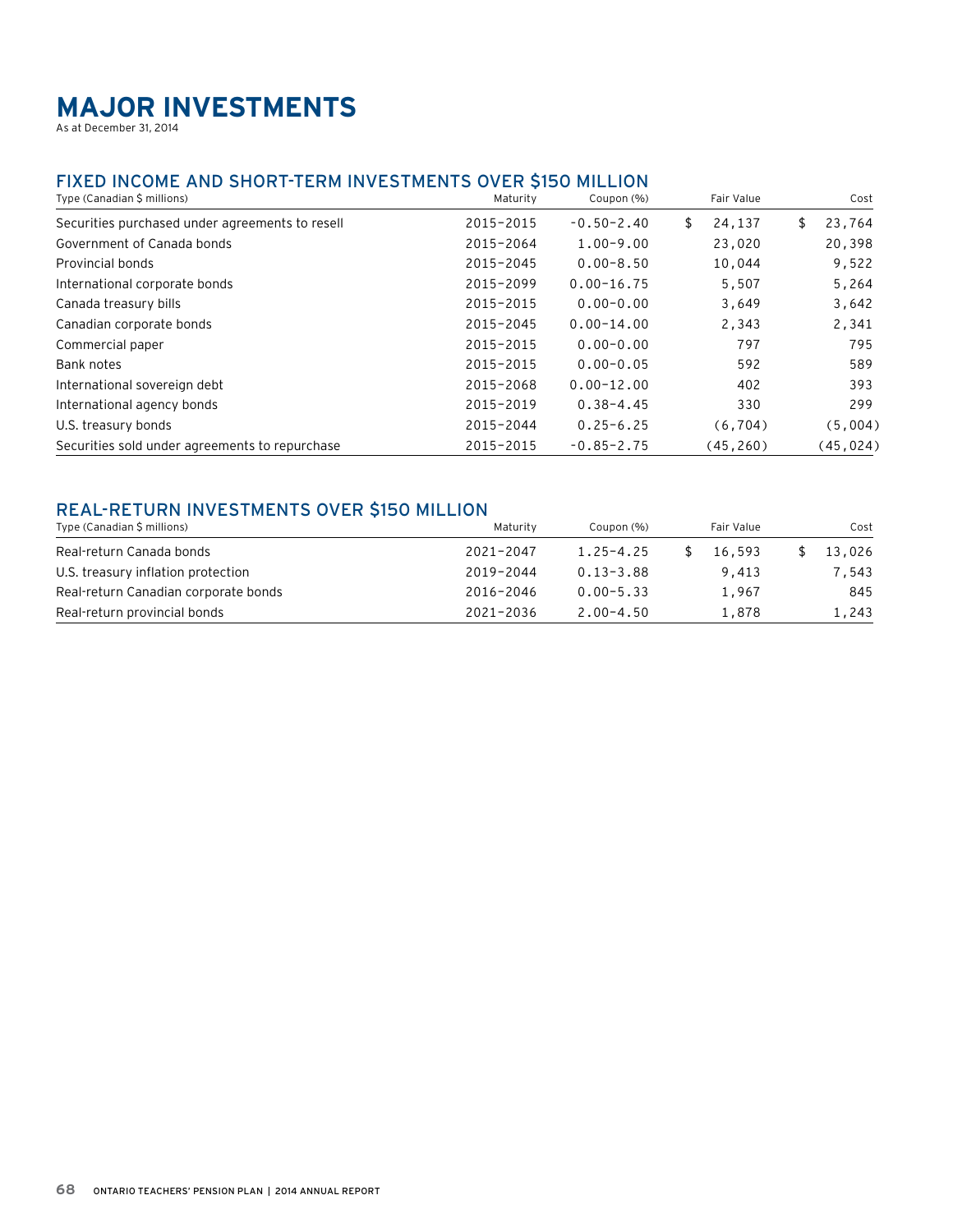## CORPORATE SHARES/UNITS OVER \$150 MILLION

As at December 31, 2014 (millions)

| Security Name                       | <b>Shares</b> | Fair Value | Security Name                                                       | <b>Shares</b> | Fair Value |
|-------------------------------------|---------------|------------|---------------------------------------------------------------------|---------------|------------|
| The Macerich Company                | 17.2          | \$1,658.6  | Aircastle Limited                                                   | 7.9           | \$195.2    |
| <b>Bank of America Corporation</b>  | 63.7          | 1,320.5    | Google Inc.                                                         | 0.3           | 194.6      |
| <b>Multiplan Empreendimentos</b>    |               |            | Daimler AG                                                          | 2.0           | 191.7      |
| Imobiliarios S.A.                   | 54.8          | 1,142.0    | Twenty-First Century Fox, Inc.                                      | 4.2           | 188.2      |
| iShares MSCI Emerging Markets Index | 20.5          | 952.7      | Thermo Fisher Scientific Inc.                                       | 1.3           | 186.1      |
| Hudson's Bay Company                | 30.7          | 754.9      | Macdonald, Dettwiler and Associates Ltd.                            | 2.0           | 185.4      |
| ISS A/S                             | 22.4          | 750.7      | European Aeronautic Defence and                                     |               |            |
| INC Research Holdings, Inc.         | 24.9          | 672.9      | Space Company NV                                                    | 3.2           | 184.8      |
| JD.com, Inc.                        | 22.1          | 592.1      | Baidu, Inc.                                                         | 0.7           | 183.2      |
| Microsoft Corporation               | 7.0           | 374.8      | Metlife, Inc.                                                       | 2.9           | 179.2      |
| Wells Fargo & Company*              | 5.3           | 303.8      | Tripadvisor, Inc.                                                   | 2.1           | 177.4      |
| Nissan Shatai Co., Ltd.             | 20.1          | 286.1      | Capital One Financial Corporation*                                  | 1.9           | 175.2      |
| General Motors Company              | 6.4           | 258.5      | Credit Suisse Group AG                                              | 5.9           | 173.7      |
| Volkswagen AG                       | 0.9           | 239.3      | Exor S.p.A                                                          | 3.6           | 173.2      |
| JPMorgan Chase & Co.*               | 3.3           | 238.8      | <b>Western Digital Corporation</b>                                  | 1.3           | 169.4      |
| American International Group, Inc.  | 3.6           | 236.8      | General Mills, Inc.                                                 | 2.7           | 169.4      |
| <b>TMX Group Limited</b>            | 4.6           | 235.0      | Hitachi, Ltd.                                                       | 19.3          | 167.7      |
| Danone                              | 2.9           | 222.6      | Constellium N.V.                                                    | 8.6           | 162.9      |
| Amazon.com, Inc.                    | 0.6           | 219.7      | Cheung Kong (Holdings) Limited                                      | 8.4           | 162.6      |
| Samsung Electronics Co., Ltd.       | 0.2           | 212.7      | Oi S.A.                                                             | 42.0          | 159.6      |
| Compagnie Financière Richemont SA   | 2.1           | 212.4      | Novartis AG                                                         | 1.5           | 159.4      |
| Zalando SE                          | 0.7           | 210.6      | Nokia Corporation                                                   | 17.3          | 159.3      |
| <b>Barclays PLC</b>                 | 47.7          | 209.8      | NuVista Energy Ltd.                                                 | 21.5          | 159.1      |
| <b>Grupo BTG Pactual</b>            | 16.6          | 203.4      | <b>Bunge Limited</b>                                                | 1.5           | 156.4      |
| <b>ACE Limited</b>                  | 1.5           | 198.7      | <b>BNP Paribas S.A.</b>                                             | 2.2           | 153.0      |
| Citigroup Inc.                      | 3.2           | 198.5      | Telefonaktiebolaget LM Ericsson                                     | 10.8          | 151.0      |
| The Walt Disney Company             | 1.8           | 198.2      | * Includes fair market value of warrants and subscription receipts. |               |            |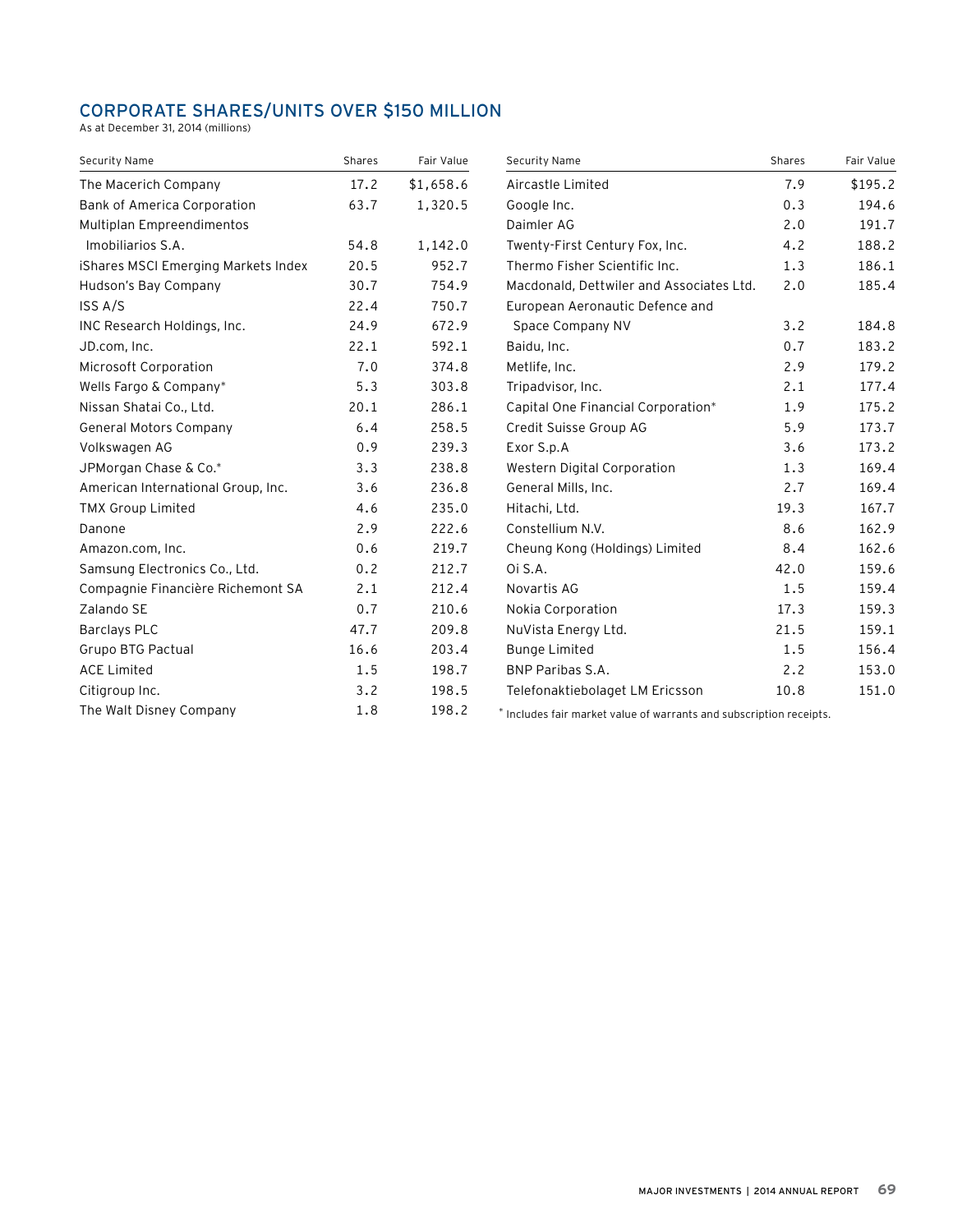### REAL ESTATE PROPERTIES OVER \$150 MILLION

As at December 31, 2014

|                                           | <b>Total Square</b> |             |
|-------------------------------------------|---------------------|-------------|
|                                           | Footage             | Effective % |
| Property                                  | (in thousands)      | Ownership   |
| <b>Canadian Regional Shopping Centres</b> |                     |             |
| Champlain Place, Dieppe                   | 853                 | 100%        |
| Chinook Centre, Calgary                   | 1,375               | 100%        |
| Fairview Mall, Toronto                    | 875                 | 50%         |
| Fairview Park Mall, Kitchener             | 746                 | 100%        |
| Fairview Pointe Claire, Montreal          | 1,053               | 50%         |
| Le Carrefour Laval, Montreal              | 1,355               | 100%        |
| Les Galeries D'Anjou, Montreal            | 1,355               | 50%         |
| Les Promenades St. Bruno, Montreal        | 1,133               | 100%        |
| Lime Ridge Mall, Hamilton                 | 806                 | 100%        |
| Market Mall, Calgary                      | 970                 | 50%         |
| Markville Shopping Centre, Markham        | 1,017               | 100%        |
| Masonville Place, London                  | 561                 | 100%        |
| Pacific Centre, Vancouver                 | 798                 | 100%        |
| Polo Park Mall, Winnipeg                  | 1,199               | 100%        |
| Richmond Centre, Richmond                 | 771                 | 50%         |
| Rideau Centre, Ottawa                     | 1,155               | 100%        |
| Sherway Gardens, Toronto                  | 712                 | 100%        |
| Shops at Don Mills, Toronto               | 470                 | 100%        |
| The Promenade, Toronto                    | 704                 | 100%        |
| Toronto-Dominion Centre, Toronto          | 158                 | 100%        |
| Toronto Eaton Centre, Toronto             | 2,560               | 100%        |

|                                     | <b>Total Square</b><br>Footage | Effective % |
|-------------------------------------|--------------------------------|-------------|
| Property                            | (in thousands)                 | Ownership   |
| <b>Canadian Office Properties</b>   |                                |             |
| Encor Place, Calgary                | 359                            | 100%        |
| Granville Square, Vancouver         | 403                            | 100%        |
| HSBC Building, Vancouver            | 395                            | 100%        |
| Pacific Centre Office Complex,      |                                |             |
| Vancouver                           | 1,531                          | 100%        |
| RBC Centre, Toronto                 | 1,226                          | 50%         |
| Shell Centre, Calgary               | 692                            | 100%        |
| Simcoe Place, Toronto               | 759                            | 25%         |
| Toronto-Dominion Centre Office      |                                |             |
| Complex, Toronto                    | 4,434                          | 100%        |
| Toronto Eaton Centre Office         |                                |             |
| Complex, Toronto                    | 1,901                          | 100%        |
| Waterfront Centre, Vancouver        | 402                            | 100%        |
| Yonge Corporate Centre, Toronto     | 670                            | 100%        |
| <b>Properties Under Development</b> |                                |             |
| City Centre Office, Calgary         | n/a                            | 100%        |
| Deloitte Tower, Montreal            | n/a                            | 100%        |
| Ice Residential, Toronto            | n/a                            | 50%         |

### PRIVATE COMPANIES AND PARTNERSHIPS OVER \$150 MILLION

As at December 31, 2014

24 Hour Fitness Worldwide Inc. Acorn Care and Education Limited Alliance Laundry Systems, LLC ANV Holdings BV Apollo Overseas Partners (Delaware 892) VI, L.P. AQR Offshore Multi-Strategy Fund VII Ltd. Ares Corporate Opportunities Fund III, L.P. Ares Corporate Opportunities Fund IV, L.P. Ascend Learning Holdings, LLC Asia Opportunity Fund III, L.P. Baldr Fund Inc. Baybridge Seniors Housing Inc. BC European Capital IX-1 LP BC European Capital VIII-1 BDCM Offshore Opportunity Fund II, Ltd. Birmingham International Airport Blue Coat Systems, Inc. Bridgewater Pure Alpha Fund II Ltd. Bridon Limited

Bristol Airports (Bermuda) Limited BroadStreet Capital Partners, Inc. Burton's Biscuit Company Busy Bees Benefits Holdings Limited Camelot Group plc Canada Guaranty Mortgage Insurance Company Canbriam Energy, Inc. Copenhagen Airport A/S Coway Holdings, Inc. CPG International Inc. CSC ServiceWorks Holdings, Inc. DaVinciRe Holdings Ltd. Dematic S.A. Downsview Managed Account Platform Inc. Empresa de Servicios Sanitarios del Bio-Bio S.A. Esval S.A. Exal International Limited First Data Holdings Inc. Flexera Holdings, L.P. Flynn Restaurant Group LLC Fund, L.P. Terminals Inc. (Offshore) L.P. HS1 Limited HUGO BOSS AG InterGen N.V. Munchkin, Inc.

FountainVest China Growth GCT Global Container GMO Mean Reversion Fund Hancock Timber Resource Group Heartland Dental Care, Inc. Helly Hansen Group AS Hudson Catastrophe Fund, Ltd. Imperial Parking Corporation Irish National Lottery Kepos Alpha Fund Ltd. Kyobo Life Insurance Co., Ltd. LMAP Chi Limited LMAP Iota Limited Louis XIII Holdings Limited Lowell Group Limited MBK Partners Fund II, L.P. MBK Partners, L.P. MW Market Neutral TOPS Fund

Nextgen Group Holdings Pty Limited Nuevosur, S.A. NXT Capital Holdings, L.P. OLE Media Management, L.P. Orbis SICAV Global Equity Fund PetVet Care Centers, Inc. PhyMed Healthcare Group Plano Molding Company Providence Equity Partners VI L.P. Resource Management Service Inc. Scotia Gas Networks plc SeaCube Container Leasing Ltd. Serta Simmons Holdings, LLC Shearer's Foods, Inc. Silver Lake Partners III, L.P. Sociedad Austral de Electricidad S.A. Sydney Desalination Plant Pty Limited TDR Capital II, L.P. Terranum Corporate Properties The Brussels Airport Company TP Partners Fund, L.P. Univision Communications Inc. ValueAct Capital International II, L.P.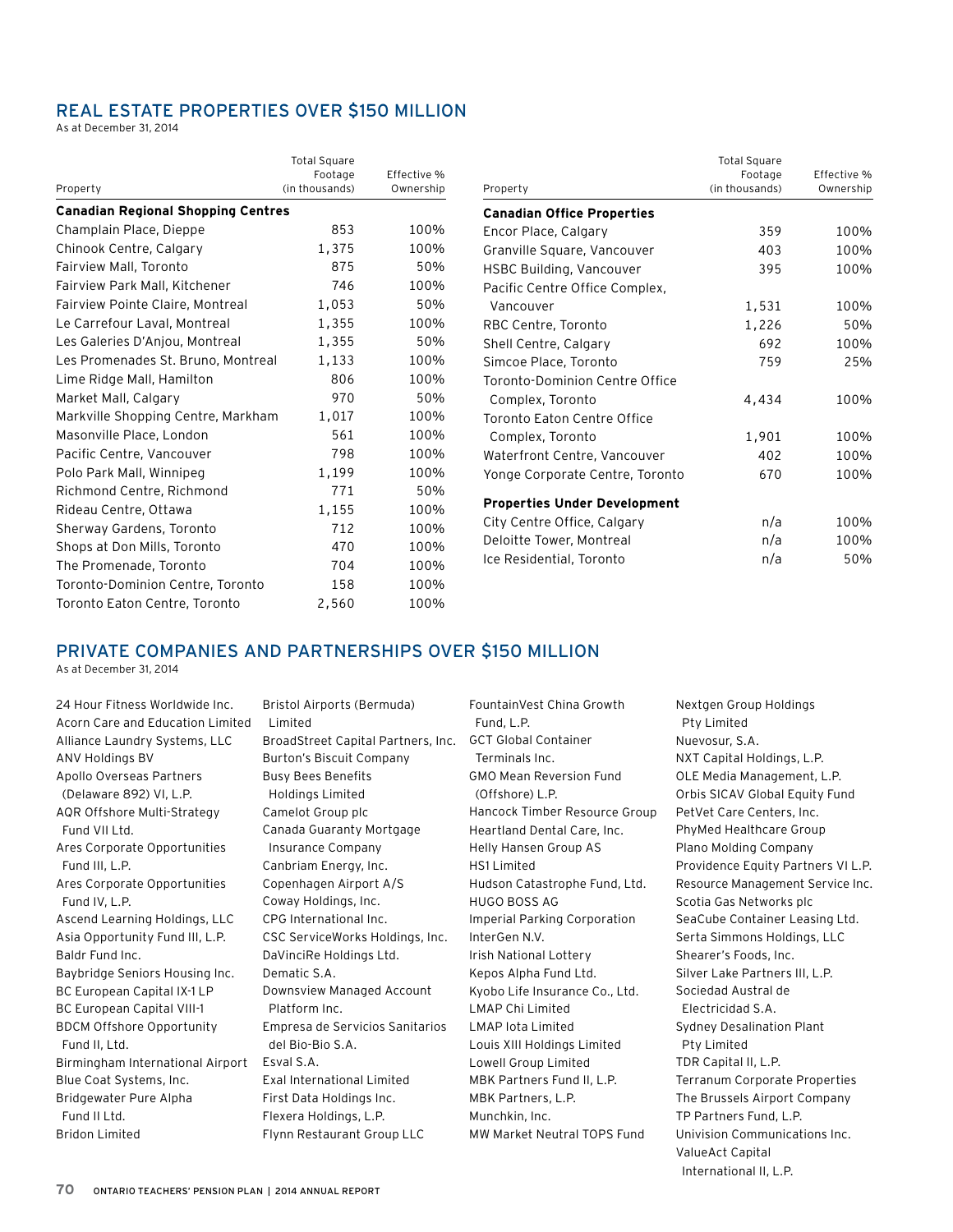# **ELEVEN-YEAR FINANCIAL REVIEW**

| (Canadian \$ billions)              | 2014      | 2013    | 2012    | 2011                                       | 2010    | 2009      | 2008      | 2007     | 2006     | 2005      | 2004      |
|-------------------------------------|-----------|---------|---------|--------------------------------------------|---------|-----------|-----------|----------|----------|-----------|-----------|
| <b>CHANGE IN NET ASSETS</b>         |           |         |         |                                            |         |           |           |          |          |           |           |
| Income                              |           |         |         |                                            |         |           |           |          |          |           |           |
| Investment income                   | \$16.26   | \$13.72 | \$14.75 | \$11.74                                    | \$13.27 | \$10.89   | \$(19.03) | \$4.68   | \$12.31  | \$14.09   | \$10.80   |
| Contributions                       |           |         |         |                                            |         |           |           |          |          |           |           |
| Members/transfers                   | 1.63      | 1.55    | 1.48    | 1.41                                       | 1.35    | 1.29      | 1.13      | 1.06     | 0.83     | 0.79      | 0.75      |
| Province of Ontario                 | 1.59      | 1.53    | 1.46    | 1.41                                       | 1.35    | 1.43      | 1.18      | 1.08     | 0.82     | 0.78      | 0.75      |
| Total income                        | 19.48     | 16.80   | 17.69   | 14.56                                      | 15.97   | 13.61     | (16.72)   | 6.82     | 13.96    | 15.66     | 12.30     |
| <b>Expenditures</b>                 |           |         |         |                                            |         |           |           |          |          |           |           |
| Benefits paid                       | 5.31      | 5.15    | 4.92    | 4.66                                       | 4.50    | 4.39      | 4.20      | 4.02     | 3.82     | 3.62      | 3.43      |
| Investment expenses                 | 0.41      | 0.36    | 0.30    | 0.29                                       | 0.29    | 0.21      | 0.15      | 0.23     | 0.22     | 0.21      | 0.19      |
| Member services expenses            | 0.05      | 0.05    | 0.04    | 0.05                                       | 0.05    | 0.04      | 0.04      | 0.04     | 0.03     | 0.03      | 0.03      |
| <b>Total expenditures</b>           | 5.77      | 5.56    | 5.26    | 5.00                                       | 4.84    | 4.64      | 4.39      | 4.29     | 4.07     | 3.86      | 3.65      |
| Increase/(decrease) in net assets   | \$13.71   | \$11.24 | \$12.43 | \$9.56                                     | \$11.13 | \$8.97    | \$(21.11) | \$2.53   | \$9.89   | \$11.80   | \$8.65    |
| <b>NET ASSETS</b>                   |           |         |         |                                            |         |           |           |          |          |           |           |
| Investments                         |           |         |         |                                            |         |           |           |          |          |           |           |
| Fixed income                        |           |         |         |                                            |         |           |           |          |          |           |           |
| Bonds                               | \$35.19   | \$30.53 | \$28.87 | \$26.50                                    | \$22.73 | \$15.46   | \$14.22   | \$22.91  | \$20.86  | \$5.28    | \$8.96    |
| Real-rate products                  | 30.36     | 26.37   | 31.14   | 29.29                                      | 23.24   | 19.88     | 17.41     | 11.06    | 11.80    | 10.56     | 11.90     |
| Equities                            |           |         |         |                                            |         |           |           |          |          |           |           |
| Canadian                            | 10.71     | 10.86   | 11.40   | 10.64                                      | 9.29    | 8.43      | 6.21      | 13.73    | 16.39    | 19.26     | 16.80     |
| Non-Canadian                        | 58.14     | 51.03   | 48.11   | 41.03                                      | 38.20   | 32.75     | 28.72     | 36.31    | 32.42    | 25.78     | 23.09     |
| Natural resources                   |           |         |         |                                            |         |           |           |          |          |           |           |
| Commodities                         | 9.03      | 8.21    | 6.97    | 5.64                                       | 5.22    | 1.94      | 1.25      | 3.02     | 2.32     | 2.65      | 2.13      |
| Timberland                          | 2.59      | 2.45    | 2.17    | 2.17                                       | 2.22    | 2.34      | 2.80      | 2.12     | 2.05     | 0.97      | 0.70      |
| Sector investment                   | 0.28      | 0.17    |         |                                            |         |           |           |          |          |           |           |
| Real assets                         |           |         |         |                                            |         |           |           |          |          |           |           |
| Real estate                         | 22.09     | 19.24   | 16.86   | 14.96                                      | 16.86   | 14.21     | 13.48     | 13.41    | 11.12    | 8.75      | 7.20      |
| Infrastructure                      | 12.66     | 11.68   | 9.65    | 8.71                                       | 7.07    | 5.57      | 7.23      | 6.72     | 4.73     | 3.80      | 2.29      |
| Absolute return strategies          | 15.84     | 12.20   | 12.27   | 12.33                                      | 11.38   | 11.67     | 14.75     | 12.30    | 15.21    | 9.49      | 11.18     |
| Money market                        | (44.50)   | (33.84) | (40.18) | (35.01)                                    | (31.49) | (18.74)   | (20.97)   | (13.58)  | (11.22)  | 8.26      | (2.53)    |
| <b>Net investments</b>              | 152.39    | 138.90  | 127.26  | 116.26                                     | 104.72  | 93.51     | 85.10     | 108.00   | 105.68   | 94.80     | 81.72     |
| Receivable from Province of Ontario | 3.10      | 2.97    | 2.83    | 2.72                                       | 2.63    | 2.52      | 2.19      | 1.84     | 1.58     | 1.50      | 1.42      |
| Other assets                        | 73.01     | 59.34   | 47.96   | 40.81                                      | 32.04   | 15.21     | 32.33     | 32.06    | 23.14    | 10.67     | 18.23     |
| Total assets                        | 228.50    | 201.21  | 178.05  | 159.79                                     | 139.39  | 111.24    | 119.62    | 141.90   | 130.40   | 106.97    | 101.37    |
| Liabilities                         | (74.02)   | (60.45) | (48.53) | (42.69)                                    | (31.86) | (14.84)   | (32.18)   | (33.35)  | (24.39)  | (10.84)   | (17.04)   |
| Net assets                          | 154.48    | 140.76  | 129.52  | 117.10                                     | 107.53  | 96.40     | 87.44     | 108.55   | 106.01   | 96.13     | 84.33     |
| Accrued pension benefits            | 172.73    | 148.57  | 166.01  | 162.59                                     | 146.89  | 131.86    | 118.14    | 115.46   | 110.50   | 110.53    | 96.73     |
| Deficit                             | \$(18.25) |         |         | $$(7.81)$ $$(36.49)$ $$(45.49)$ $$(39.36)$ |         | \$(35.46) | \$(30.70) | \$(6.91) | \$(4.49) | \$(14.40) | \$(12.40) |
| <b>PERFORMANCE (percent)</b>        |           |         |         |                                            |         |           |           |          |          |           |           |
| Rate of return                      | 11.8      | 10.9    | 13.0    | 11.2                                       | 14.3    | 13.0      | (18.0)    | 4.5      | 13.2     | 17.2      | 14.7      |
| Benchmark                           | 10.1      | 9.3     | 11.0    | 9.8                                        | 9.8     | 8.8       | (9.6)     | 2.3      | 9.4      | 12.7      | 10.6      |